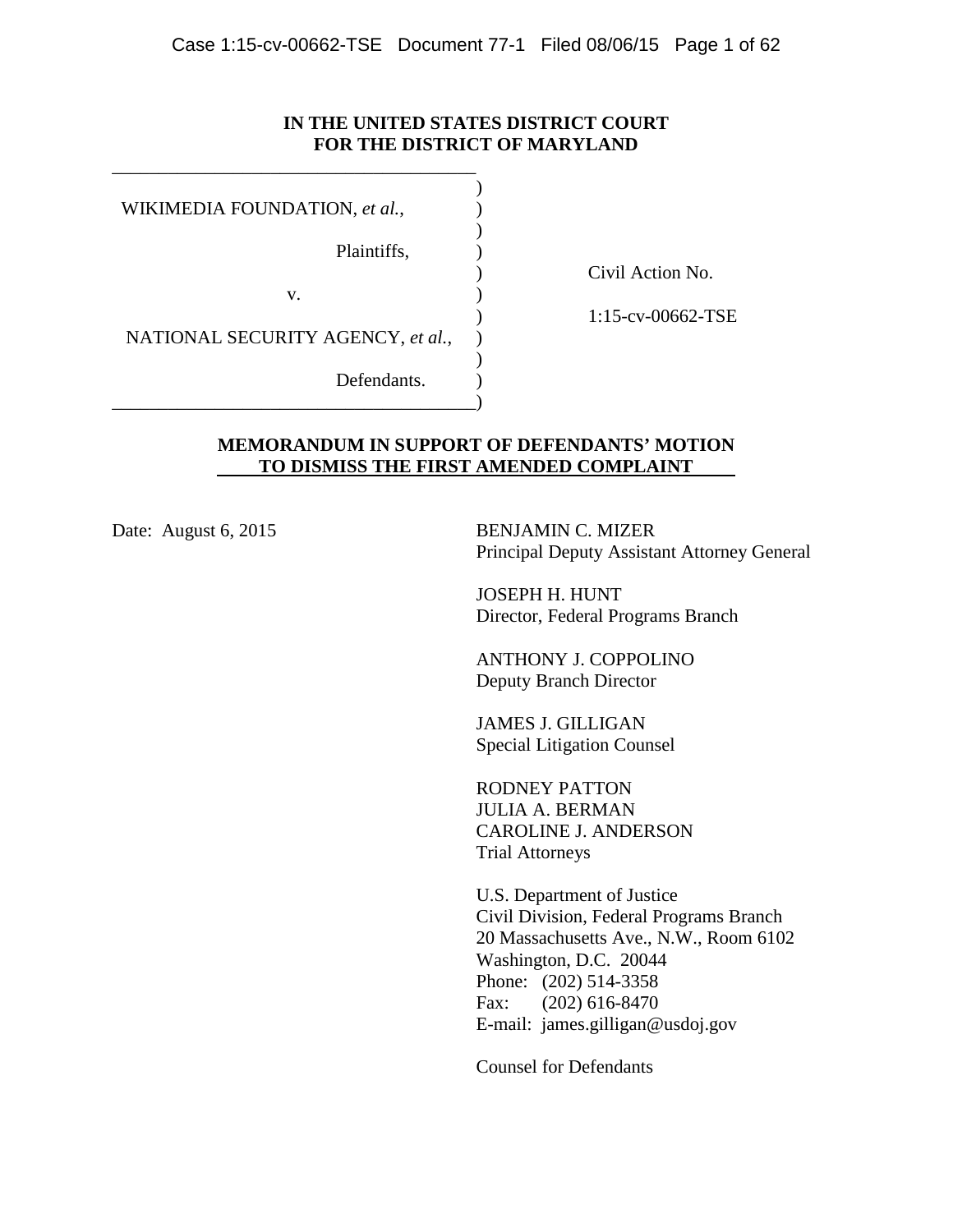# **TABLE OF CONTENTS**

# **PAGE**

| I. |                 |                                                                                                                                                                                                                                                                                                                                                                                                                                                                                                                                                                                                                                                                                                                                                                                   |
|----|-----------------|-----------------------------------------------------------------------------------------------------------------------------------------------------------------------------------------------------------------------------------------------------------------------------------------------------------------------------------------------------------------------------------------------------------------------------------------------------------------------------------------------------------------------------------------------------------------------------------------------------------------------------------------------------------------------------------------------------------------------------------------------------------------------------------|
|    | A.              |                                                                                                                                                                                                                                                                                                                                                                                                                                                                                                                                                                                                                                                                                                                                                                                   |
|    | <b>B.</b>       |                                                                                                                                                                                                                                                                                                                                                                                                                                                                                                                                                                                                                                                                                                                                                                                   |
| Π. | A.<br><b>B.</b> | PLAINTIFFS HAVE NOT PLAUSIBLY ALLEGED THAT THEY<br>HAVE BEEN INJURED BY THE INTERCEPTION, COPYING,<br>AND REVIEW OF THEIR ONLINE COMMUNICATIONS IN THE<br>Plaintiffs Have Not Plausibly Alleged That Upstream Collection<br>Involves the Interception, Copying, and Selector Review of Substantially<br>All International Online Communications Transiting the United States16<br>Neither the Alleged "Extraordinarily High Volume" and Global<br>Distribution of Wikimedia's Communications, Nor Plaintiffs'<br>Unilateral Assumptions About How Upstream Surveillance<br>"Must Be" Conducted to Achieve Its Objectives, Establishes<br>That Any of the Plaintiffs' Communications (Including Wikimedia's)<br>Are Intercepted, Copied, or Reviewed for Selectors in the Upstream |
|    |                 | .20<br>1.<br>Wikimedia's Co-Plaintiffs Cannot Base Their Standing<br>on the Alleged Number and Distribution of Visits to Wikimedia                                                                                                                                                                                                                                                                                                                                                                                                                                                                                                                                                                                                                                                |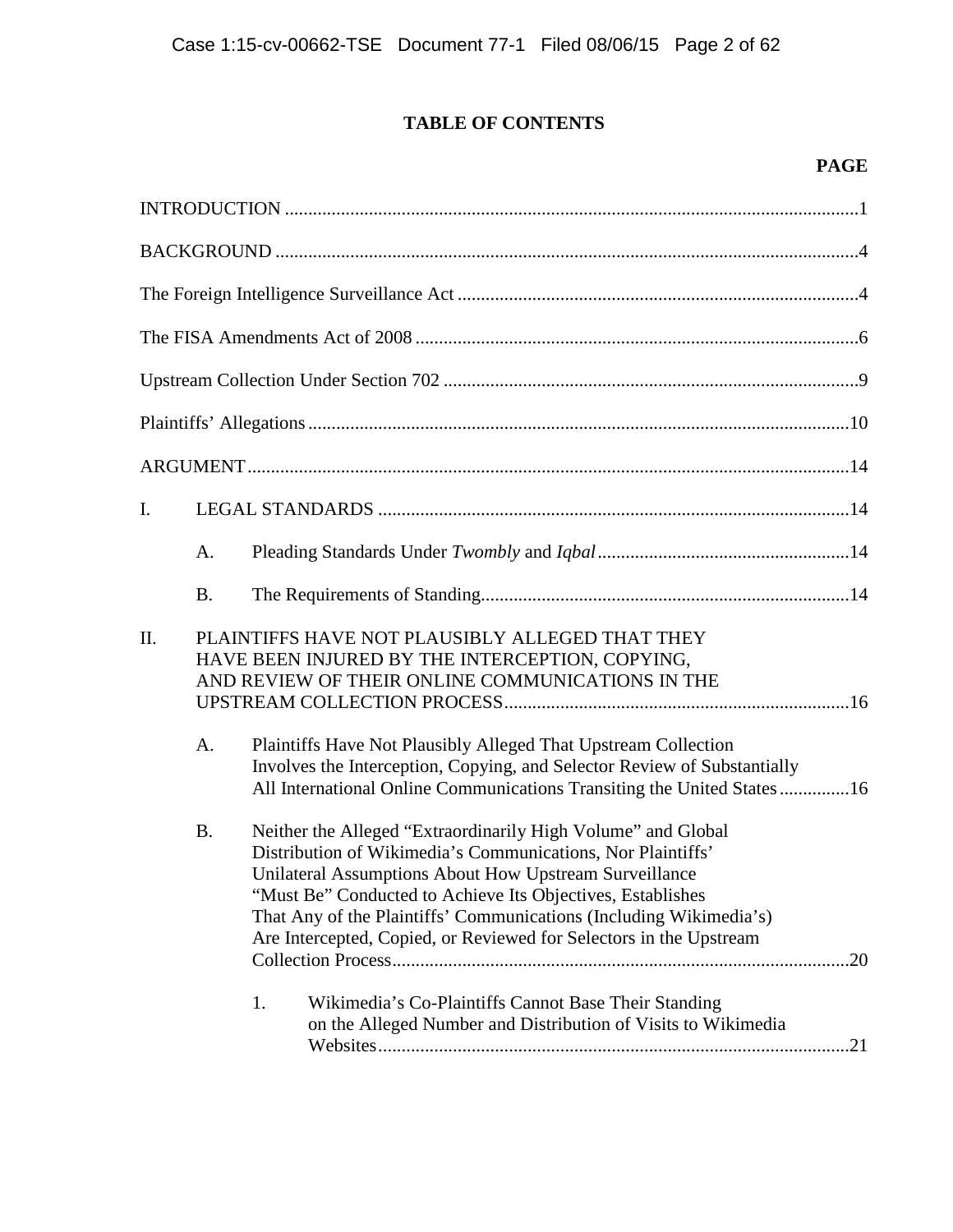# **PAGE**

|     |    | 2. | Wikimedia's Alleged International Online Communications<br>Represent Only a Small Proportion of the Total Volume                                                                                                                                                             |  |
|-----|----|----|------------------------------------------------------------------------------------------------------------------------------------------------------------------------------------------------------------------------------------------------------------------------------|--|
|     |    | 3. | Wikimedia's Allegation That the Volume of its Communications<br>Makes Interception of at Least Some of Those Communications                                                                                                                                                  |  |
|     |    | 4. | Wikimedia's Allegation That the Geographic Distribution of its<br>Communications Makes Interception of Those Communications<br>a Virtual Certainty Also Rests on Unsupported Speculation About<br>the Manner in Which Upstream Surveillance is Conducted29                   |  |
|     |    | 5. | The Allegation that the Volume and Distribution of Wikimedia's<br>Communications Make it Likely That They Have Been<br>Intercepted, Copied, and Reviewed in the Upstream Process is<br>Legally Insufficient, Under Amnesty International, to Establish                       |  |
|     | C. |    | Wikimedia Has Alleged No Injury from the Claimed Interception,                                                                                                                                                                                                               |  |
| Ш.  |    |    | PLAINTIFFS HAVE NOT PLAUSIBLY ALLEGED THAT<br>COMMUNICATIONS OF THEIRS ARE RETAINED, READ, AND<br>DISSEMINATED BY THE NSA AS PART OF THE UPSTREAM                                                                                                                            |  |
|     | A. |    | Plaintiffs' Allegations That Their Staffs Engage in Communications<br>With Likely Targets of Upstream Surveillance, About Topics That<br>Could Be Considered Foreign-Intelligence Information, Are<br>Insufficient Under Amnesty International to Establish Their Standing40 |  |
|     | B  |    | NACDL Has Not Established Its Standing to Sue on Behalf of its                                                                                                                                                                                                               |  |
| IV. |    |    | PLAINTIFFS' ALLEGATIONS THAT UPSTREAM COLLECTION<br>"UNDERMINES [THEIR] ABILITY TO CONDUCT [THEIR] WORK"<br>ALSO FAIL TO ESTABLISH AN INJURY SUFFICIENT TO CONFER                                                                                                            |  |
|     |    |    |                                                                                                                                                                                                                                                                              |  |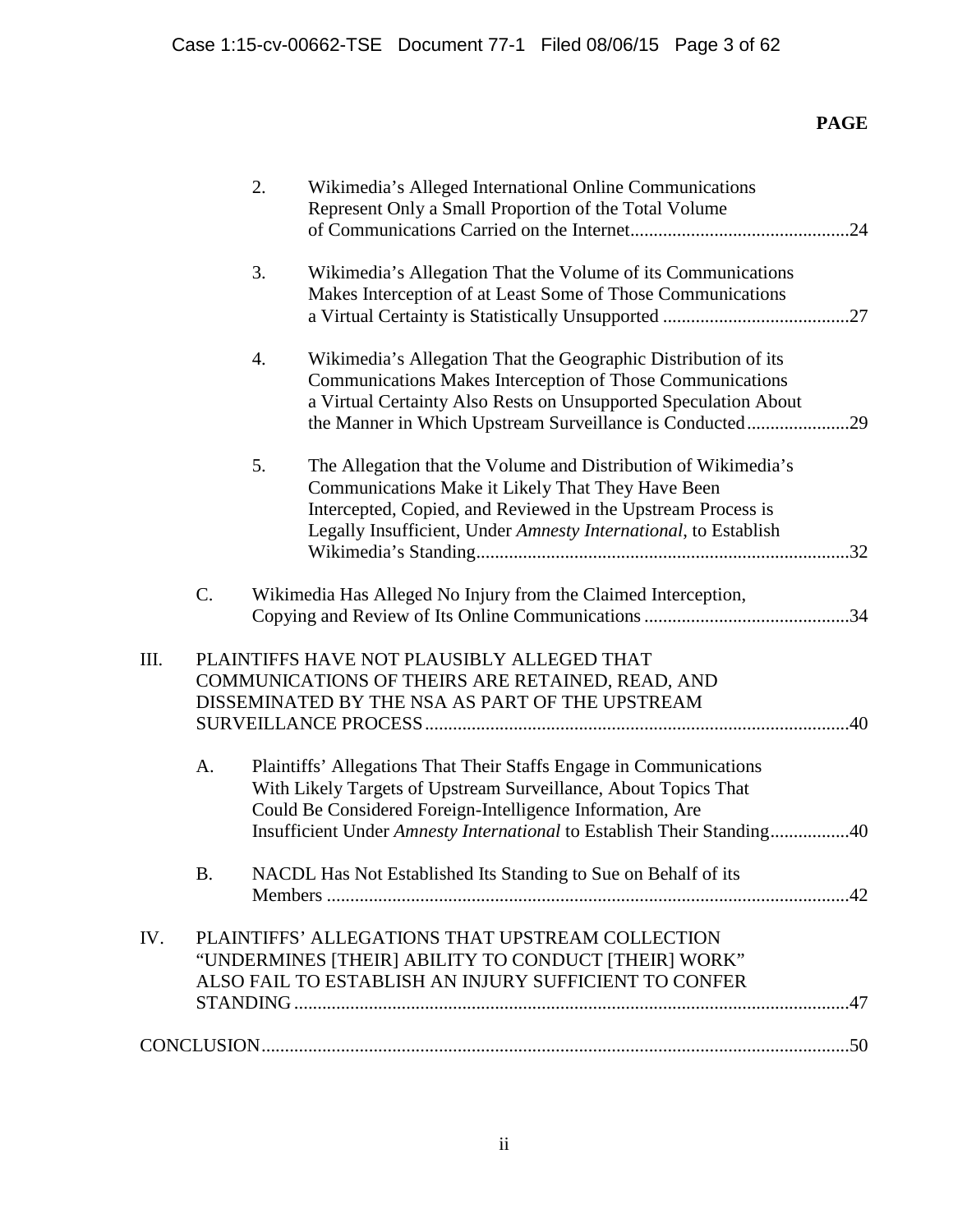# **TABLE OF AUTHORITIES**

| <b>CASES</b>                                | <b>PAGE(S)</b> |
|---------------------------------------------|----------------|
| American Immigration Lawyers Ass'n v. Reno, |                |
| Amnesty Int'l USA v. Clapper,               |                |
| Ashcroft v. Iqbal,                          |                |
| Bell Atlantic Corp. v. Twombly,             |                |
| Blum v. Yaretsky,                           |                |
| Burke v. City of Charleston,                |                |
| California Bankers Ass'n v. Schultz,        |                |
| [Caption Redacted],                         |                |
| [Caption Redacted],                         |                |
| Carey v. Population Servs. Int'l,           |                |
| Clapper v. Amnesty Int'l, USA,              |                |
| David v. Alphin,                            |                |
| Doe v. Va. Dept. of St. Police,             |                |
| Fenstermaker v. Bush,                       |                |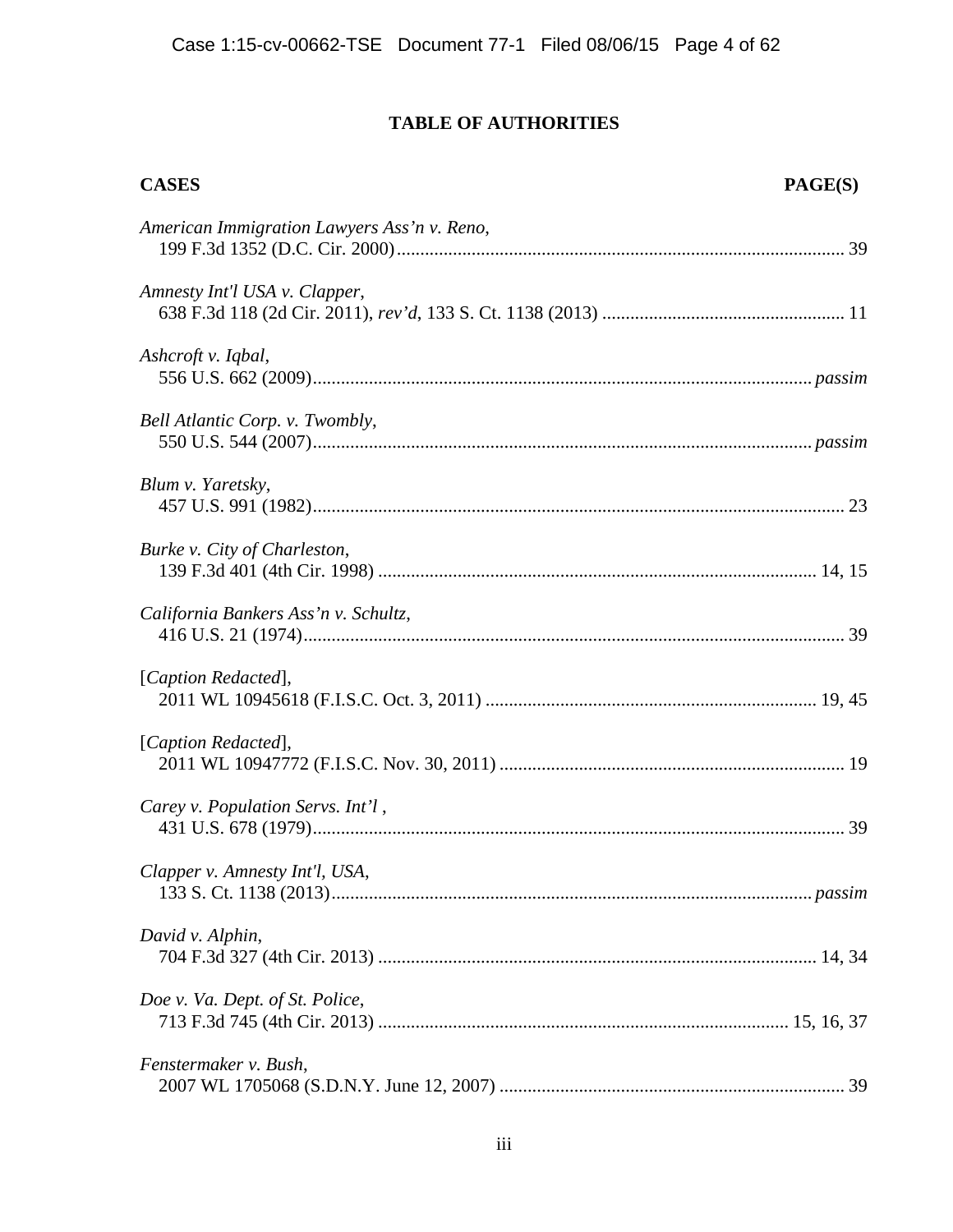| Freilich v. Upper Chesapeake Health, Inc.,           |  |
|------------------------------------------------------|--|
| Friends of the Earth, Inc. v. Laidlaw Envt'l Servs., |  |
| Jewel v. NSA,                                        |  |
| Katz v. United States,                               |  |
| Kowalski v. Tesmer,                                  |  |
| Laird v. Tatum,                                      |  |
| Lewis v. Casey,                                      |  |
| Lujan v. Defenders of Wildlife,                      |  |
| Maryland v. Macon,                                   |  |
| Miller v. Albright,                                  |  |
| Murphy-Taylor v. Hofmann,                            |  |
| Rakas v. Illinois,                                   |  |
| In re Motion for Release of Court Records,           |  |
| Shenandoah Valley Network v. Capka,                  |  |
| Simon v. E. Ky. Welfare Rights Org.,                 |  |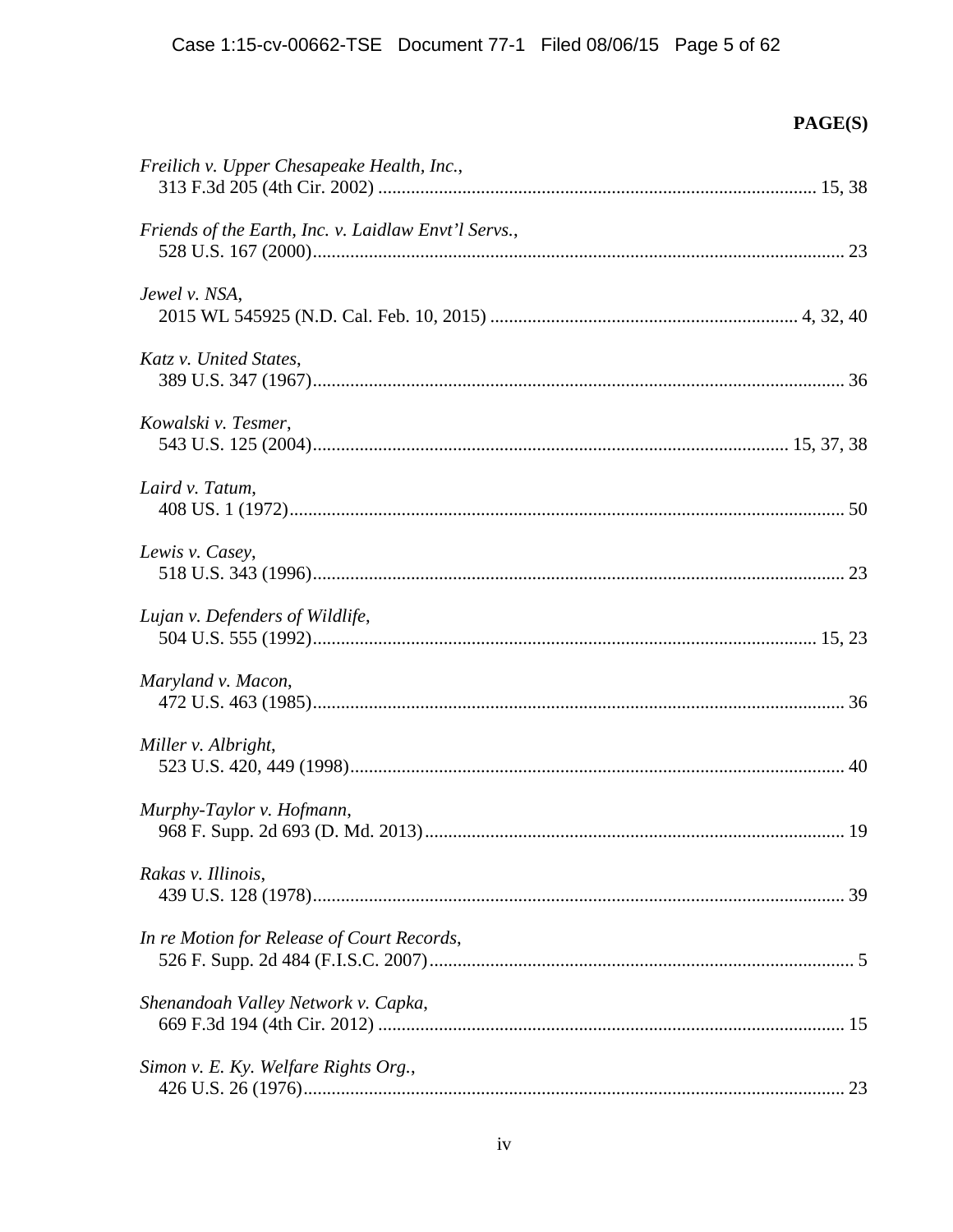| Singleton v. Wulff,                                                         |  |
|-----------------------------------------------------------------------------|--|
| Southern Walk at Broadlands Homeowner's Ass'n, Inc. v. OpenBand at          |  |
| Stephens v. City of Albermarle, Virginia,                                   |  |
| Summers v. Earth Island, Inst.,                                             |  |
| United Food & Commercial Workers Union Local 751 v. Brown Group, Inc.,      |  |
| United States v. Baalerud,                                                  |  |
| United States v. Hasbajrami,                                                |  |
| United States v. Moalin,                                                    |  |
| Unites States v. Mohamud,                                                   |  |
| United States v. Verdugo-Urquidez,                                          |  |
| United States ex rel. Oberg v. Pennsylvania Higher Educ. Assistance Agency, |  |
| Valley Forge Christian Coll. v. Americans United for Separation of          |  |
| Velasco v. Gov't of Indonesia,                                              |  |
| Vitol, S.A. v. Primerose Shipping Co.,                                      |  |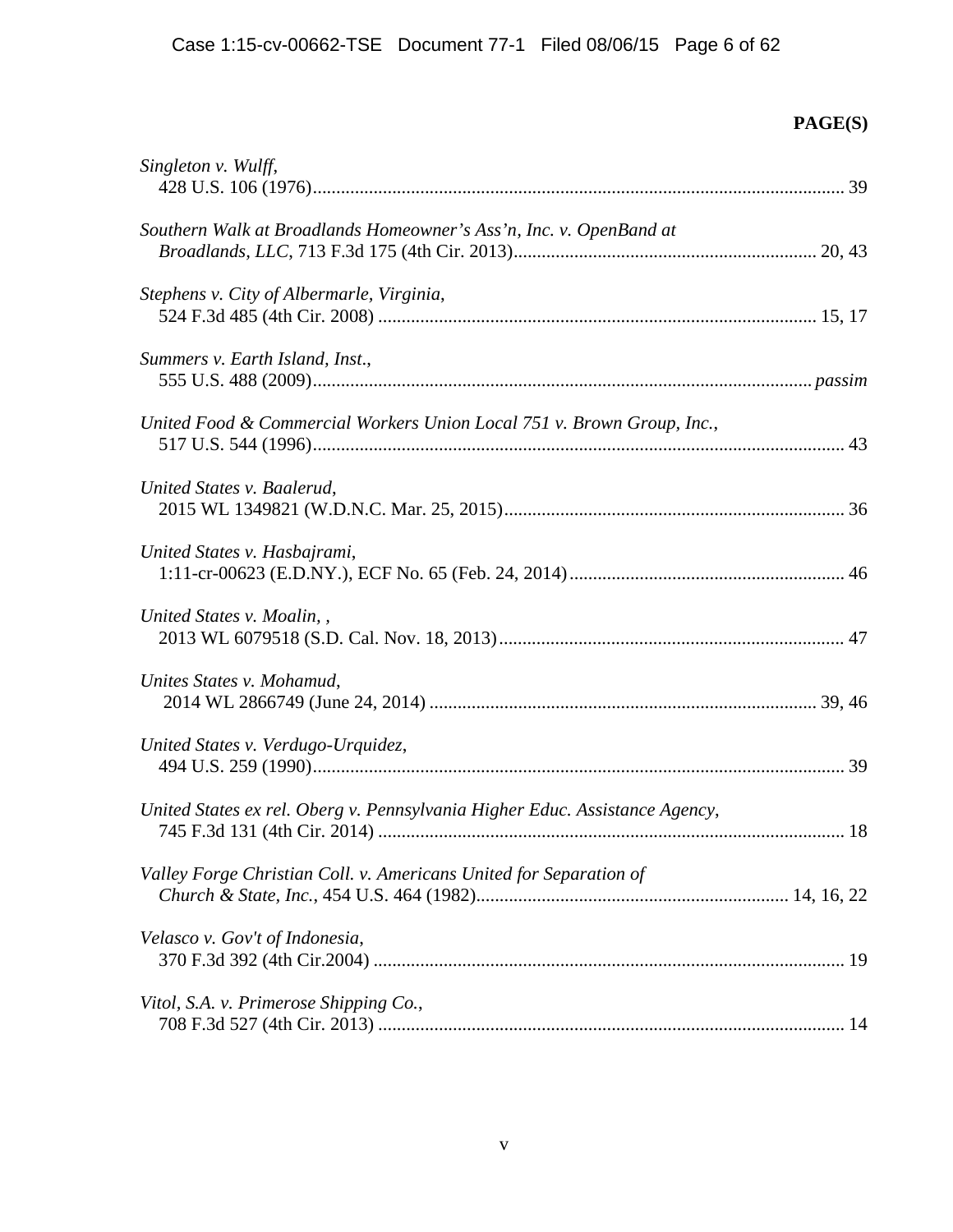| Warth v. Seldin,                         |  |
|------------------------------------------|--|
|                                          |  |
| Zander v. United States,                 |  |
| <b>STATUTES</b>                          |  |
|                                          |  |
|                                          |  |
|                                          |  |
|                                          |  |
|                                          |  |
| The FISA Amendments Act of 2008 ("FAA"), |  |

# **LEGISLATIVE MATERIALS**

| Executive Order 12333, 46 Fed. Reg. 59941 (Dec. 4, 1981),                |  |
|--------------------------------------------------------------------------|--|
|                                                                          |  |
|                                                                          |  |
| Modernization of the FISA: Hearing before the S. Select Comm. on Intel., |  |
|                                                                          |  |
|                                                                          |  |
|                                                                          |  |
|                                                                          |  |
|                                                                          |  |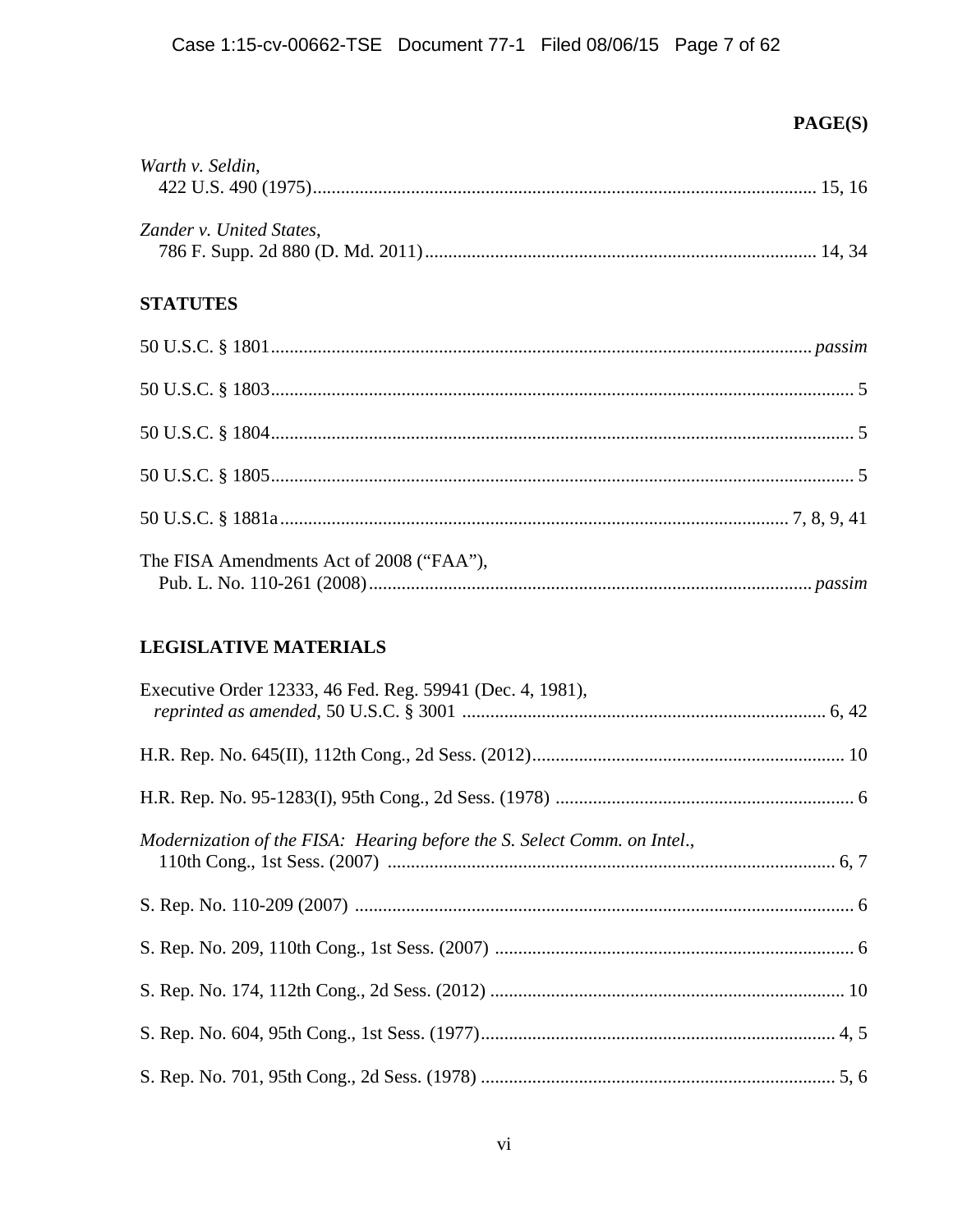#### **INTRODUCTION**

One of the greatest challenges the United States faces in combating international terrorism and other potentially catastrophic threats to the safety and welfare of our Nation is identifying terrorist operatives and networks, and other foreign dangers. The Government's exploitation of our foreign enemies' communications is a critical tool in this effort. Plaintiffs in this case ask the Court to invalidate and enjoin a uniquely valuable means by which the National Security Agency ("NSA"), acting under the authority and oversight of the Foreign Intelligence Surveillance Court ("FISC"), gathers communications by and among our foreign adversaries in order to detect and thwart peril to our Nation and its people.

Plaintiffs seek to contest the legality of NSA "Upstream" surveillance, a program under which the NSA targets certain non-U.S. persons reasonably believed to be located outside the United States in order to acquire foreign-intelligence information. The NSA targets these individuals by acquiring online communications as they transit the Internet "backbone" networks of U.S. telecommunications service providers. Upstream surveillance is conducted under authority of Section 702 of the Foreign Intelligence Surveillance Act ("FISA"), pursuant to targeting and minimization procedures (procedures to minimize the acquisition, retention, and dissemination of U.S.-person information) that must be approved by the FISC as consistent with statutory requirements and the Constitution. Upstream's unique capabilities and contributions to national security have been recognized by all three branches of the Federal Government. Plaintiffs nevertheless maintain that Upstream collection exceeds the Government's authority under Section 702, violates the Constitution, and should be permanently enjoined. These claims should be dismissed, because Plaintiffs have not established their standing to assert them.

Although the technical operational details of Upstream surveillance remain classified, Plaintiffs hypothesize that it involves an initial stage at which the NSA intercepts, copies, and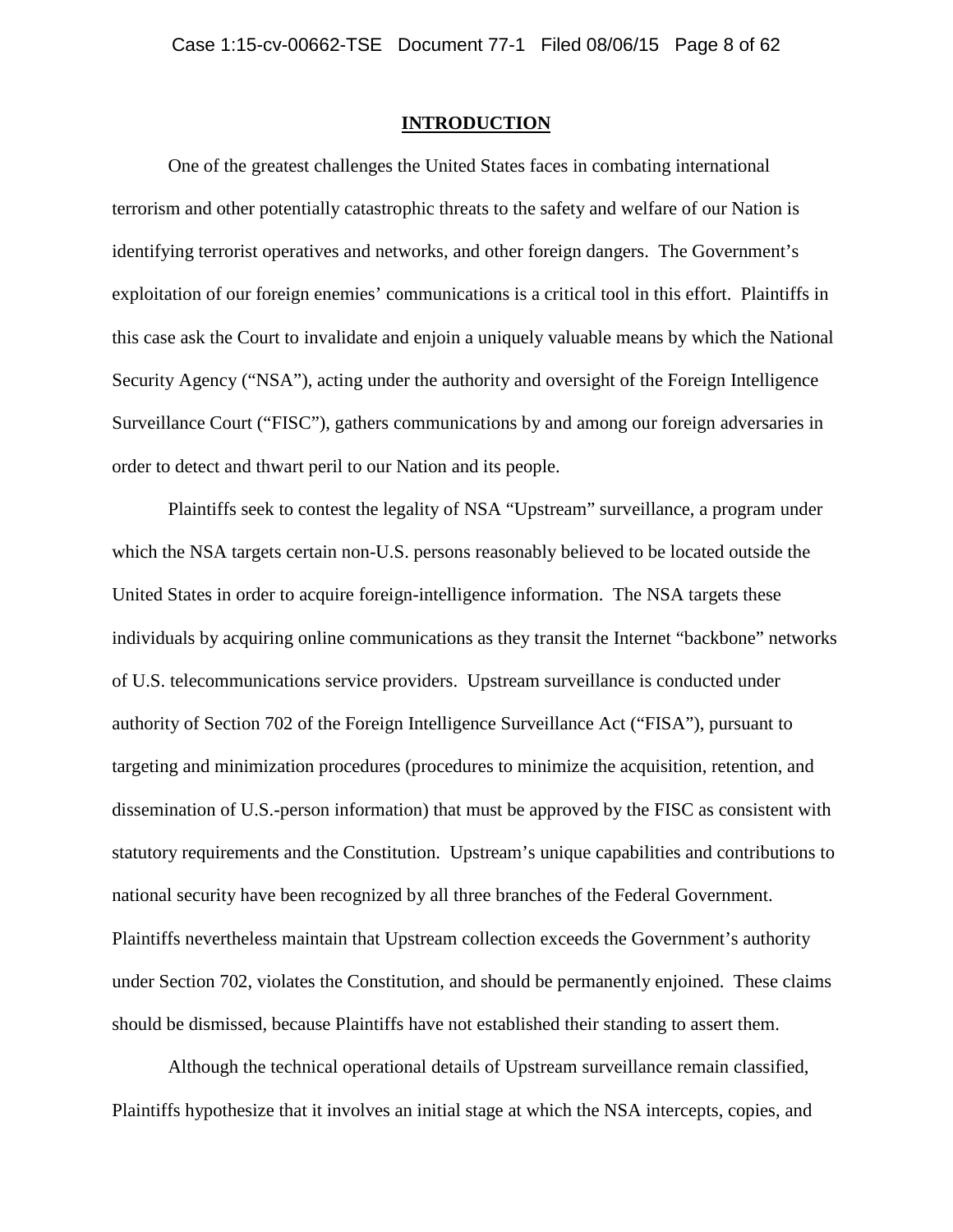# **TABLE OF AUTHORITIES**

| <b>CASES</b>                                | PAGE(S) |
|---------------------------------------------|---------|
| American Immigration Lawyers Ass'n v. Reno, |         |
| Amnesty Int'l USA v. Clapper,               |         |
| Ashcroft v. Iqbal,                          |         |
| Bell Atlantic Corp. v. Twombly,             |         |
| Blum v. Yaretsky,                           |         |
| Burke v. City of Charleston,                |         |
| California Bankers Ass'n v. Schultz,        |         |
| [Caption Redacted],                         |         |
| [Caption Redacted],                         |         |
| Carey v. Population Servs. Int'l,           |         |
| Clapper v. Amnesty Int'l, USA,              |         |
| David v. Alphin,                            |         |
| Doe v. Va. Dept. of St. Police,             |         |
| Fenstermaker v. Bush,                       |         |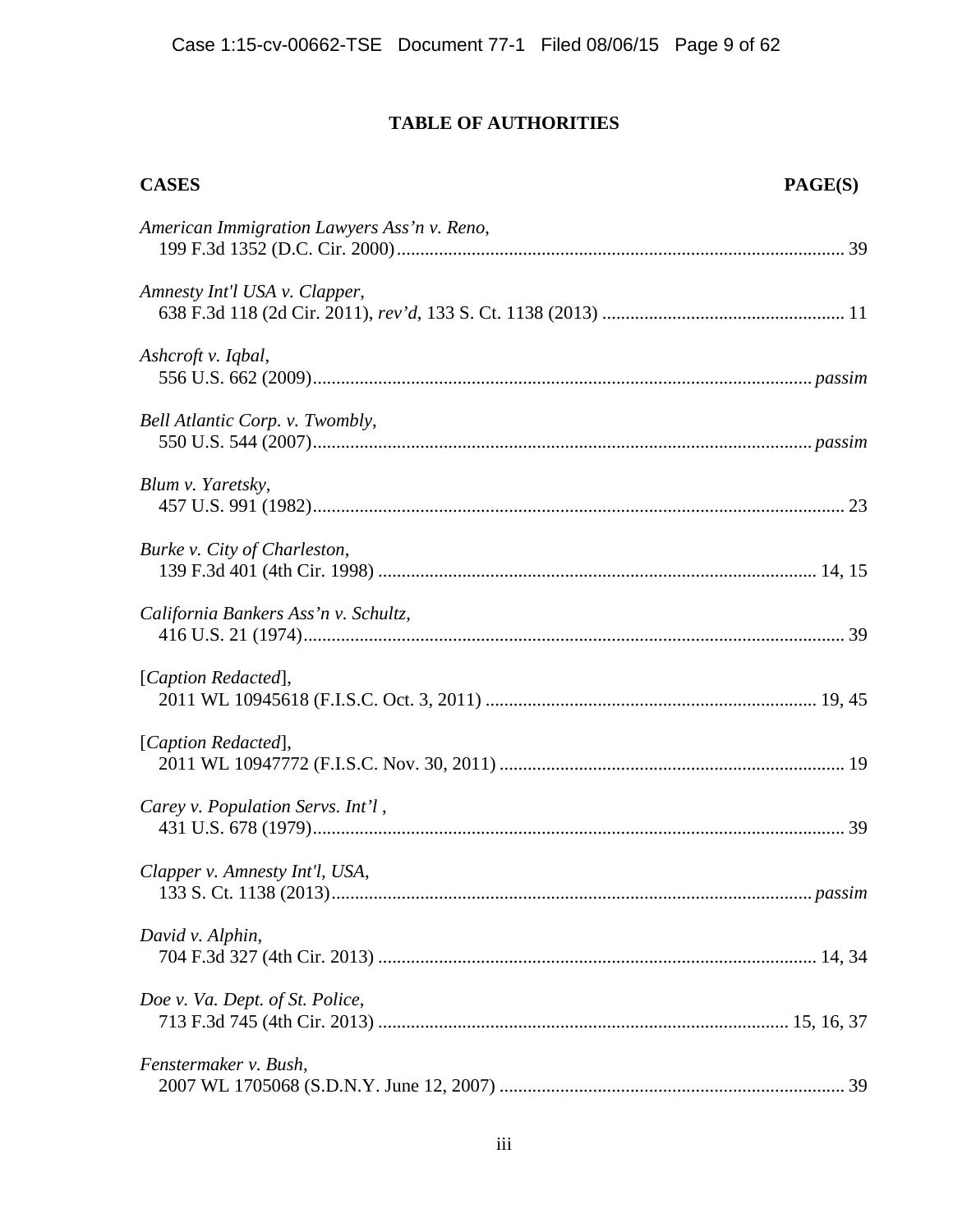| Freilich v. Upper Chesapeake Health, Inc.,           |  |
|------------------------------------------------------|--|
| Friends of the Earth, Inc. v. Laidlaw Envt'l Servs., |  |
| Jewel v. NSA,                                        |  |
| Katz v. United States,                               |  |
| Kowalski v. Tesmer,                                  |  |
| Laird v. Tatum,                                      |  |
| Lewis v. Casey,                                      |  |
| Lujan v. Defenders of Wildlife,                      |  |
| Maryland v. Macon,                                   |  |
| Miller v. Albright,                                  |  |
| Murphy-Taylor v. Hofmann,                            |  |
| Rakas v. Illinois,                                   |  |
| In re Motion for Release of Court Records,           |  |
| Shenandoah Valley Network v. Capka,                  |  |
| Simon v. E. Ky. Welfare Rights Org.,                 |  |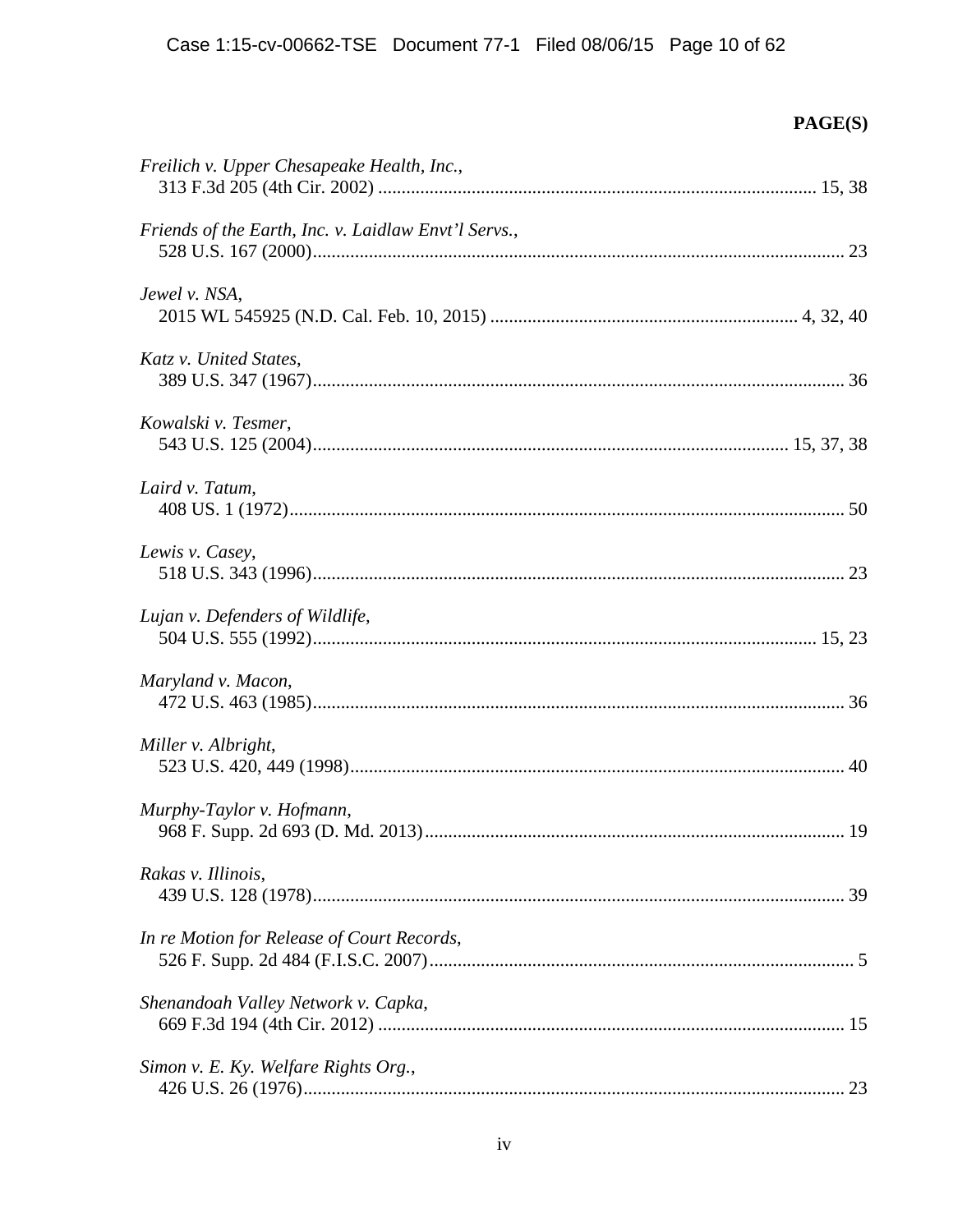| Singleton v. Wulff,                                                         |  |
|-----------------------------------------------------------------------------|--|
| Southern Walk at Broadlands Homeowner's Ass'n, Inc. v. OpenBand at          |  |
| Stephens v. City of Albermarle, Virginia,                                   |  |
| Summers v. Earth Island, Inst.,                                             |  |
| United Food & Commercial Workers Union Local 751 v. Brown Group, Inc.,      |  |
| United States v. Baalerud,                                                  |  |
| United States v. Hasbajrami,                                                |  |
| United States v. Moalin,                                                    |  |
| Unites States v. Mohamud,                                                   |  |
| United States v. Verdugo-Urquidez,                                          |  |
| United States ex rel. Oberg v. Pennsylvania Higher Educ. Assistance Agency, |  |
| Valley Forge Christian Coll. v. Americans United for Separation of          |  |
| Velasco v. Gov't of Indonesia,                                              |  |
| Vitol, S.A. v. Primerose Shipping Co.,                                      |  |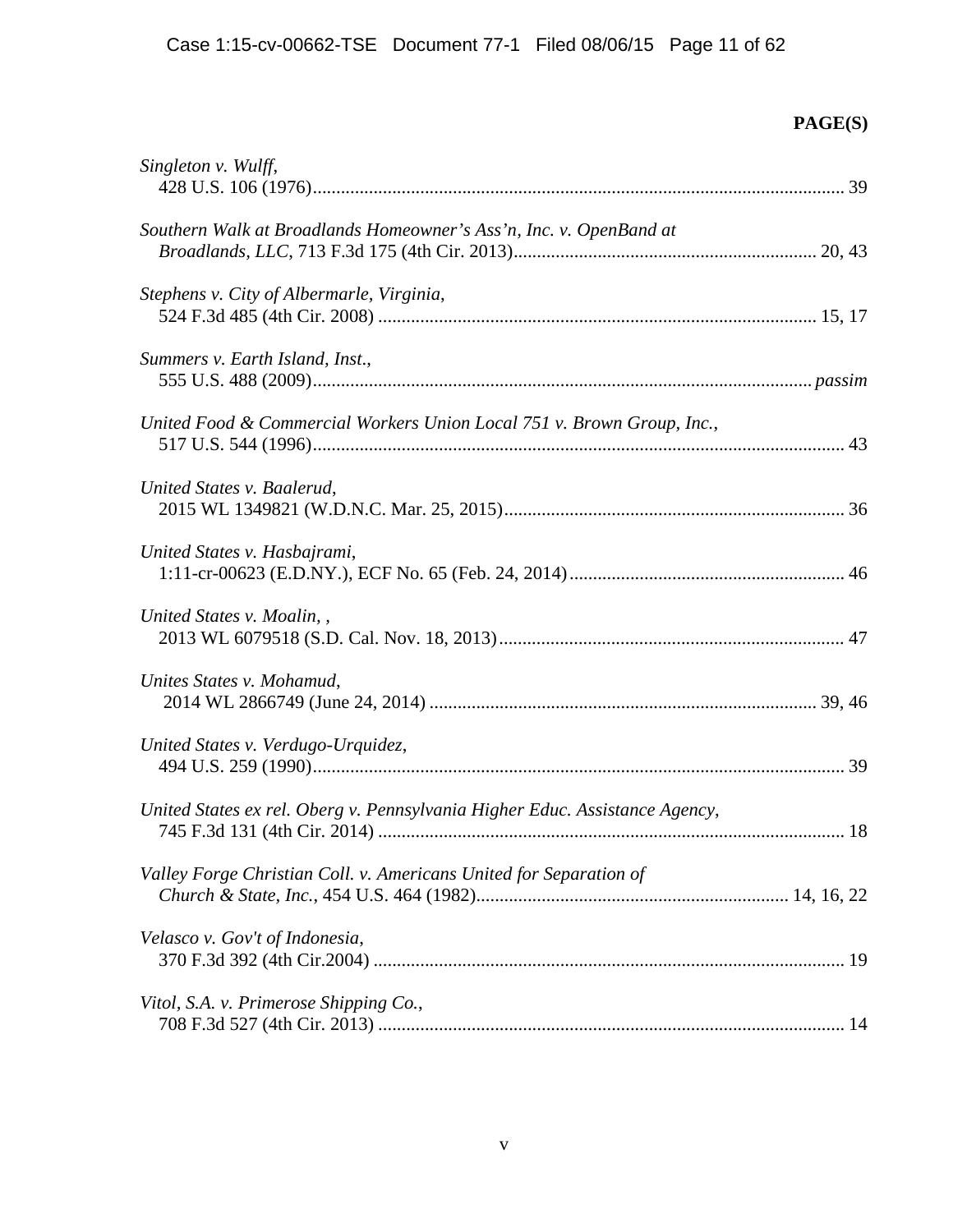| Warth v. Seldin,                         |
|------------------------------------------|
| Zander v. United States,                 |
| <b>STATUTES</b>                          |
|                                          |
|                                          |
|                                          |
|                                          |
|                                          |
| The FISA Amendments Act of 2008 ("FAA"), |

## **LEGISLATIVE MATERIALS**

| Executive Order 12333, 46 Fed. Reg. 59941 (Dec. 4, 1981),                |  |
|--------------------------------------------------------------------------|--|
|                                                                          |  |
|                                                                          |  |
| Modernization of the FISA: Hearing before the S. Select Comm. on Intel., |  |
|                                                                          |  |
|                                                                          |  |
|                                                                          |  |
|                                                                          |  |
|                                                                          |  |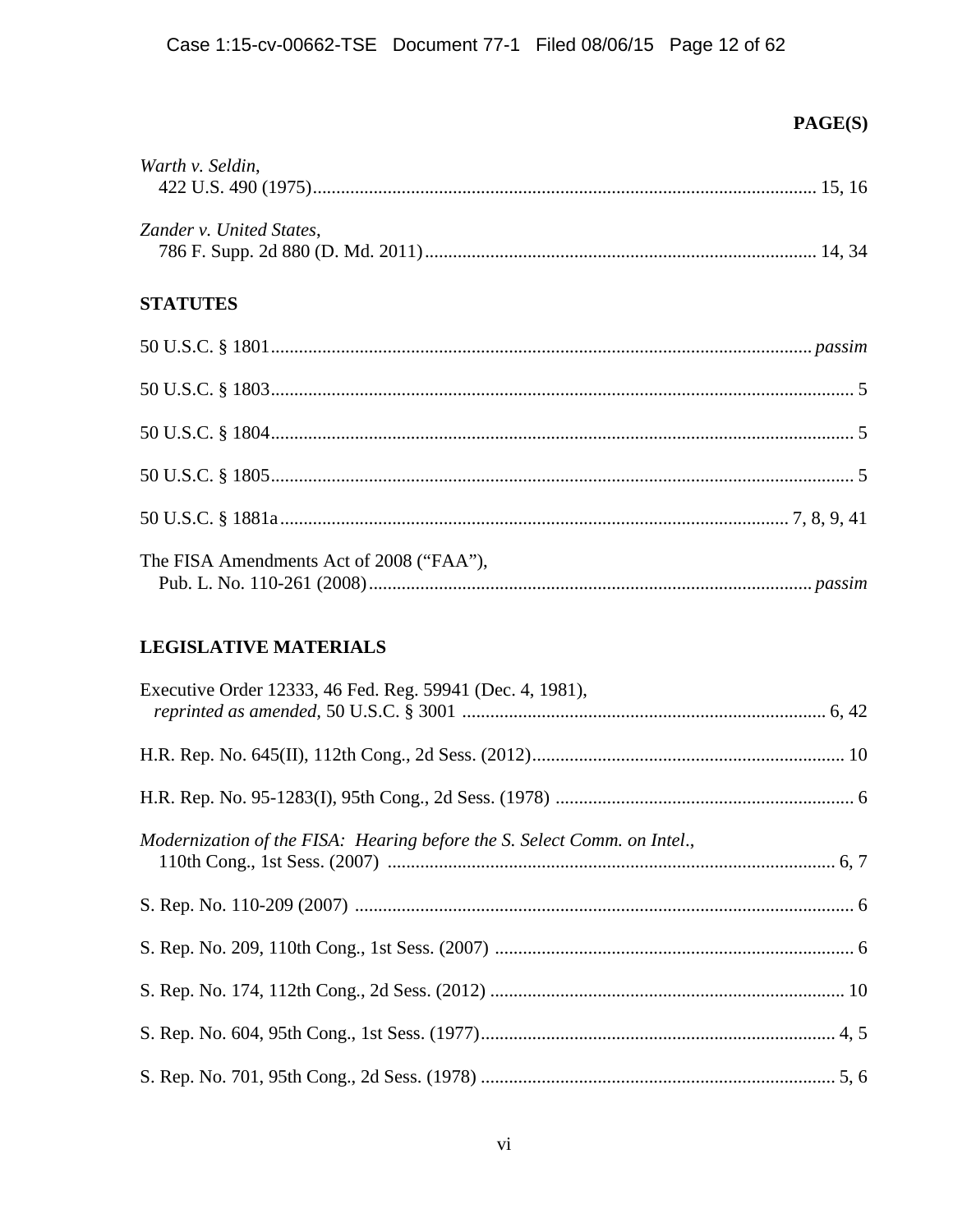#### Case 1:15-cv-00662-TSE Document 77-1 Filed 08/06/15 Page 13 of 62

reviews substantially all international online communications—including theirs—as they transit U.S. telecommunications networks, to identify communications containing selectors associated with the NSA's surveillance targets. Plaintiffs allege that targeted communications, once identified, are retained in Government databases for analysis and dissemination of any foreignintelligence information they contain. They allege further that communications of theirs are substantially likely to be among those retained, read, and disseminated by the NSA. Plaintiffs maintain that Upstream surveillance invades their interest in the privacy of their online communications and violates their right to control the information they contain.

This case does not mark the first occasion on which litigants have sought to challenge alleged NSA surveillance activities conducted under Section 702. In *Clapper v. Amnesty Int'l, USA*, 133 S. Ct. 1138 (2013), various human rights, labor, and media organizations—six of which are also plaintiffs in this case—sought to mount a facial constitutional challenge to Section 702. They alleged that communications of theirs would likely be subject to Government surveillance, because they interacted and communicated with persons who were probable targets of surveillance under Section 702. *Id.* at 1145–46. The Supreme Court held, however, that these allegations were insufficient to confer standing, because it was "speculative whether the Government [would] imminently target communications to which [the plaintiffs] [we]re parties." *Id.* at 1148. Rather, the Court held that the plaintiffs' harm rested on a "speculative chain of possibilities," including "[that] the Government [would] target the communications of non-U.S. persons with whom they communicate," that the Government would succeed in intercepting those communications, and that the plaintiffs would "be parties to the particular communications the Government intercepts." *Id.* at 1148–50*. Amnesty International* controls the disposition of this case, because Plaintiffs here have likewise made no well-pleaded, non-speculative allegations plausibly establishing that their online communications have been intercepted, copied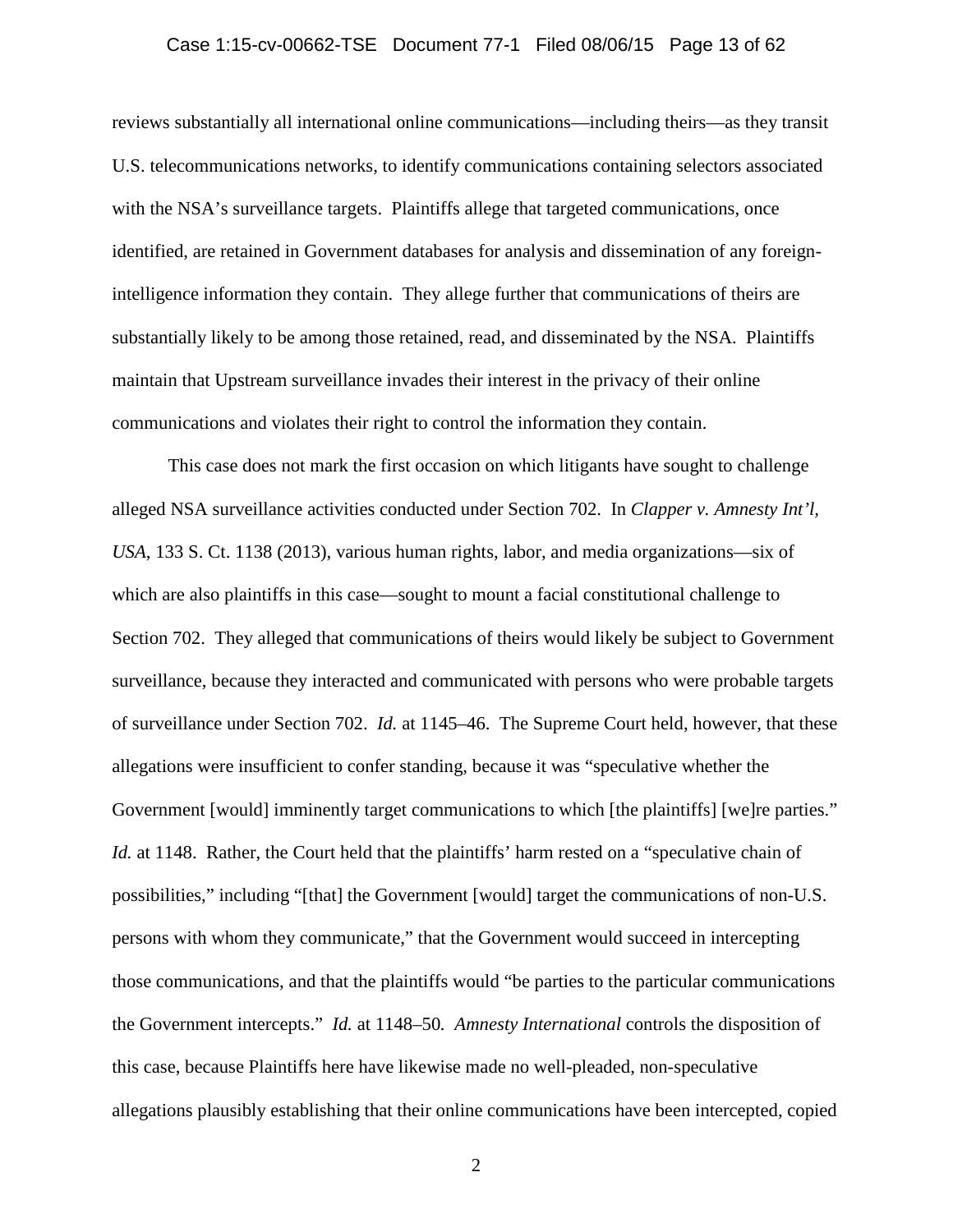## Case 1:15-cv-00662-TSE Document 77-1 Filed 08/06/15 Page 14 of 62

or reviewed for selectors at the alleged initial stages of Upstream collection, or that communications of theirs have been retained, read, and disseminated by the NSA.

Plaintiffs' allegation that their communications are intercepted, copied, and reviewed is predicated first on their conclusory assertion that the NSA intercepts, copies, and reviews for selectors "substantially all" international online communications carried in the U.S. But the Amended Complaint contains no factual enhancement to support this allegation, and under the plausibility standard of pleading announced in *Bell Atlantic Corp. v. Twombly*, 550 U.S. 544 (2007), and *Ashcroft v. Iqbal*, 556 U.S. 662 (2009), it is not entitled to the assumption of truth.

Plaintiffs also allege that they "collectively" engage in more than a trillion online communications each year, and that their "sheer volume" and global distribution make it "virtually certain" that the NSA intercepts "at least one of the Plaintiffs' communications." But the Amended Complaint makes clear that the overwhelming number of these communications are communications involving Plaintiff Wikimedia Foundation ("Wikimedia") alone—the online transmissions of information that occur when individual Internet users visit Wikimedia websites. The other Plaintiffs cannot establish their standing based on an alleged certainty that Wikimedia's communications are intercepted and reviewed for selectors by the NSA.

Furthermore, Wikimedia's allegations regarding the volume and distribution of its websites' communications with Internet users fail to establish even its own standing. In an era when yearly Internet traffic is measured in tens, even hundreds of trillions of communications, Wikimedia's alleged "extraordinarily high volume of internet communications" is merely a drop in the torrent, and the claimed "99.9999999999%" certainty that the NSA intercepts its communications is statistically unsupported (indeed, contradicted) by Plaintiffs' own allegations. The related claim that the global distribution of Wikimedia's communications also makes interception by the NSA a virtual certainty, rests on erroneous assumptions about Internet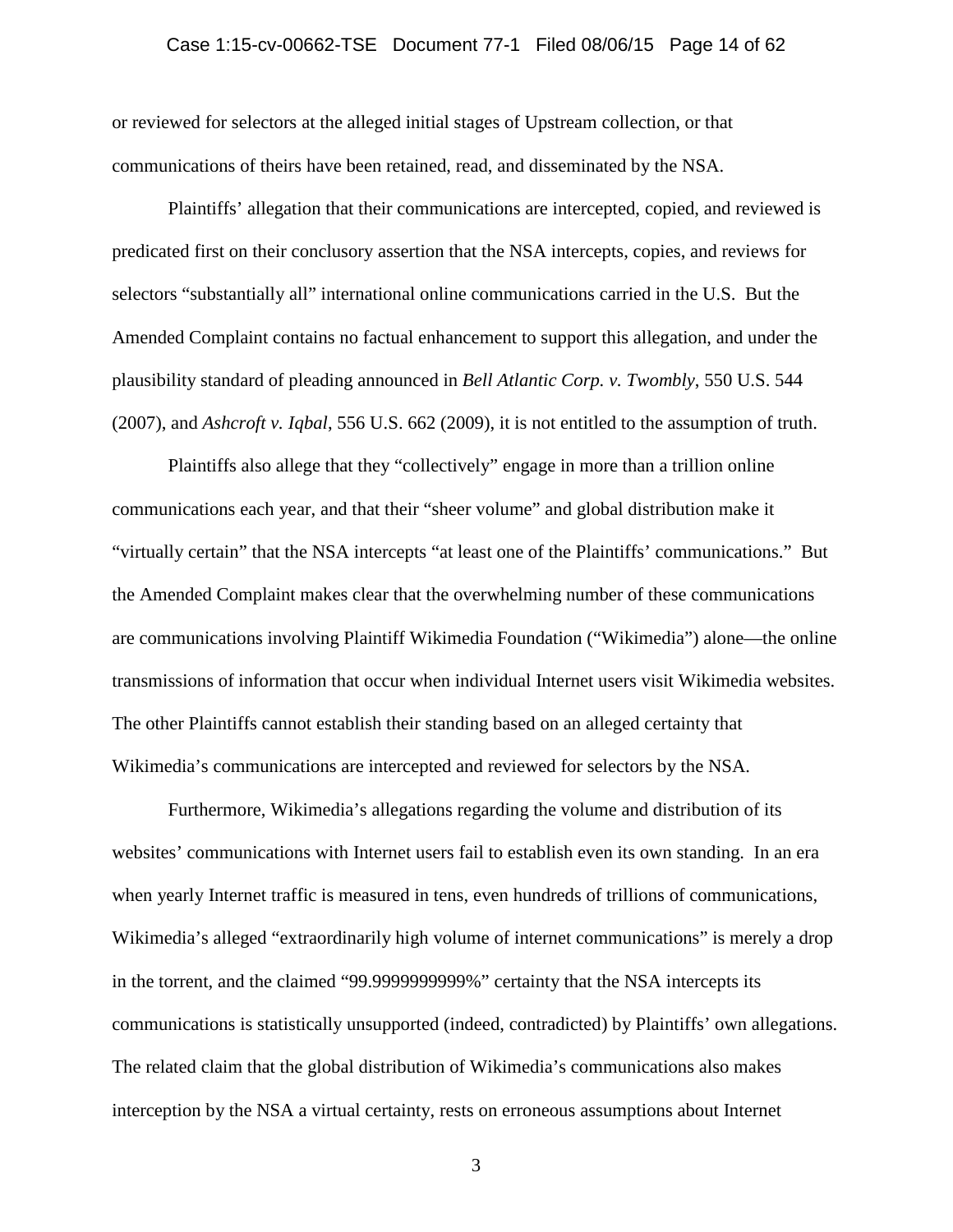#### Case 1:15-cv-00662-TSE Document 77-1 Filed 08/06/15 Page 15 of 62

technology, as well as speculation about technical details of Upstream collection that remain classified, and that Plaintiffs could not attempt to confirm without implicating potential state secrets. *See Jewel v. NSA*, 2015 WL 545925 (N.D. Cal. Feb. 10, 2015). Moreover, Wikimedia identifies no privacy interest of its own in these communications; rather, it asserts that NSA surveillance invades the privacy of anonymous Internet users who view, download, or contribute information displayed on its public websites. Wikimedia lacks standing, however, to assert the legal rights and interests of these unidentified third parties.

Plaintiffs' further allegation, that it is "substantially likely" the NSA has also retained, read, and disseminated communications of theirs, likewise fails for two reasons. First, they have not plausibly alleged the interception of their communications to begin with. Second, claims that their communications are likely retained by the NSA because they communicate with probable targets of NSA surveillance echo the very factual claims that *Amnesty International* held were legally insufficient to establish Article III injury. In short, Plaintiffs' allegations rest on speculation concerning the focus and reach of Government intelligence-gathering programs, which *Amnesty International* teaches is insufficient to demonstrate standing.

For these reasons, discussed more fully below, Plaintiffs have not plausibly alleged facts establishing, with the genuine certainty required by *Amnesty International,* that they are suffering injury attributable to Upstream surveillance. Therefore they lack standing to contest the legality of this critical national-security program, and the Amended Complaint should be dismissed.

#### **BACKGROUND**

#### **The Foreign Intelligence Surveillance Act**

Congress enacted FISA in 1978 "to regulate the use of electronic surveillance within the United States for foreign intelligence purposes." S. Rep. No. 604, 95th Cong., 1st Sess., at 7 (1977). The statute was a response to revelations of unlawful Government surveillance directed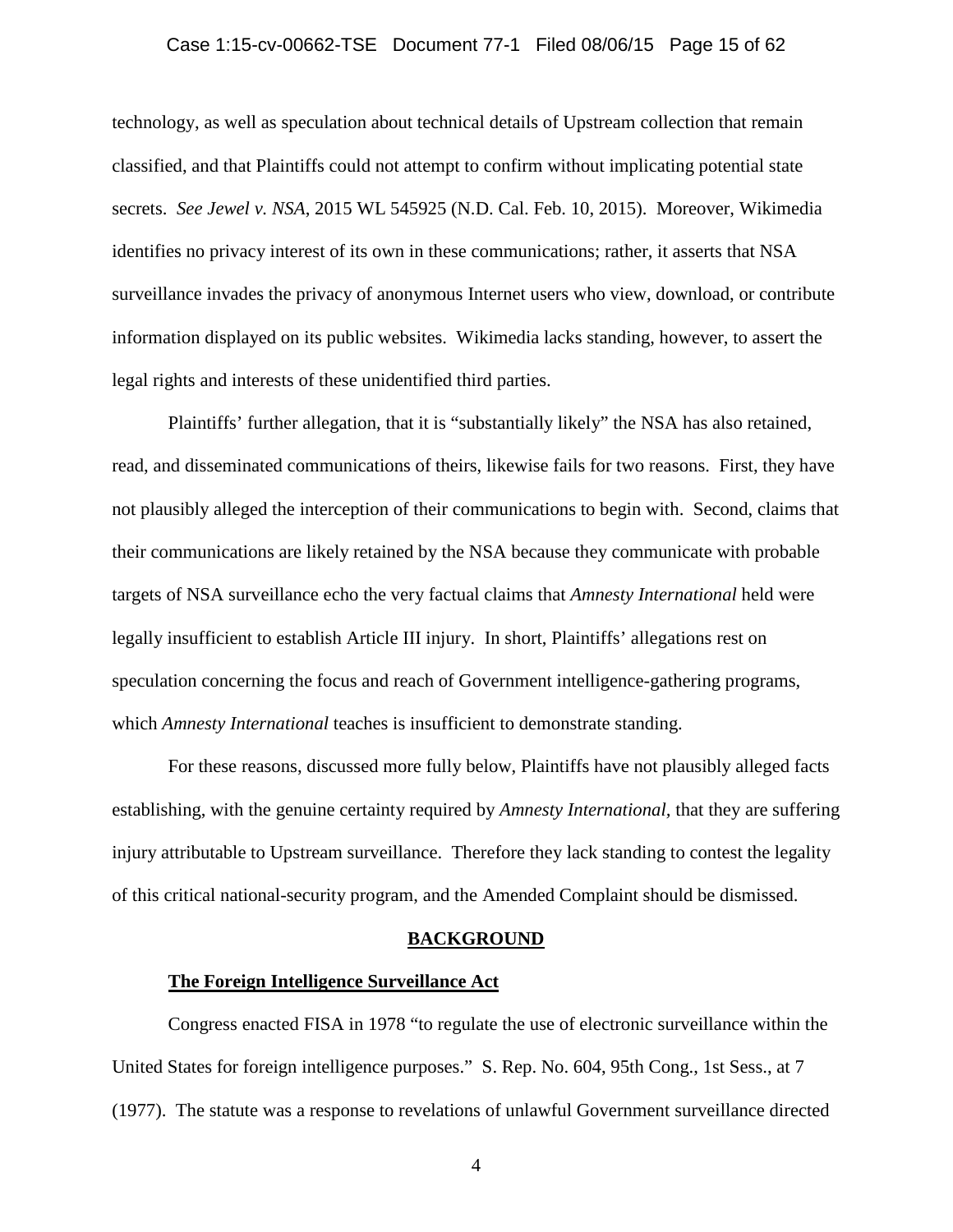at specific U.S. citizens and political organizations. *Id*. at 7–8. FISA provides a check against such abuses by placing certain types of foreign-intelligence surveillance under FISC oversight.<sup>[1](#page-15-0)</sup>

Before the Government may conduct "electronic surveillance," as defined in FISA, to obtain foreign-intelligence information, the statute generally requires the Government to obtain an order from a FISC judge. *See* 50 U.S.C. §§ 1803(a), 1804(a), 1805.[2](#page-15-1) To obtain such an order, the Government must establish "probable cause to believe that . . . the target of the electronic surveillance is a foreign power or an agent of a foreign power," and that "each of the facilities or places at which the surveillance is directed is being used, or is about to be used, by a foreign power or an agent of a foreign power." *Id*. § 1805(a)(2).<sup>[3](#page-15-2)</sup>

When Congress enacted FISA in 1978, it focused on the domestic collection of foreignintelligence by limiting the definition of "electronic surveillance" regulated by FISA to the acquisition of communications to or from (or other information about) persons located *in the United States*. *Id.* § 1801(f). Congress intentionally excluded from FISA the vast majority of Government surveillance then conducted outside the U.S., even if it targeted U.S. persons abroad or incidentally acquired communications to or from U.S. persons or persons located in the U.S. *See* S. Rep. No. 701, 95th Cong., 2d Sess., at 7, 34–35, 71 (1978) (the Act "does not deal with

<span id="page-15-0"></span><sup>&</sup>lt;sup>1</sup> The FISC is an Article III court comprised of 11 U.S. district judges, appointed by the Chief Justice of the United States, with authority to consider applications for and grant orders authorizing electronic surveillance and other forms of Government intelligence-gathering regulated by FISA. *See* 50 U.S.C. § 1803(a); *In re Motion for Release of Court Records*, 526 F. Supp. 2d 484, 486 (F.I.S.C. 2007).

<span id="page-15-1"></span> $2^2$  Generally speaking, "foreign intelligence information" as defined under FISA includes information relating to international terrorism and terrorist attacks, the international proliferation of weapons of mass destruction, and clandestine intelligence activities, conducted by foreign powers, as well as other information regarding foreign powers that relates to the national security or the foreign affairs of the United States. *Id.* § 1801(e).

<span id="page-15-2"></span> $3$  The statute defines "foreign power" and an "agent of a foreign power" to include non-U.S. persons and foreign entities "engaged in international terrorism or activities in preparation therefor," and those "engaged in the international proliferation of weapons of mass destruction." 50 U.S.C. § 1801(a)(4), (7); *id.* § 1801(b)(1)(C)–(E).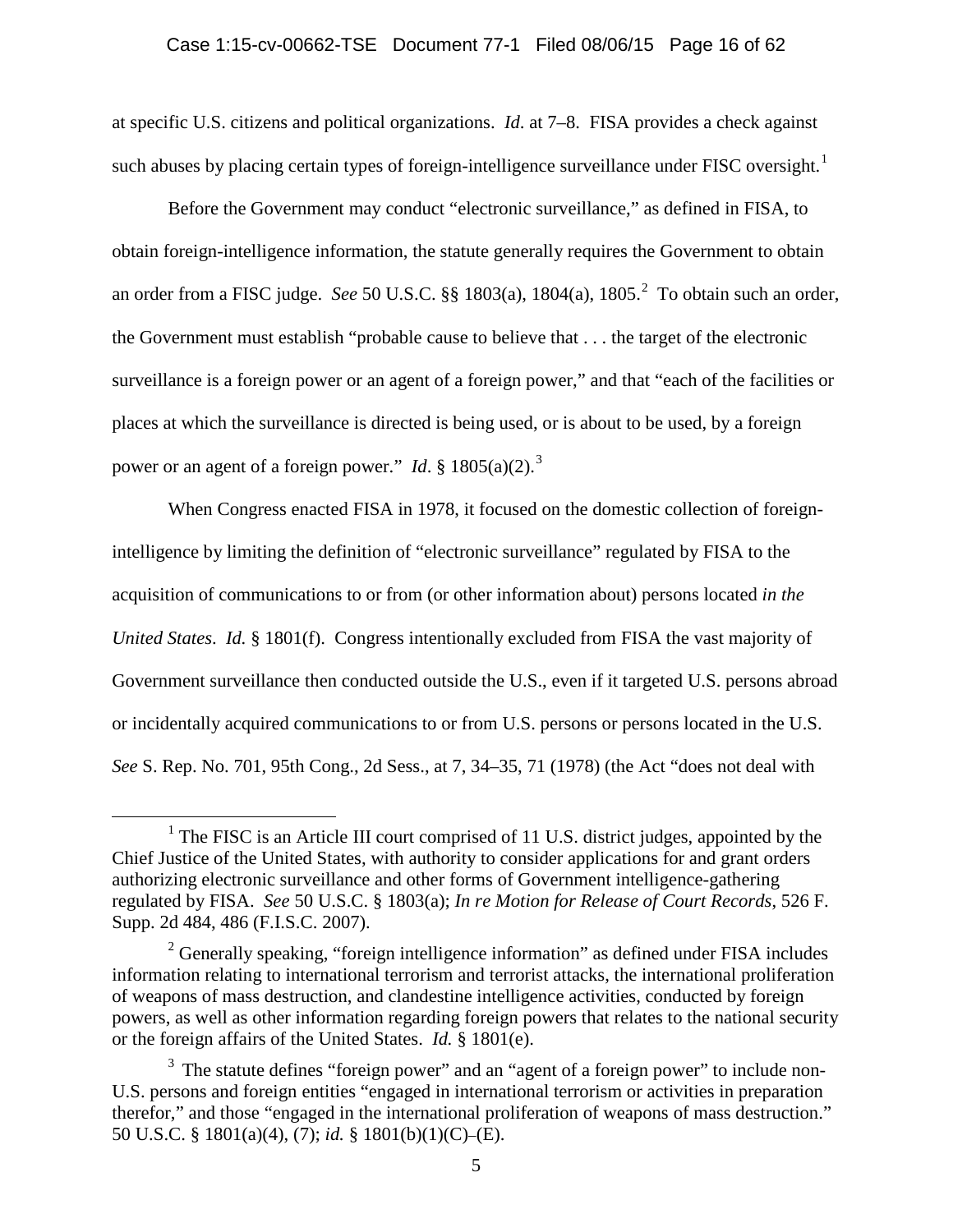international signals intelligence activities" engaged in by the NSA or "electronic surveillance conducted" overseas); H.R. Rep. No. 1283(I), 95th Cong., 2d Sess., at 50–51 (1978). [4](#page-16-0)

#### **The FISA Amendments Act of 2008**

In 2006, Congress began consideration of amendments to modernize FISA, because of changes in communications technology and the President's acknowledgment of the (now terminated) Terrorist Surveillance Program. S. Rep. No. 209, 110th Cong., 1st Sess., at 2–5 (2007); *see Amnesty Int'l*, 133 S. Ct. at 1143–44. As Congress concluded, FISA's definition of "electronic surveillance" was "tie[d] . . . to a snapshot of outdated technology." *Modernization of the FISA: Hearing before the S. Select Comm. on Intel*., 110th Cong., 1st Sess., at 19 (2007) ("FISA Modernization Hrg."). In 1978, Congress excluded international radio communications from FISA's definition of "electronic surveillance" to allow the Government to monitor international radio traffic outside FISA's confines, even when intercepted in the United States. [5](#page-16-1) But whereas international communications were predominantly carried by radio or satellite when FISA was enacted, by the early 2000s they were predominantly carried by fiber-optic cables, and potentially qualified as wire communications subject to FISA when intercepted in the U.S. Thus, many international communications that generally would have fallen beyond FISA's ambit in 1978 were now potentially included, due merely to a change in technology. *Id.* at 18–19.

Further, with respect to wire or other non-radio communications, FISA's definition of electronic surveillance "place[d] a premium on the location of the collection": intercepts conducted inside the United States were covered, while those conducted outside the U.S.

<span id="page-16-0"></span> $\frac{1}{4}$ <sup>4</sup> Electronic surveillance conducted by the Intelligence Community outside the United States is generally governed by Executive Order No. 12333, 46 Fed. Reg. 59941 (Dec. 4, 1981), reprinted as amended, 50 U.S.C. § 3001 note.

<span id="page-16-1"></span><sup>5</sup> *Compare* 50 U.S.C. § 1801(f)(2) (defining wire communication as "electronic surveillance" if, *inter alia*, one party is in the United States), *with id.* § 1801(f)(3) (defining radio communication as "electronic surveillance" only if all intended parties are in the United States).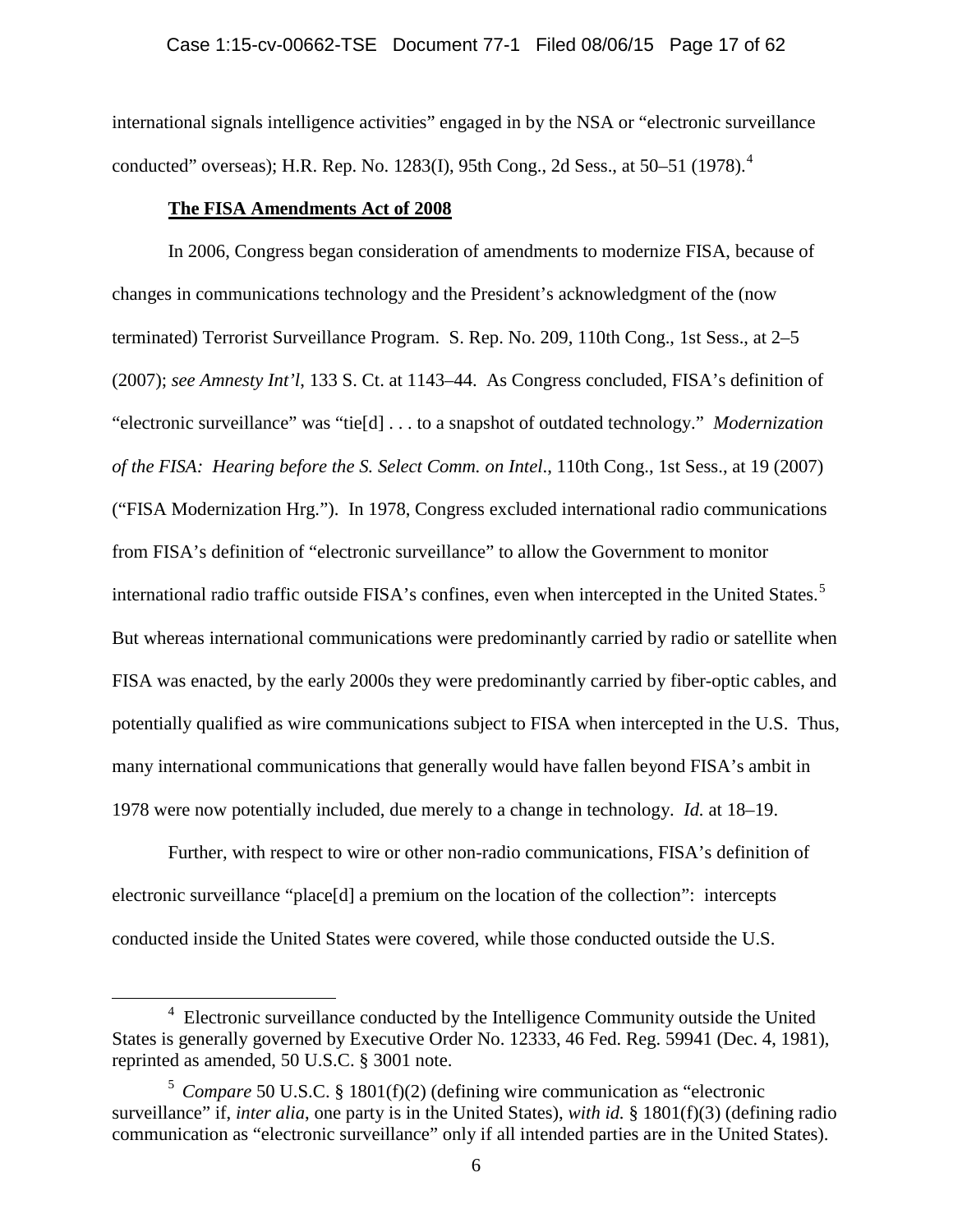generally were not. *Id.* at 19; 50 U.S.C. § 1801(f)(2). Technological advances had rendered this distinction outmoded too. "Legislators in 1978" had not predicted "an integrated global communications grid" on which a communication "can transit the world even if the two people communicating are only located a few miles apart." FISA Modernization Hrg. at 19. Due to these technological changes, the Government had to expend significant time and resources seeking FISC approval for surveillance that was originally intended to be outside FISA's scope, *id.* at 18, thus suffering delays that resulted in the loss of important foreign-intelligence information, *see* Privacy and Civil Liberties Oversight Board, *Report on the Surveillance Program Operated Pursuant to Section 702 of the FISA* ("PCLOB Report") (Exh. 1, hereto). The fix needed for this problem was a "technology-neutral" framework for surveillance of foreign targets, focused not on "how a communication travels or where it is intercepted," but instead on "who is the subject of the surveillance, which really is the critical issue for civil liberties purposes." FISA Modernization Hrg. at 46.

Congress ultimately addressed this problem through the FISA Amendments Act of 2008 ("FAA"), Pub. L. No. 110-261 (2008). The FAA added a new Title VII to FISA to establish procedures and requirements for the authorization of surveillance targeting persons located outside the United States. *See id.* § 101(a); 50 U.S.C. §§ 1881a-1881g. FISA section 702, 50 U.S.C. § 1881a, the provision implicated in this case, "supplements pre-existing FISA authority by creating a new framework under which the Government may seek the FISC's authorization of certain foreign intelligence surveillance targeting . . . non-U.S. persons located abroad," *Amnesty Int'l*, 133 S. Ct. at 1144, without regard to the location of the collection. 50 U.S.C. § 1881a(a), (b). Section 702 generally provides that upon the FISC's approval of a "certification" submitted by the Government, the Attorney General and the Director of National Intelligence may jointly authorize, for up to one year, the "targeting of [non-U.S.] persons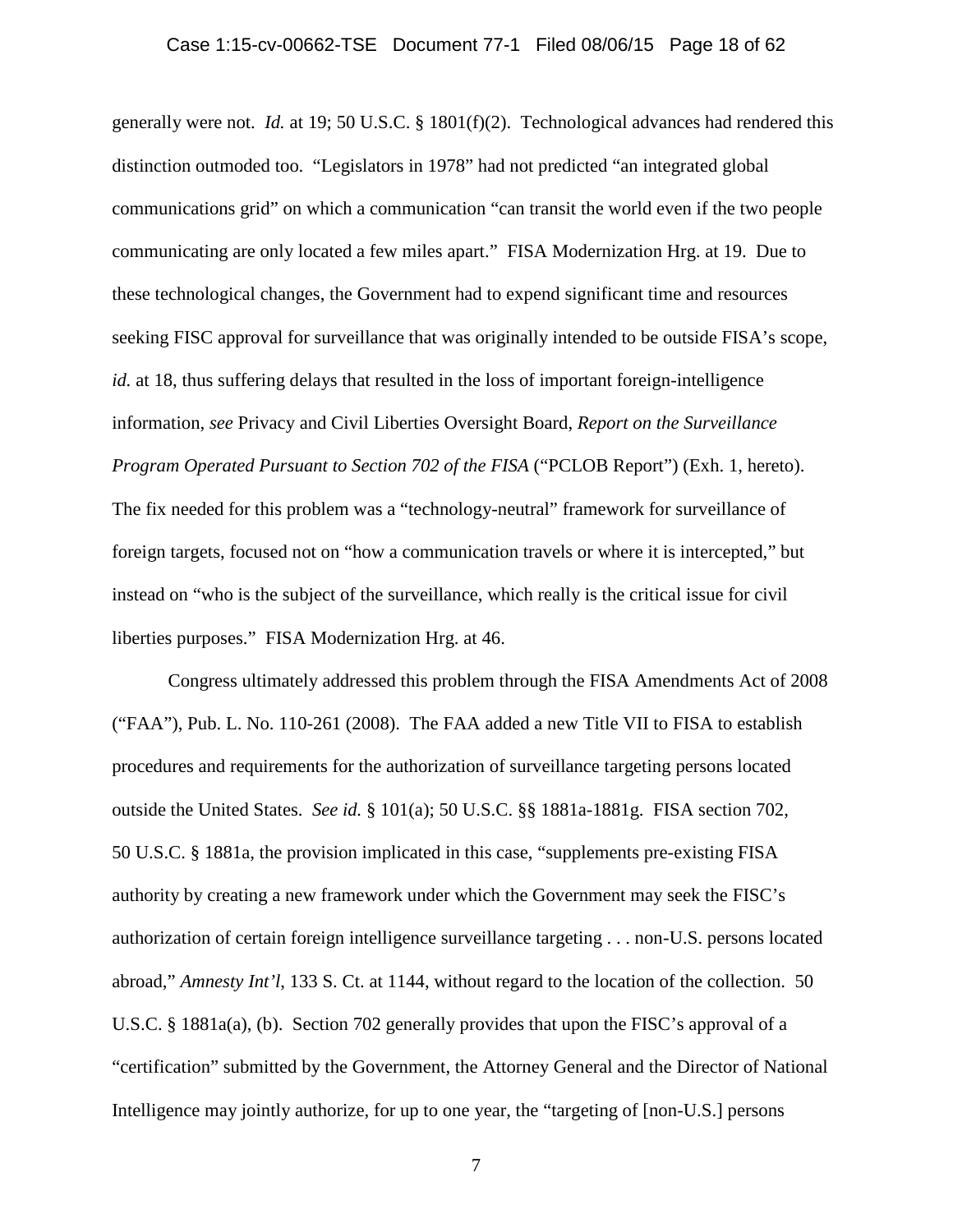## Case 1:15-cv-00662-TSE Document 77-1 Filed 08/06/15 Page 19 of 62

reasonably believed to be located outside the United States to acquire foreign intelligence information." 50 U.S.C. § 1881a(a), (b), (g). The statute expressly prohibits, however, the intentional targeting of any person known at the time of acquisition to be in the United States, or any U.S. person reasonably believed to be located outside the United States. *Id.* § 1881a(b). The acquisition must also be "conducted in a manner consistent with the [F]ourth [A]mendment." *Id.*

To meet the statutory requirements for FISC approval, the Government's certification must attest, *inter alia*, that a significant purpose of the acquisition is to obtain foreignintelligence information either from or with the assistance of an electronic-communicationservice provider. *Id.* §  $1881a(g)(2)(A)(v)$ , (vi). The Government must also certify that the acquisition will be conducted in accordance with targeting and minimization procedures meeting the statute's requirements. *Id.* § 1881a(d), (e), (g)(2)(B). Before approving a certification, the FISC must find that the Government's targeting procedures are reasonably designed (i) to ensure that acquisition is limited to targeting persons reasonably believed to be located outside the United States, and (ii) to prevent the intentional acquisition of wholly domestic communications. *See id.* § 1881a(d)(1), (i)(2)(B). The FISC must also find that the Government's minimization procedures are "reasonably designed . . . to minimize the acquisition and retention, and prohibit the dissemination, of nonpublicly available information concerning unconsenting United States persons consistent with the need of the United States to obtain, produce, and disseminate foreignintelligence information." *Id.* § 1881a(i)(2)(C); *see also id.* §§ 1801(h), 1821(4). The FISC must also conclude that both the targeting and minimization procedures "are consistent with . . . the [F]ourth [A]mendment." *Id.* § 1881a(i)(3)(A). The Government's exercise of its authority under Section 702 and its compliance with statutory requirements are also subject to regular interagency reviews and assessments, and reporting to both the FISC and Congress. *Id.* § 1881a(l).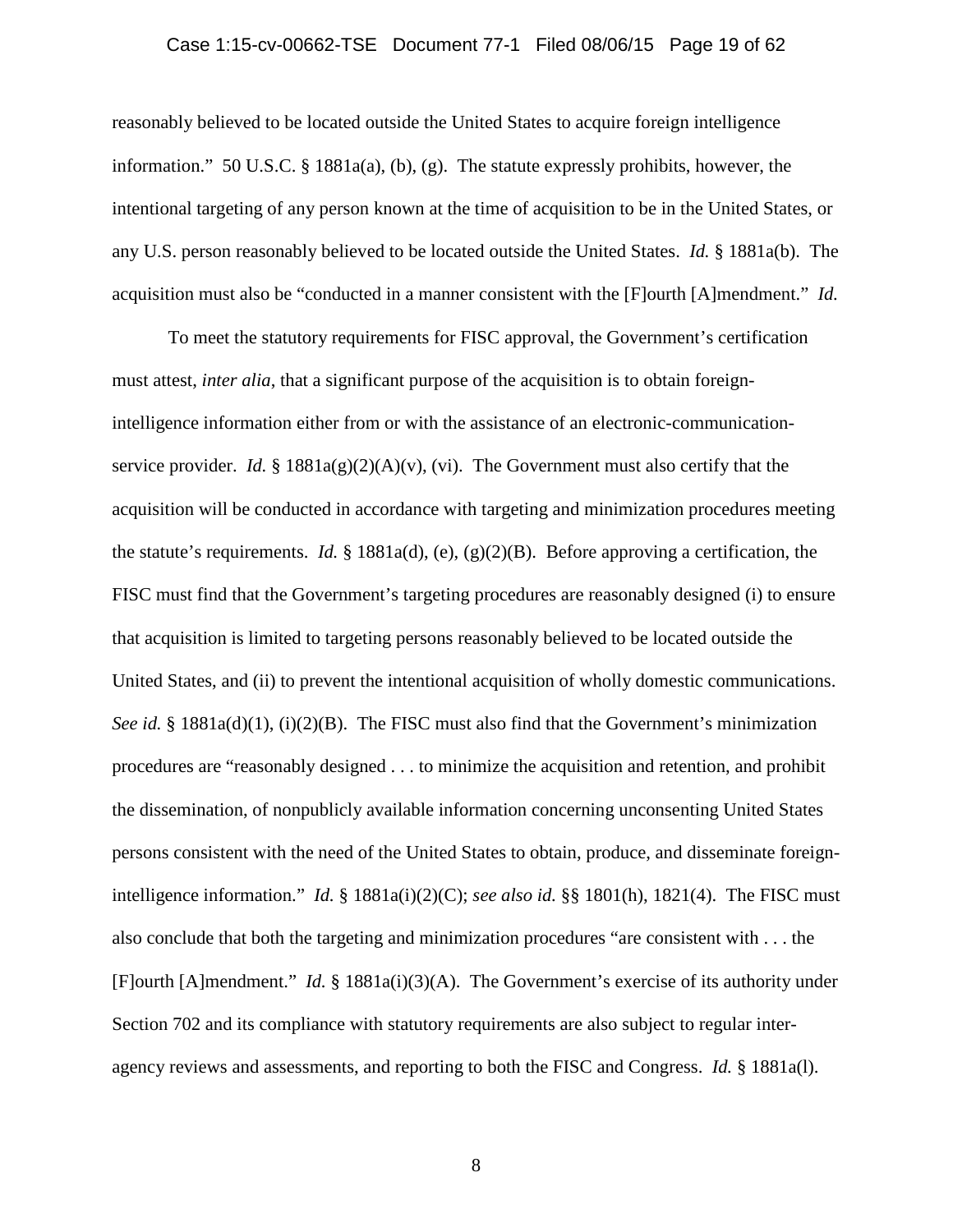#### **Upstream Collection Under Section 702**

As the Plaintiffs observe, the collection of communications under Section 702 has been publicly described, in general terms, in a number of public Government reports and declassified FISC opinions. *See* First Amended Complaint for Declaratory and Injunctive Relief (ECF No. 70) (the "Amended Complaint," or "Am. Compl.") ¶ 37. Upon FISC approval of a certification under Section 702, NSA analysts identify non-U.S. persons located outside the United States who are reasonably believed to possess or receive, or are likely to communicate, foreignintelligence information designated in the certification. Such a person might be an individual who belongs to a foreign terrorist organization or facilitates its activities. *See Liberty and Security in a Changing World*: Report and Recommendations of the President's Review Group on Intelligence and Communications Technologies, at 136 (Dec. 12, 2013) ("PRG Report") (Exh. 2, hereto). Once the NSA has designated such a person as a target, it then attempts to identify a specific means by which the target communicates, such as an e-mail address or a telephone number, which is referred to as a "selector." Selectors may not be key words or the names of targeted individuals, but must be specific communications identifiers. *Id.*; PCLOB Report at 32–33, 36. To effect acquisition on appropriately identified selectors, the Government may issue a Section 702 "directive" to an electronic-communication-service provider in the United States requiring the provider to assist the Government in acquiring communications involving those selectors. 50 U.S.C. § 1881a(h); PCLOB Report at 32–33.

The NSA acquires communications associated with tasked selectors using two methods, known respectively as "Upstream" and "PRISM." *See* PCLOB Report at 33. Under PRISM collection, the Government notifies U.S.-based Internet service providers ("ISPs") of selectors identified for tasking, and the providers furnish the NSA with electronic communications to or from these selectors. *See id.* (Plaintiffs do not challenge PRISM collection in this case. *See*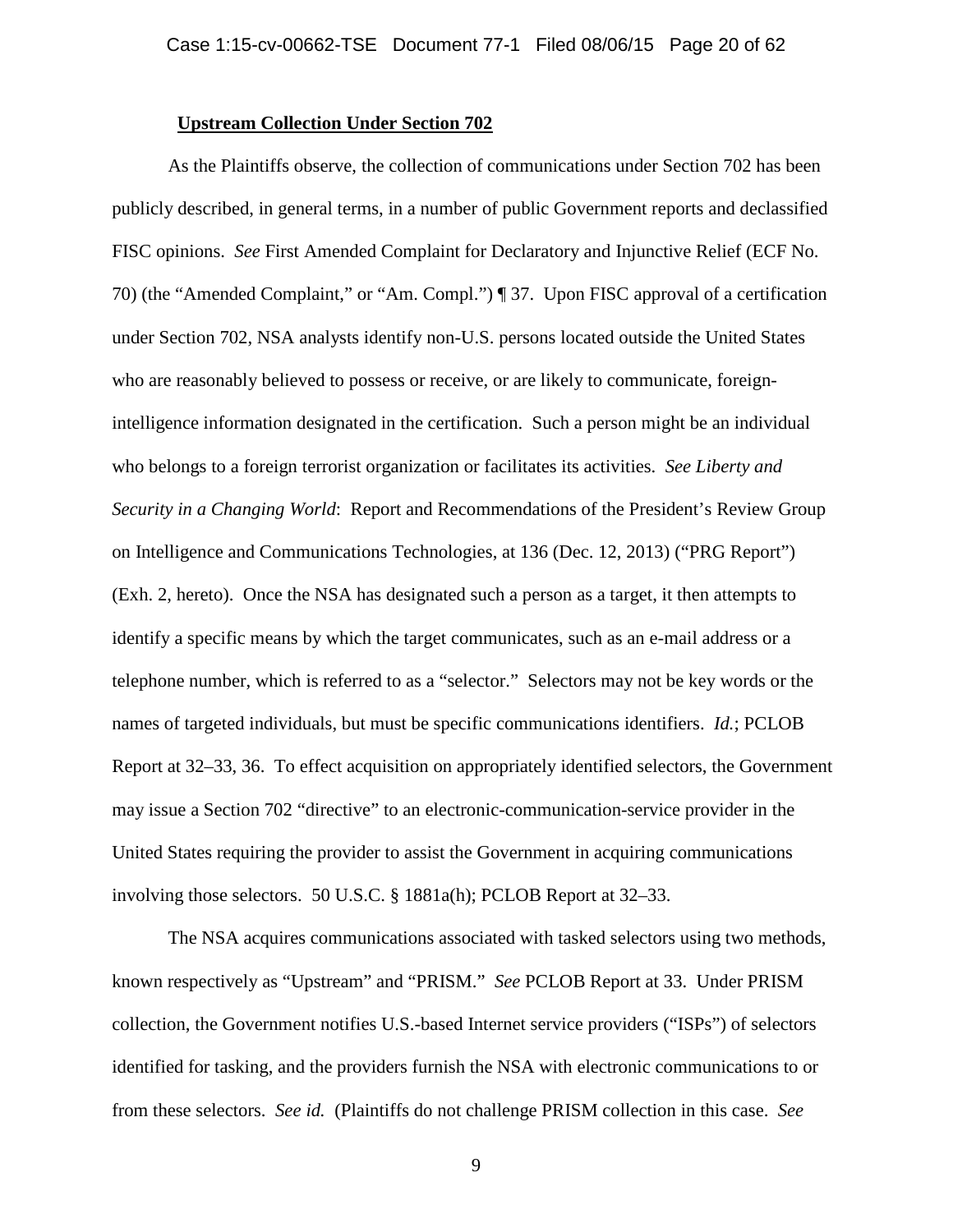#### Case 1:15-cv-00662-TSE Document 77-1 Filed 08/06/15 Page 21 of 62

Am. Compl. ¶ 40.) In contrast, Upstream involves the collection of communications as they transit the Internet "backbone" networks of U.S. telecommunications-service providers. *See*  PCLOB Report at 35; PRG Report at 141 n.137. Tasked selectors are sent to providers operating these networks, whereupon they must assist the Government in acquiring communications to, from, or otherwise containing these selectors while they transit the "backbone." PCLOB Report at 36–37. Communications are filtered for the purpose of eliminating wholly domestic communications, and then scanned to capture communications containing tasked selectors. *Id*. at 37. Communications passing both these screens are ingested into NSA databases. *Id*. Further operational details regarding the mechanics of Upstream collection remain classified.

Upstream collection has been critical to Government efforts to combat international terrorism and other threats to the United States and its interests. Upstream is a "unique[ly] valu[able]" component of the Section 702 intelligence program, which "is critically important to maintaining our national security." PCLOB Report at 124; H.R. Rep. No. 645(II), 112th Cong., 2d Sess., at 3, 5 (2012); S. Rep. No. 174, 112th Cong., 2d Sess., at 2 (2012). The Section 702 program has "helped the United States learn more about the membership, leadership structure, priorities and plans of international terrorist organizations," "enabled the discovery of previously unknown terrorist operatives" and disruption "of previously unknown terrorist plots," and is also used to counter the proliferation of weapons of mass destruction. PCLOB Report at 107, 110.

#### **Plaintiffs' Allegations**

Plaintiffs are nine self-described "educational, legal, human rights, and media organizations" that allegedly "routinely engage in sensitive, confidential, and privileged internet communications with non-U.S. persons located abroad." Am. Compl. ¶¶ 2, 55, 78, 88, 93,102, 112-13, 130-31, 135-36, 140-41, 145-46, 150-51, 155-56, 160-61. Plaintiffs allege that they "collectively" engage in "more than a trillion" such communications "over the [I]nternet each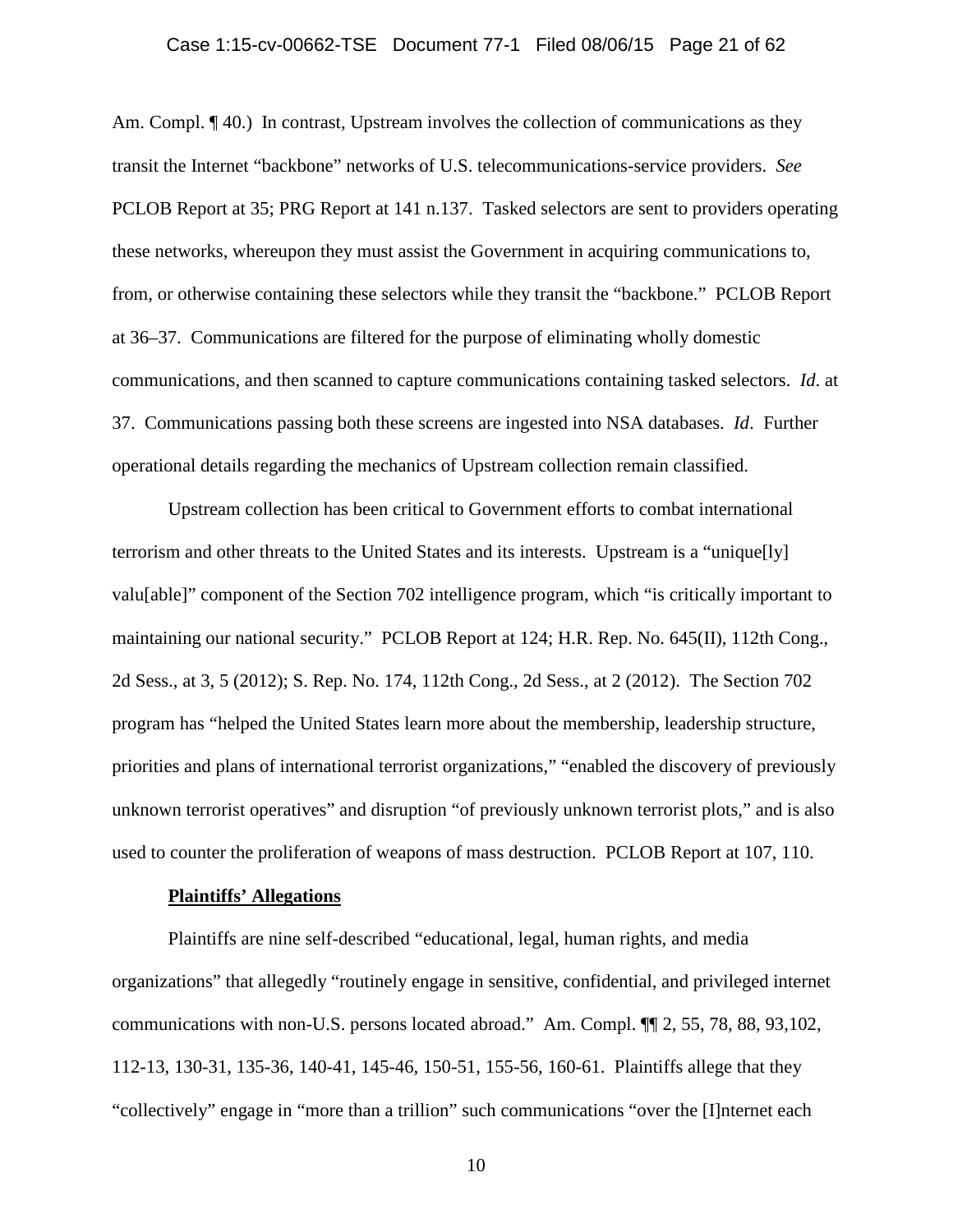## Case 1:15-cv-00662-TSE Document 77-1 Filed 08/06/15 Page 22 of 62

year," with individuals "in virtually every country on [E]arth," *id.* ¶¶ 2, 58, 60, 88. Plaintiffs maintain that "[t]he ability to exchange information in confidence, free from warrantless government monitoring, is essential to [their] work," and that Upstream collection "violates [their] privacy and undermines their ability to carry out activities crucial to their missions." *Id.* ¶¶ 2, 70, 76, 89, 108-10, 118, 129, 134, 139, 144, 149, 154, 159, 164. Plaintiffs sue on behalf of themselves and, purportedly, their staffs. *Id.* ¶¶ 6–14. Plaintiff National Association of Criminal Defense Lawyers ("NACDL") also purports to sue on behalf of its members. *Id.* ¶ 7.[6](#page-21-0)

According to Plaintiffs, the NSA conducts Upstream surveillance "by connecting surveillance devices to multiple major [I]nternet cables, switches, and routers on the [I]nternet backbone," the international submarine and high-capacity terrestrial cables "that carry [I]nternet communications into and out of the United States," *id.* ¶¶ 46, 47, 60. Plaintiffs allege that Upstream "is intended to enable the comprehensive monitoring of international [I]nternet traffic," allowing the NSA to "cop[y] and review[ ] all international e-mails and other 'textbased' communications." *Id.* ¶ 48. Plaintiffs describe Upstream as encompassing four processes: (1) copying, during which "the NSA makes a copy of substantially all international text-based communications"; (2) filtering, during which "[t]he NSA attempts to filter out and discard some wholly domestic communications from the stream of internet data"; (3) content review of the copied communications—"including their full content—for instances of [the NSA's] search terms [selectors]"; and (4) retention by the NSA of "all communications that contain selectors associated with its targets, as well as those that happened to be bundled with them in transit," for further review and analysis and dissemination of the results. *Id.* ¶ 49.

<span id="page-21-0"></span> $\overline{6}$  $6$  Six of the Plaintiffs, Human Rights Watch, Amnesty International USA, the PEN American Center, the Global Fund for Women, the Nation Magazine, and the Washington Office on Latin America, were also plaintiffs in *Amnesty International*. *See* Compl. ¶¶ 8–12, 14; *Amnesty Int'l USA v. Clapper*, 638 F.3d 118 (2d Cir. 2011), *rev'd*, 133 S. Ct. 1138 (2013).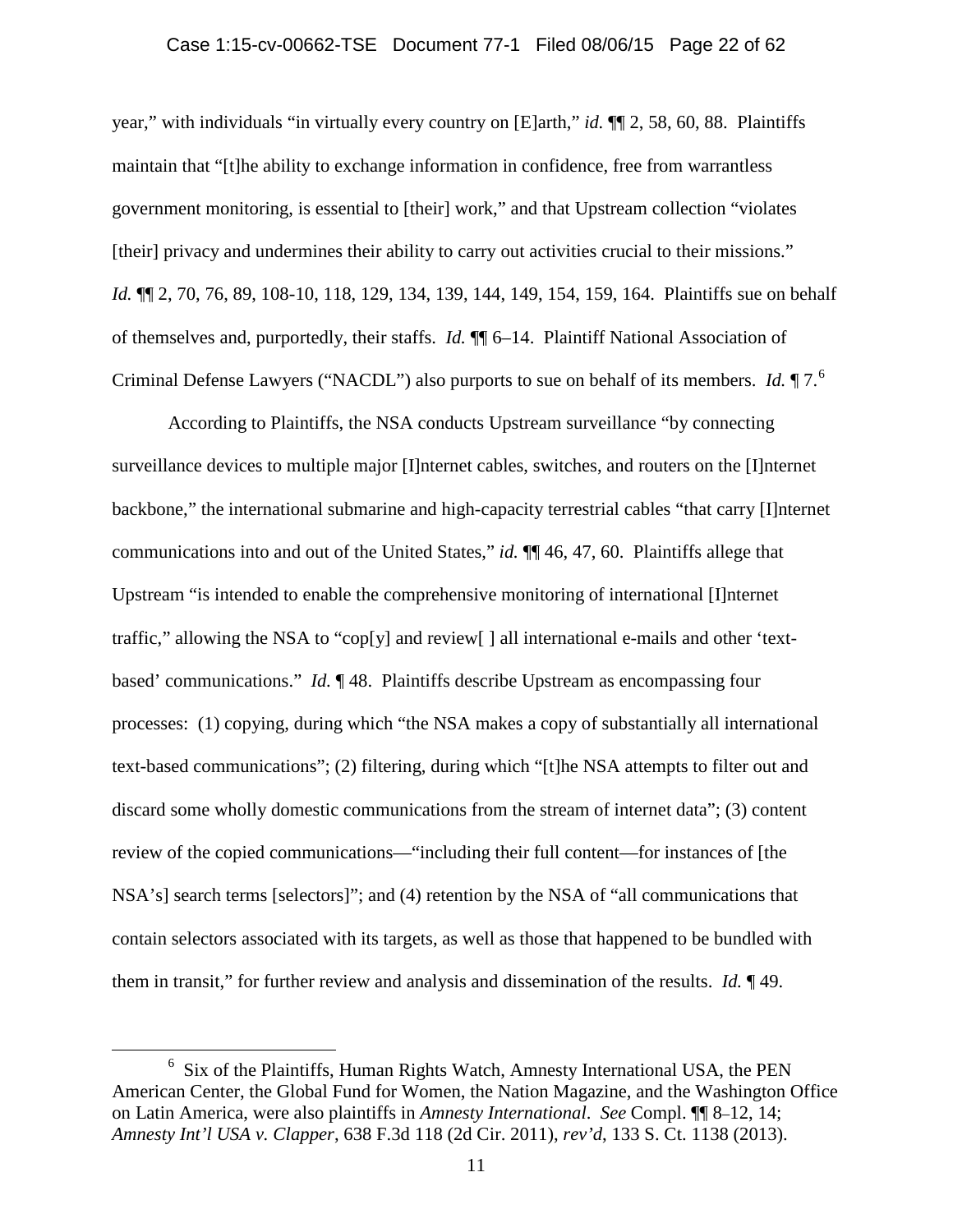Based on the allegation that Upstream surveillance involves "intercepting, copying, and reviewing substantially all international text-based communications . . . as they transit telecommunications networks inside the United States," Plaintiffs assert that the NSA intercepts, copies, and reviews for selectors the international online communications in which their staffs (or, in NACDL's case, its members) engage in furtherance of their organizational (or professional) missions. Am. Compl. ¶¶ 56, 103, 113-14, 131-32, 136-37, 141-42, 146-47, 151- 52, 156-57, 161-62; *see also id.* ¶¶ 1, 38, 40, 48, 49, 50. Wikimedia also alleges that the NSA intercepts, copies, and reviews two other categories of "Wikimedia['s] communications," specifically: (1) the allegedly more than one trillion annual "communications" that occur when individuals, "located in virtually every country on [E]arth," view Wikimedia websites to "read and contribute to [them] and [to] use [them] to interact with each other"; and (2) Wikimedia's "logs" of online requests by such users to view its webpages. *Id.* ¶¶ 81, 86, 88, 93.

According to Plaintiffs, their claim that the NSA intercepts, copies, and reviews their communications is also "well-founded," Am. Compl. ¶ 57, because of (1) the "sheer volume" of their international online communications, *id.* ¶ 58; (2) the "geographic distribution" of their communications "across the globe," *id.*  $\P$  60-61; (3) the manner in which the NSA "must be" conducting Upstream surveillance to "reliably obtain" all communications to, from, or about its targets, *id.* ¶¶ 62-64; and (4) the Government's alleged "strong incentive" to intercept communications at as many Internet backbone "chokepoints" as possible, *id.* ¶ 65.

Plaintiffs maintain that the alleged interception, copying and selector review of their communications invades their privacy and the privacy of their staffs, Wikimedia's users, and NACDL's members, and infringes on "their right to control [their] communications and the information they contain." Am. Compl. ¶¶ 103, 114, 132, 137, 142, 147, 152, 157, 162.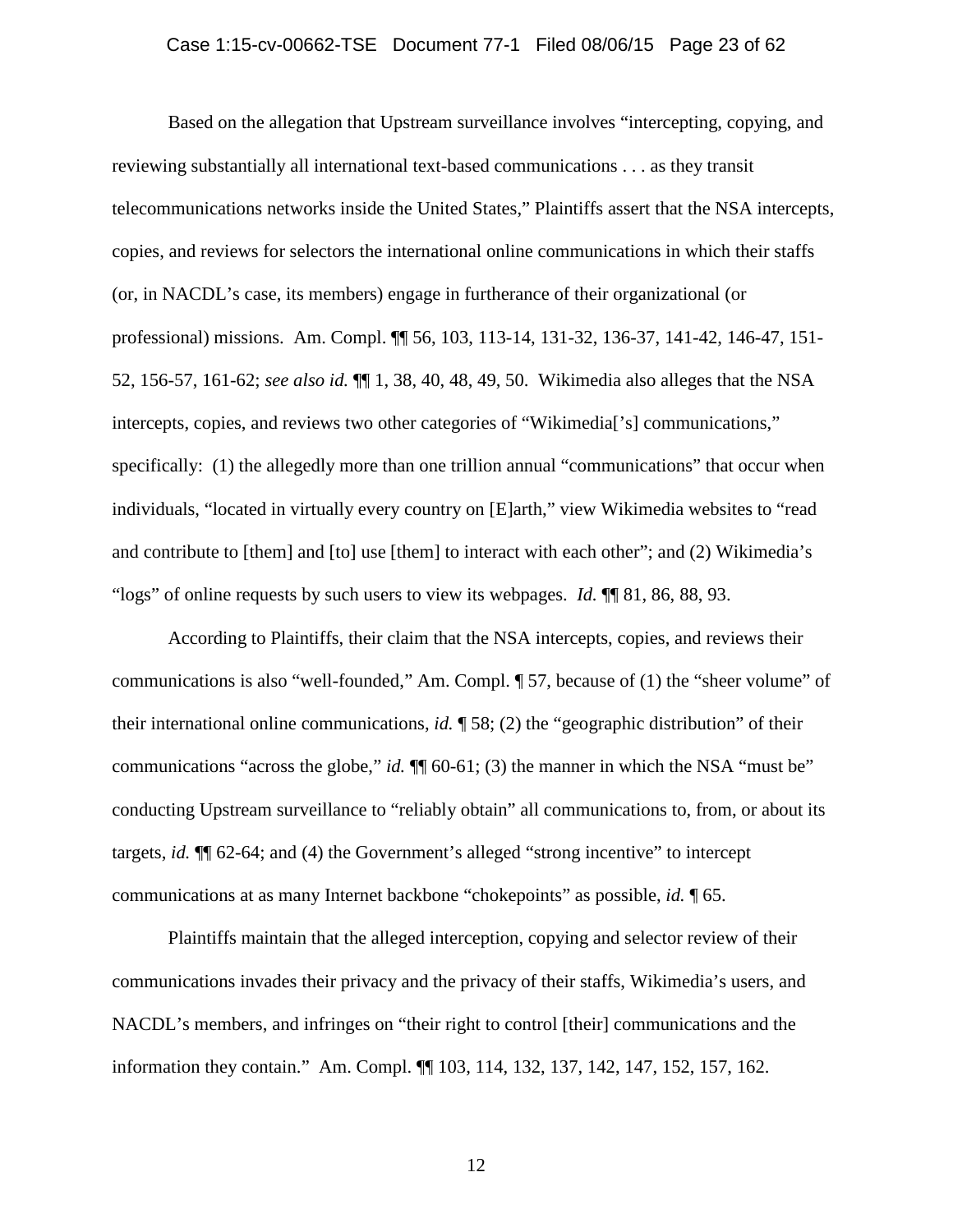In addition to the claimed interception, copying, and selector review of their communications, Plaintiffs also allege that there is a "substantial likelihood" that their intercepted communications (in the case of NACDL, its members' communications) are "retained, read, and disseminated" by the NSA. *Id.* ¶ 71. The retention, analysis, and dissemination of their communications is likely, Plaintiffs maintain, because they allegedly communicate online with people "whom the [G]overnment is likely to target when conducting Upstream surveillance," and a "significant amount of the information" they exchange with those persons constitutes "foreign intelligence information" within the meaning of FISA. *Id.* ¶¶ 73–74; *see also id.* ¶¶ 104-07, 115, 124-27, 133, 138, 143, 148, 153, 158, 163. Plaintiffs contend the alleged "retention, reading, and dissemination of Plaintiffs' communications is a further, discrete violation of [their] reasonable expectation of privacy in those communications," and of their "right to control those communications and the information they reveal and contain." *Id.* ¶ 72.

Plaintiffs further allege that Upstream surveillance "undermines their ability to carry out activities crucial to their missions," first by forcing them "to take burdensome and sometimes costly measures to minimize the chance that the confidentiality of their sensitive information will be compromised," and second by "reduc[ing] the likelihood that . . . individuals will share sensitive information with [them]." Am. Compl. ¶¶ 2, 75, 76; *see also id.* ¶¶ 108, 109, 118, 128, 129, 134, 139, 144, 149, 154, 159, 164. Plaintiffs contend that Upstream surveillance exceeds the Government's authority under Section 702 and violates the First and Fourth Amendments and Article III of the Constitution. *Id.* ¶¶ 165–168. By way of relief, Plaintiffs seek a declaration that Upstream surveillance is unlawful, an injunction prohibiting Upstream surveillance of their communications, and a purge from Government databases of any of their communications acquired through Upstream surveillance. *Id.* ¶ 3; *id.* at 55-56 (prayer for relief).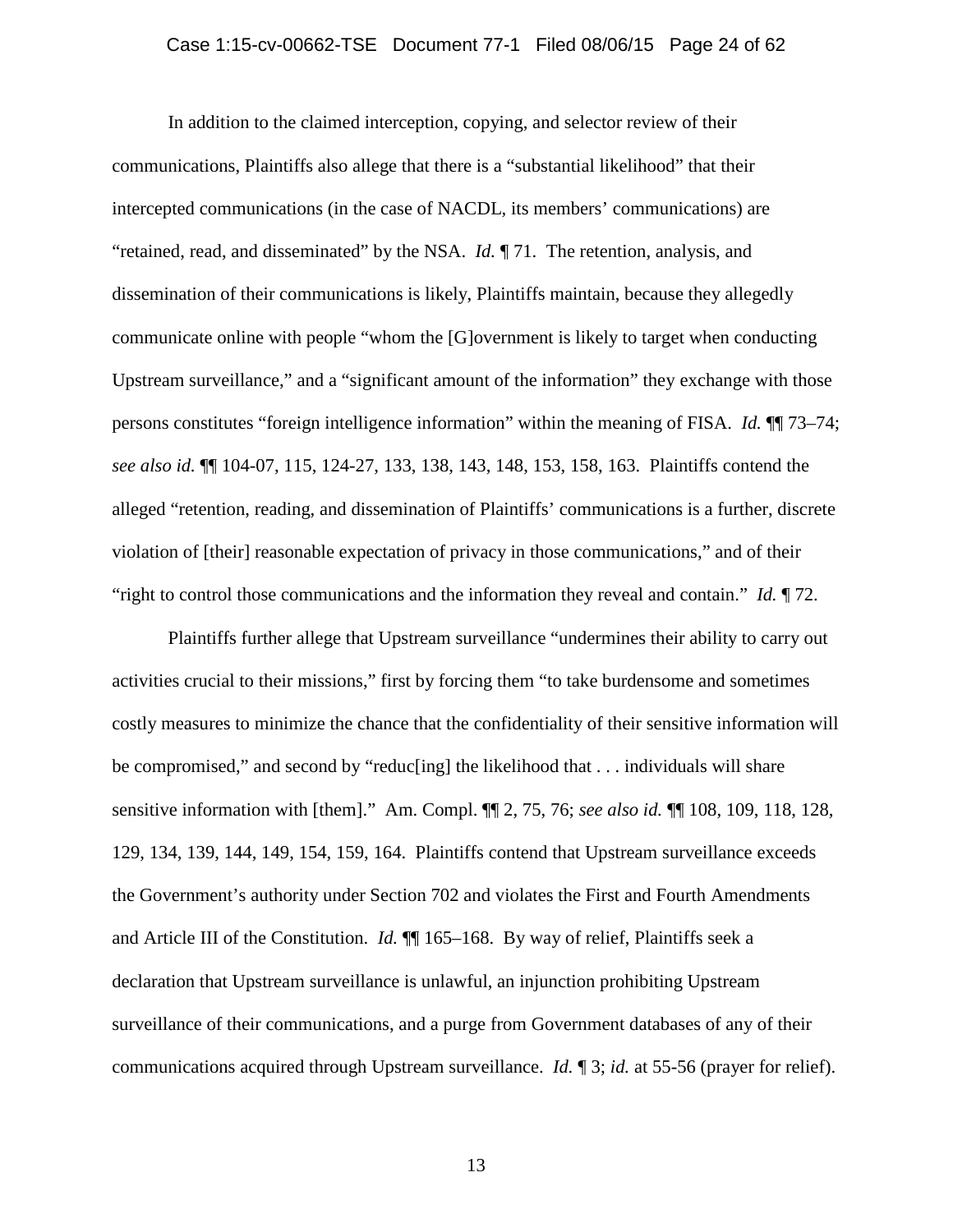#### **ARGUMENT**

#### **I. LEGAL STANDARDS**

#### **A. Pleading Standards Under** *Twombly* **and** *Iqbal*

The Amended Complaint must be dismissed for lack of subject-matter jurisdiction, because it contains no well-pleaded allegations that plausibly establish Plaintiffs' standing. To withstand a motion to dismiss, a complaint must contain "sufficient factual matter, accepted as true, to 'state a claim that is plausible on its face.'" *Ashcroft v. Iqbal*, 556 U.S. 662, 678 (2009) (quoting *Bell Atlantic Corp. v. Twombly*, 550 U.S. 544, 570 (2007)); *Vitol, S.A. v. Primerose Shipping Co.*, 708 F.3d 527, 543 (4th Cir. 2013). Mere "labels and conclusions" and "naked assertion[s] devoid of further factual enhancement" are not sufficient. *Iqbal*, 556 U.S. at 678. Rather, a court must disregard "pleadings that, because they are no more than conclusions, are not entitled to the assumption of truth," and determine whether the remaining "well-pleaded factual allegations . . . plausibly give rise to an entitlement to relief." *Id.* at 679; *see id.* at 680– 81; *Vitol*, 708 F.3d at 543. The plausibility standard of pleading applies to both the elements of a claim and the plaintiff's allegations of standing. *See David v. Alphin*, 704 F.3d 327, 333 (4th Cir. 2013). A court will find that a complaint plausibly alleges standing only if the "wellpleaded allegations" allow it to "draw the reasonable inference"—and do not merely give rise to a "sheer possibility," *Iqbal*, 556 U.S. at 678–79—that the plaintiff has standing. *David*, 704 F.3d at 333; *Zander v. United States*, 786 F. Supp. 2d 880, 883 (D. Md. 2011).

## **B. The Requirements of Standing**

"The judicial power of the United States . . . is not an unconditioned authority to determine the [validity] of legislative or executive acts," but is limited by Article III of the Constitution "to the resolution of 'cases' and 'controversies.'" *Valley Forge Christian Coll. v. Americans United for Separation of Church & State, Inc.*, 454 U.S. 464, 471 (1982); *Burke v.*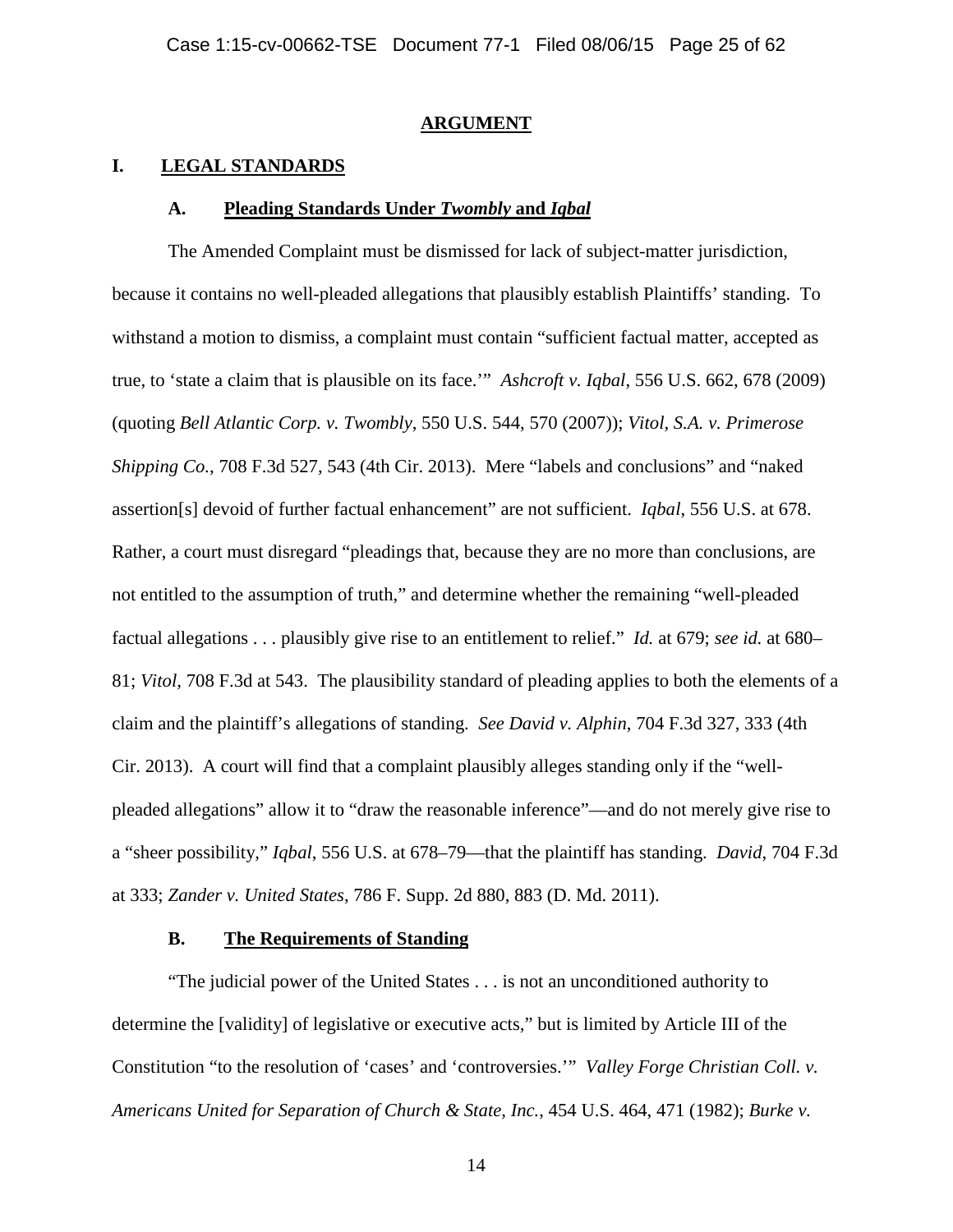## Case 1:15-cv-00662-TSE Document 77-1 Filed 08/06/15 Page 26 of 62

*City of Charleston*, 139 F.3d 401, 404 (4th Cir. 1998). A demonstration by plaintiffs of their standing to sue "is an essential and unchanging part of the case-or-controversy requirement," *Lujan v. Defenders of Wildlife,* 504 U.S. 555, 560 (1992), and as such is a threshold jurisdictional requirement, "determining the power of the court to entertain the suit." *Warth v. Seldin*, 422 U.S. 490, 498–99 (1975). The Supreme Court emphasized in *Amnesty International* that the standing inquiry must be "especially rigorous when reaching the merits of the dispute would force [a court] to decide whether an action taken by one of the other two branches of the Federal Government," particularly "in the fields of intelligence gathering and foreign affairs," "was unconstitutional." 133 S. Ct. at 1147 (citations omitted).

To establish Article III standing, Plaintiffs must seek relief from an injury that is "'concrete, particularized, and actual or imminent; fairly traceable to the challenged action; and redressable by a favorable ruling." *Id.* As "[t]he part[ies] invoking federal court jurisdiction," Plaintiffs "bear[ ] the burden of establishing these elements." *Doe v. Va. Dep't of State Police*, 713 F.3d 745, 753 (4th Cir. 2013). The alleged injury must be "real and immediate," not "conjectural or hypothetical," *Shenandoah Valley Network v. Capka*, 669 F.3d 194, 202 (4th Cir. 2012) (citations omitted). Speculative claims of injury will not support Article III standing. *Amnesty Int'l*, 133 S. Ct. at 1150; *see Stephens v. Cnty. of Albermarle, Va.*, 524 F.3d 485, 492– 93 (4th Cir. 2008).

In addition to "'constitutional limitations on federal-court jurisdiction,'" the standing inquiry "involves . . . 'prudential limitations on its exercise.'" *Kowalski v. Tesmer*, 543 U.S. 125, 128–29 (2004) (quoting *Warth*, 422 U.S. at 498); *Freilich v. Upper Chesapeake Health, Inc.*, 313 F.3d 205, 214–15 (4th Cir. 2002). Among these prudential limitations is "the rule that a party 'generally must assert [its] own legal rights and interests, and cannot rest [its] claim to relief on the legal rights or interests of third parties.'" *Tesmer*, 543 U.S. at 129 (quoting *Warth*,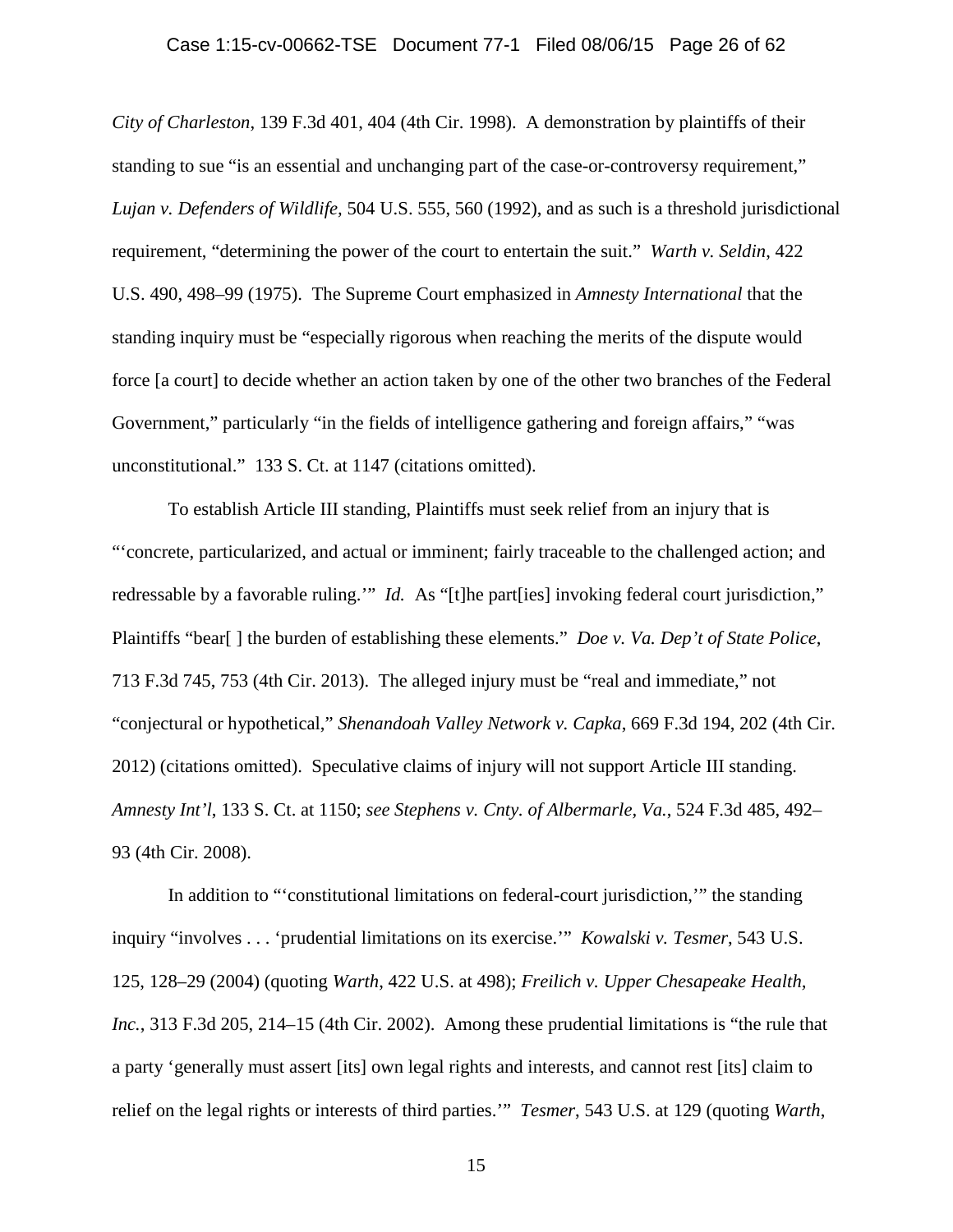422 U.S. at 499); *Valley Forge*, 454 U.S. at 474 (same); *Doe*, 713 F.3d at 753 ("[T]he Supreme Court has explained that prudential standing encompasses the general prohibition on a litigant's raising another person's legal rights.") (citation omitted).

Plaintiffs' assertions of injury are essentially two-fold. They first claim injury based on the alleged "interception, copying, and review" of their communications during the Upstream process, and second claim an additional discrete injury based on the alleged "substantial likelihood" that communications of theirs are "retained, read, and disseminated" by the NSA. Am. Compl.  $\P$ [] 70–71. The first of these claims of injury rests on the wholly conclusory assertion that the NSA intercepts substantially all international online communications transiting the United States, alleged statistical "certainties" based on hypothetical premises, and other stated and unstated assumptions about the manner in which the NSA "must be" conducting Upstream surveillance, for which the Amended Complaint offers no supporting factual allegations. It amounts therefore, to nothing more than a speculative claim of injury that *Amnesty International* teaches will not support Article III standing. Plaintiffs' second claim of injury simply repeats the very allegations that the Supreme Court held were legally insufficient in *Amnesty International*. For these and the further reasons discussed below, Plaintiffs have not plausibly alleged injuries to their own legal rights that are fairly traceable to Upstream surveillance. Their claims challenging Upstream surveillance must therefore be dismissed.

## **II. PLAINTIFFS HAVE NOT PLAUSIBLY ALLEGED THAT THEY HAVE BEEN INJURED BY THE INTERCEPTION, COPYING, AND REVIEW OF THEIR ONLINE COMMUNICATIONS IN THE UPSTREAM COLLECTION PROCESS.**

## **A. Plaintiffs Have Not Plausibly Alleged That Upstream Collection Involves the Interception, Copying, and Selector Review of Substantially All International Online Communications Transiting the United States.**

Plaintiffs' claims that they are injured through alleged NSA interception, copying, and selector review of online communications are insufficient to establish the requisite Article III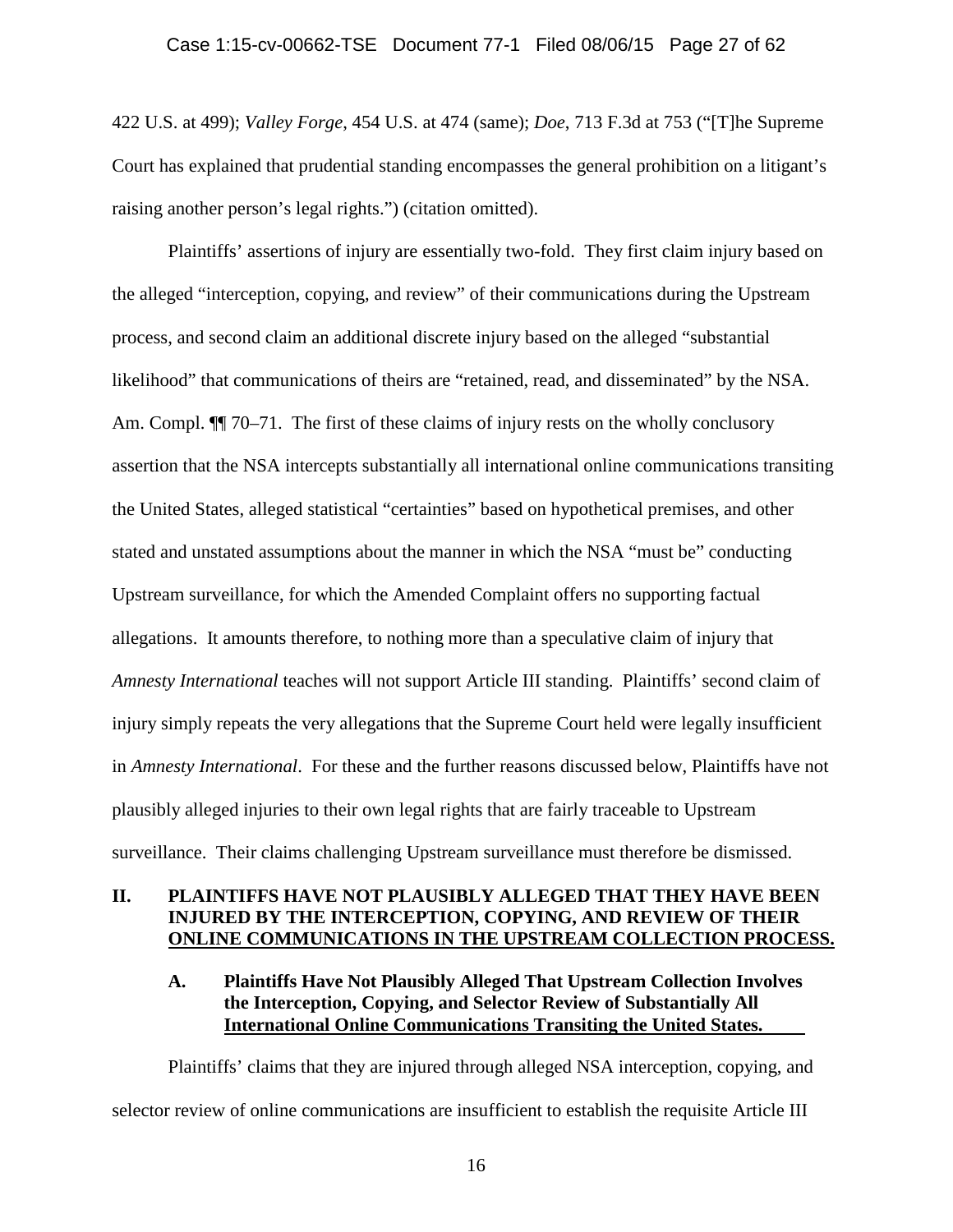## Case 1:15-cv-00662-TSE Document 77-1 Filed 08/06/15 Page 28 of 62

injury, because they have not plausibly alleged that any of *their* online communications are intercepted, copied, or reviewed during the Upstream process. As discussed *supra*, at 11, Plaintiffs allege that Upstream collection involves initial interception and copying of online communications to review them for selectors (such as e-mail addresses) associated with targets of NSA surveillance; communications found to contain such selectors are thereafter retained in NSA databases for further analysis. Am. Compl. ¶¶ 42–43. The assertion that *their* communications are intercepted, copied and reviewed is first predicated on the "bald allegation[ ]," *Iqbal*, 556 U.S. at 681, that the NSA intercepts, copies, and reviews "substantially all international [online] communications . . . as they transit telecommunications networks inside the United States." *Id.* ¶¶ 1, 38, 48-50, 56, 103, 114, 132, 137, 142, 147, 152, 157, 162.

But this "bare assertion[ ]" is unaccompanied by "factual matter" that raises it "above the speculative level," and as such it is neither entitled to the presumption of truth nor sufficient, therefore, to state a plausible claim of standing. *Iqbal*, 556 U.S. at 681; *Twombly*, 550 U.S. at 555. Plaintiffs, for example, cite no statements by Government officials acknowledging that Upstream involves the collection of all (or substantially all) international online communications transiting the United States. To the contrary, Upstream's scope and the scale on which it operates remain classified. Thus, Plaintiffs can only speculate whether the NSA has ever intercepted, collected, or reviewed their communications for selectors in conducting Upstream surveillance. *Amnesty International* makes clear that injury so speculative and conjectural is insufficient to establish Article III standing, especially the standing of litigants who ask the courts to determine the constitutionality of the Government's actions in the field of foreign intelligence. *Amnesty Int'l*, 133 S. Ct. at 1147–50; *see also Stephens*, 524 F.3d at 493.

The Amended Complaint refers to a number of public Government reports and recently declassified FISC opinions which, according to Plaintiffs, "indicate that FAA surveillance results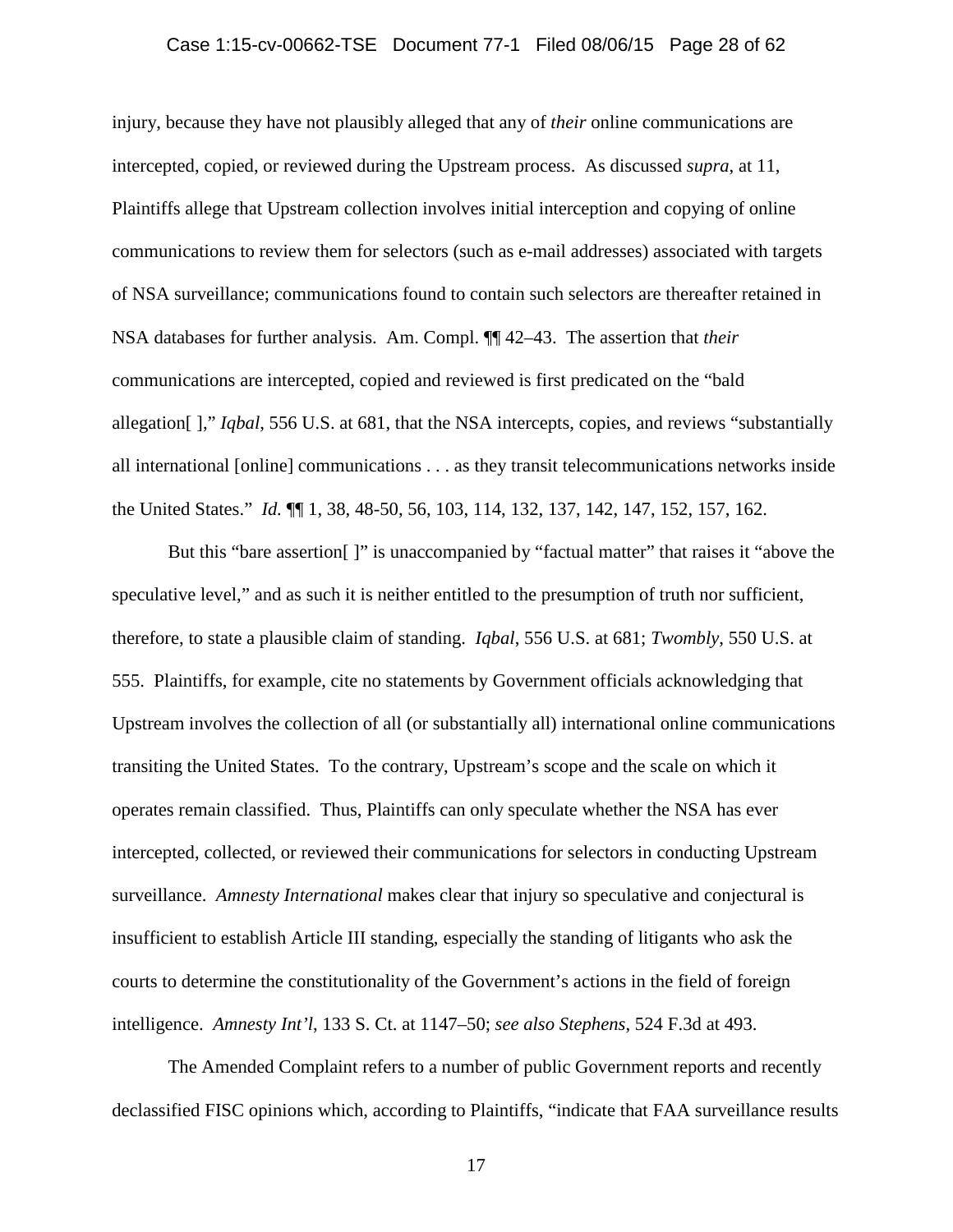## Case 1:15-cv-00662-TSE Document 77-1 Filed 08/06/15 Page 29 of 62

in the wide-ranging and persistent interception of U.S. persons' communications." Am. Compl. ¶ 37. But a nebulous allegation that "FAA surveillance" is "wide-ranging" stops far short of plausibly establishing that Upstream surveillance involves the interception, copying, and review for selectors of all or even "substantially all," *id.* ¶¶ 1, 48, international online communication carried on U.S. networks. *Twombly*, 550 U.S. at 556–57. This is especially so considering that Upstream, the only surveillance program challenged by Plaintiffs, is just one of the programs conducted under authority of the FAA. *See supra*, at 10; Am. Compl. ¶¶ 39–40.

The public documents alluded to by Plaintiffs fall short in the same ways. Plaintiffs refer to a report by the Office of the Director of National Intelligence ("ODNI"), which estimates that in 2014 the Intelligence Community relied on Section 702 to conduct surveillance of 92,707 persons, groups, or organizations. Am. Compl. ¶ 37; *see* ODNI, Statistical Transparency Report Regarding Use of National Security Authorities (April 22, 2015) ("ODNI Transparency Report") (Exh. 3, hereto) at 1, 2.<sup>[7](#page-28-0)</sup> This figure lends no support to the allegation that Upstream collection involves the interception of all international online communications traversing U.S. providers' networks. First, the report does not reveal how many of these 92,707 persons, groups, and organizations were targets of Upstream as opposed to PRISM surveillance. ODNI Transparency Report at 1. But even if all 92,707 were targets of Upstream collection (out of roughly three billion Internet users worldwide, *see* Declaration of Robert T. Lee<sup>[8](#page-28-1)</sup> (attached hereto) ("Lee

<span id="page-28-0"></span> $7$  In ruling on a motion to dismiss, a court may "consider documents incorporated into the complaint by reference." *United States ex rel. Oberg v. Pa. Higher Educ. Assistance Agency*, 745 F.3d 131, 136 (4th Cir. 2014) (citation omitted).

<span id="page-28-1"></span><sup>&</sup>lt;sup>8</sup> Mr. Lee is a consultant "specializing in information security, incident response, and digital forensics." Lee Decl. ¶ 1. With more than 15 years of experience in, *inter alia*, computer forensics, vulnerability, and intrusion detection/prevention," Mr. Lee is currently the curriculum lead for digital forensic and incident response training at the SANS Institute. *Id.* Previously, he served in the U.S. Air Force in a unit focused on information warfare, and "led a team conducting computer crime investigations, incident response, and computer forensics." *Id.* He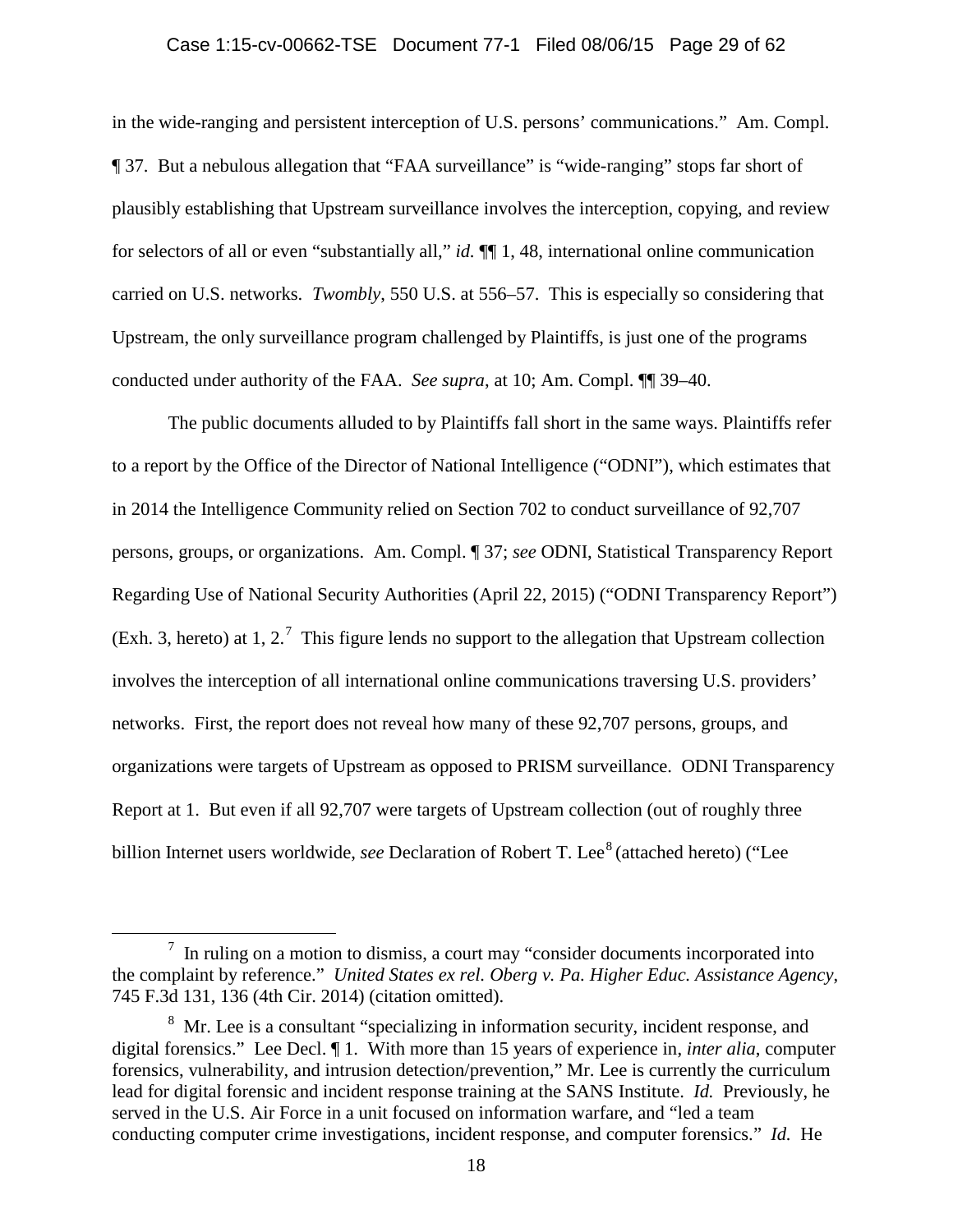## Case 1:15-cv-00662-TSE Document 77-1 Filed 08/06/15 Page 30 of 62

Decl.")  $\P 25$ <sup>[9](#page-29-0)</sup> that says nothing about the scale on which Upstream collection is conducted to maintain surveillance on those targets. Thus it fails to raise the claim that the NSA intercepts, copies, and reviews for selectors all international online communications sent or received in the U.S. "above the speculative level." *Twombly*, 550 U.S. at 555.

Plaintiffs also point to a now declassified opinion in which the FISC, conducting review of the NSA's targeting and minimization procedures for Upstream collection, observed that the NSA annually collected more than 250 million online communications pursuant to Section 702. Am. Compl. ¶ 37; [*Caption Redacted*], 2011 WL 10945618, at \*9 (F.I.S.C. Oct. 3, 2011) ("Oct. 3, 2011 FISC Op.").<sup>10</sup> The FISC also found, however, "[that] the vast majority of these communications [were] obtained from Internet service providers" via PRISM collection, not Upstream. *Id.* at \*9 & n.24. "Indeed, NSA's [U]pstream collection constitute[d] only approximately 9% of the total Internet communications [then] acquired by [the] NSA under Section 702," *id.* at \*9; *see also id.* at \*7 n.21, \*26, or roughly 25 million communications out of the many trillions that traverse the Internet each year. *See* Lee Decl. ¶¶ 27-3213–19. Nothing in the FISC's October 3, 2011 opinion suggests that the NSA, in order to collect this tiny

 $\overline{a}$ 

has worked with law enforcement and the intelligence community "as a technical lead" on projects including "computer forensic and security software development" and "cyberforensics." *Id.* Mr. Lee has also co-authored a book in this field, *Know Your Enemy* (2d ed.).

<span id="page-29-0"></span><sup>&</sup>lt;sup>9</sup> When subject matter jurisdiction is challenged via a Rule  $12(b)(1)$  motion to dismiss, "the district court . . . may consider evidence outside the pleadings without converting the proceeding to one for summary judgment." *Velasco v. Gov't of Indonesia*, 370 F.3d 392, 398 (4th Cir. 2004); *Murphy-Taylor v. Hofmann*, 968 F. Supp. 2d 693, 712 (D. Md. 2013).

<span id="page-29-1"></span> $10$  In that decision the FISC largely approved the NSA's targeting and minimization procedures as consistent with statutory and constitutional requirements, but concluded that they fell short so far as "multi-communication transactions" were concerned. Oct. 3, 2011 FISC Op., 2011 WL at 10945618, at \*5–6. Thereafter the NSA amended its procedures, and the FISC concluded the amendments "[had] adequately corrected the deficiencies identified" in its October 3, 2011 opinion. [*Caption Redacted*], 2011 WL 10947772, at \*8 (F.I.S.C. Nov. 30, 2011).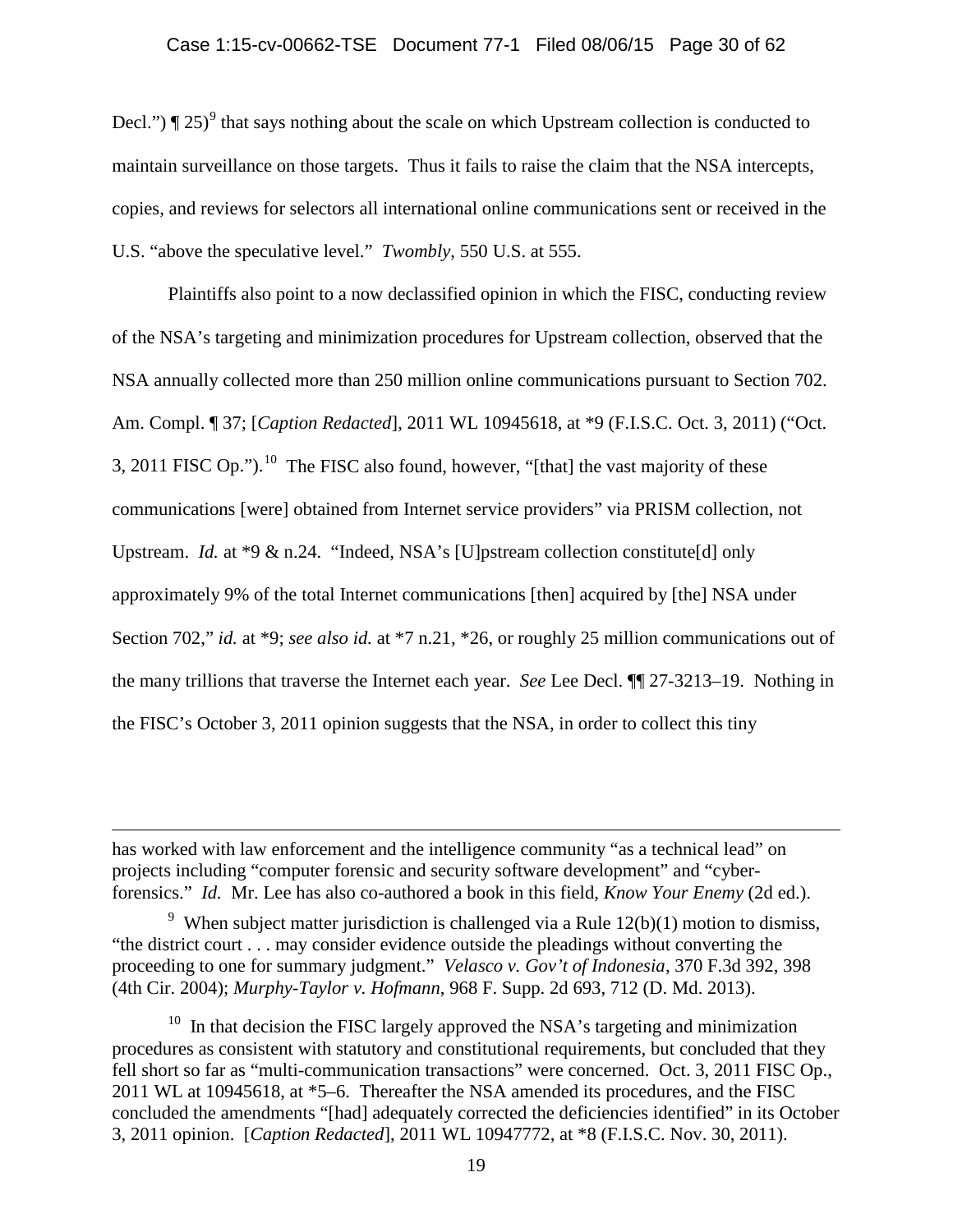#### Case 1:15-cv-00662-TSE Document 77-1 Filed 08/06/15 Page 31 of 62

percentage of online communications, first intercepts, copies, and reviews for selectors almost every international communication carried on U.S. telecommunications networks.

Lastly, Plaintiffs rely on the PCLOB and PRG Reports, Am. Compl. ¶ 37, but these reports simply repeat the figures in the ODNI Transparency Report and the FISC's October 3, 2011 opinion. *See* PCLOB Report at 33 & n.116, 37 & n.134, 113, 116 n.487; PRG Report at

142. They add nothing regarding the scope or scale on which Upstream collection operates.

In short, Plaintiffs' "naked assertions" are unsupported by any well-pleaded, nonconclusory allegations from which it could plausibly be concluded that the NSA, when conducting Upstream surveillance, intercepts, copies, and reviews for selectors "substantially all" international online communications that traverse the United States. Consequently, they have failed to plausibly allege interception, copying, or review of their communications so as to support their Article III standing. *Iqbal*, 556 U.S. at 678; *Southern Walk at Broadlands Homeowner's Ass'n, Inc. v. Open Band at Broadlands, LLC*, 713 F.3d 175, 182 (4th Cir. 2013).

**B. Neither the Alleged "Extraordinarily High Volume" and Global Distribution of Wikimedia's Communications, Nor Plaintiffs' Unilateral Assumptions About How Upstream Surveillance "Must Be" Conducted To Achieve Its Objectives, Establishes That Any of the Plaintiffs' Communications (Including Wikimedia's) Are Intercepted, Copied, or Reviewed for Selectors in the Upstream Collection Process.**

Plaintiffs next allege that the "sheer volume" and "geographic distribution" of their online communications also make it "virtually certain" that the NSA intercepts, copies and reviews for selectors "at least some of their communications." Am. Compl. ¶¶ 58-67. First, they assert that because Plaintiffs "collectively engage" in more than a trillion international online communications each year, "the odds of the [NSA] copying and reviewing at least one of the Plaintiffs' communications in a one-year period [is] greater than 99.9999999999 %." *Id.* ¶ 58. And because Plaintiffs allegedly communicate "with individuals in virtually every country on [E]arth," they assert that "[their] communications almost certainly traverse every international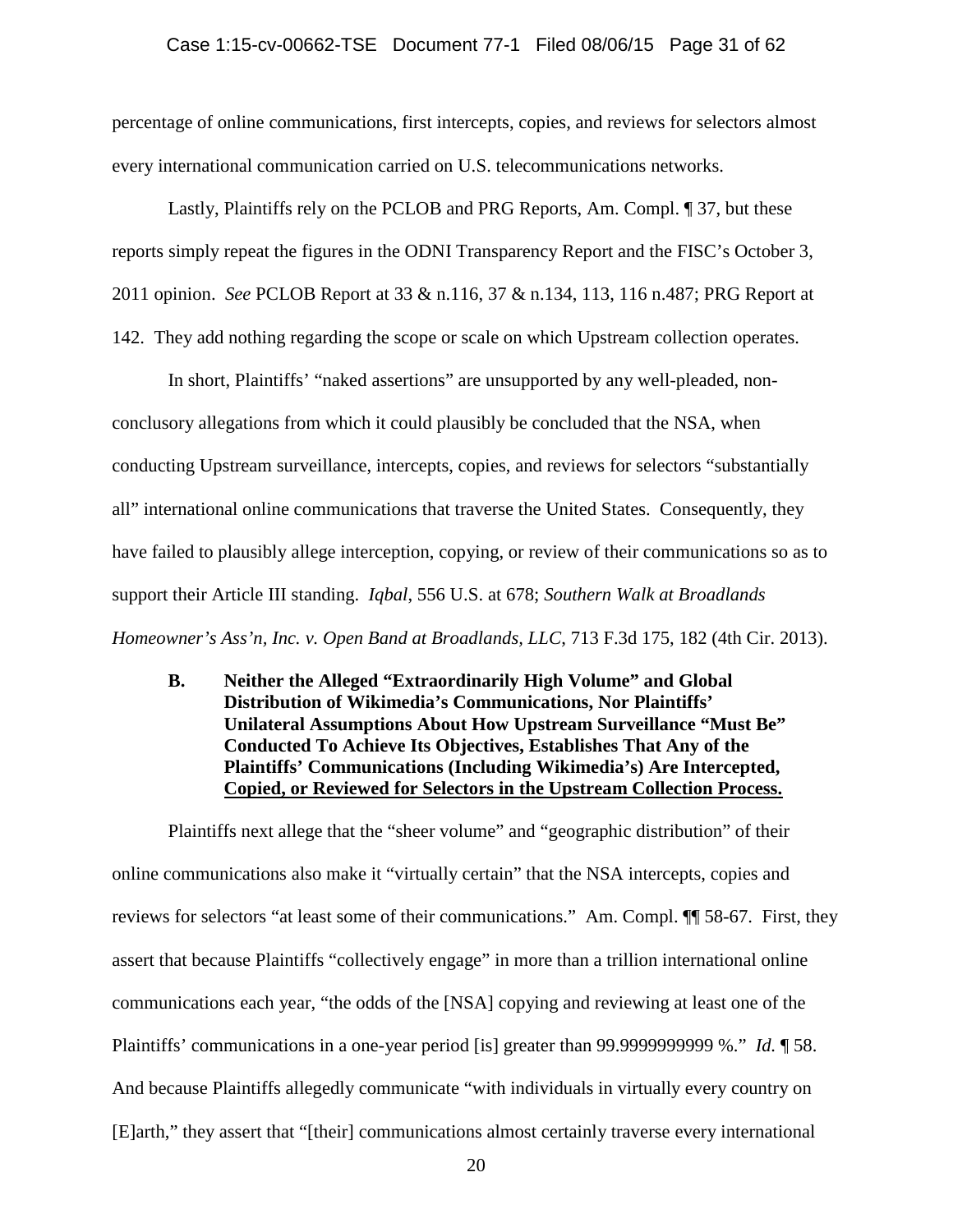#### Case 1:15-cv-00662-TSE Document 77-1 Filed 08/06/15 Page 32 of 62

backbone link connecting the United States with the rest of the world," at least some of which, they maintain, are "monitor[ed]" by the NSA. *Id.* ¶¶ 61, 63.

As explained below, these allegations are also insufficient to establish that any of the Plaintiffs' communications are intercepted, copied and reviewed by the NSA. The Amended Complaint makes plain that when Plaintiffs speak of the alleged volume and global distribution of their "collective[ ]" communications they effectively mean the data transmissions that occur when anonymous Internet users from around the world view and download pages on Wikimedia websites. *See id.* **We 88.** The eight other Plaintiffs cannot base their standing, however, on the alleged interception, copying, and review of Wikimedia's communications. *See* § II.B.1, *infra.*

Moreover, Plaintiffs' allegations fail even to establish Wikimedia's standing. The alleged number of page views on Wikimedia's websites represents a relatively small portion of total Internet traffic, and the claim that the volume of these page views makes it over 99% certain that the NSA is intercepting, copying, and reviewing even Wikimedia's communications is statistically unsupported—indeed, contradicted—by the Amended Complaint's allegations. *See* §§ II.B.2, B.3, *infra.* Likewise, the proposition that the alleged worldwide distribution of requests to view Wikimedia webpages also makes it virtually certain that Wikimedia's "communications" are intercepted, copied and reviewed for selectors, Am. Compl. ¶¶ 62-65, rests on unsupported speculation about how the NSA "must be" conducting Upstream surveillance to achieve its supposed objectives. *See* § II.B.4, *infra*. Under *Amnesty International*, the statistical assumptions and speculation on which Plaintiffs rely are insufficient, as a matter of law, to establish the injury required for purposes of Article III. *See* § II.B.5, *infra.*

## **1. Wikimedia's Co-Plaintiffs Cannot Base Their Standing on the Alleged Number and Distribution of Visits to Wikimedia Websites.**

The Amended Complaint alleges that "[i]n the course of a year, Plaintiffs"—nine entities in all—"collectively engage in more than one trillion international [I]nternet communications,"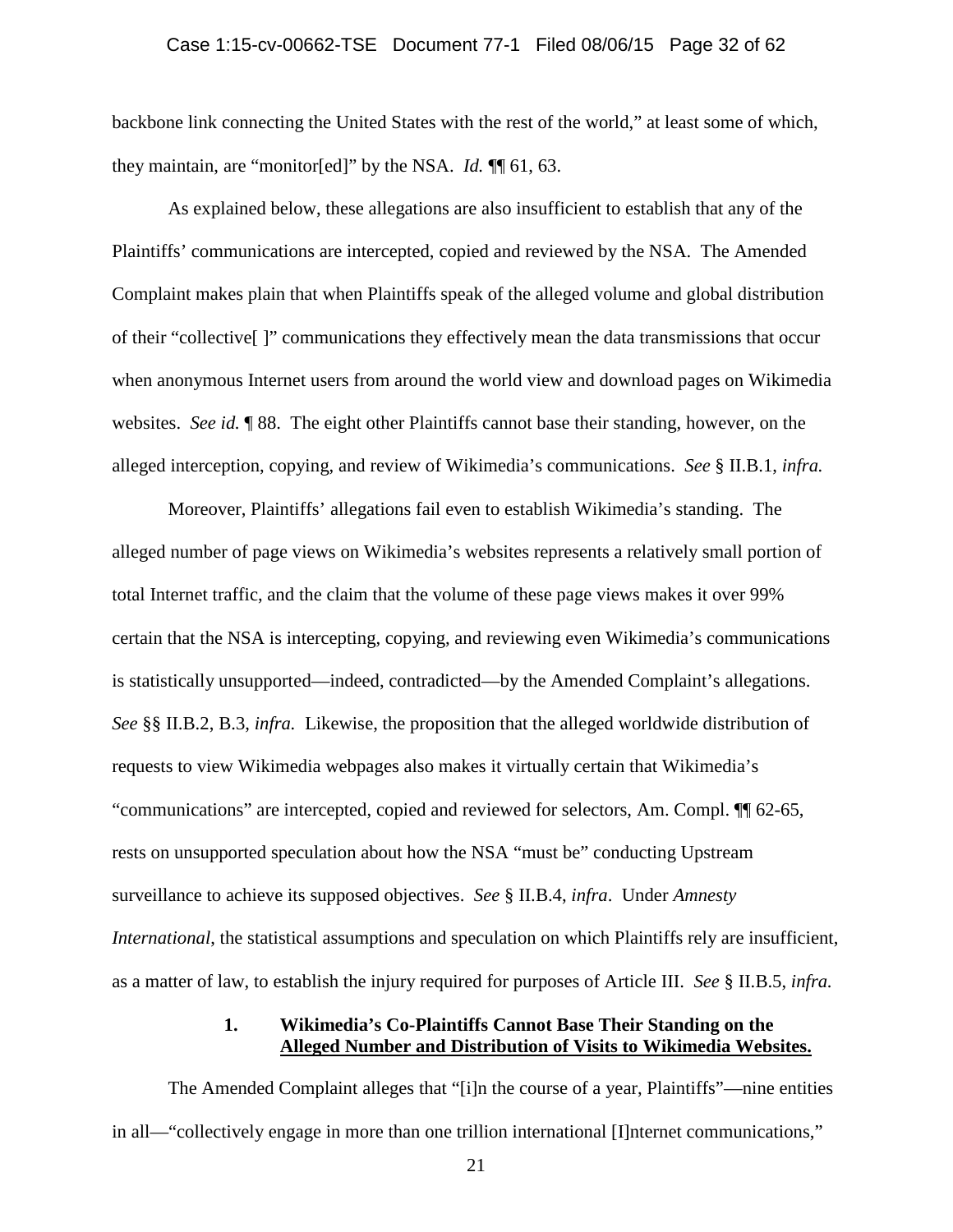## Case 1:15-cv-00662-TSE Document 77-1 Filed 08/06/15 Page 33 of 62

and that they "communicate with individuals in virtually every country on [E]arth." Am. Compl. ¶¶ 58, 61. In Plaintiffs' view, the "sheer volume" and "geographic distribution" of the communications in which they "collectively" engage make it "virtually certain that the NSA has intercepted, copied, and reviewed Plaintiffs' communications." *Id.* ¶¶ 58, 60.

The Amended Complaint makes it clear, however, that the vast majority of the online communications in which Plaintiffs say they "collectively" engage are communications in which Wikimedia alone claims to engage, the data transmissions that occur when Internet users view or download information appearing on Wikimedia's public websites. Plaintiffs allege that Wikimedia alone "engages in more than one trillion international communications each year, with individuals who are located in virtually every country on [E]arth," based on the alleged 88 billion monthly requests it receives from Internet users outside the United States to view, download, or edit the content on Wikimedia websites. *Id.* ¶ 88; *see also id.* ¶ 87 ("As the operator of one of the most-visited websites in the world [Wikipedia], Wikimedia engages in an extraordinarily high volume of [I]nternet communications.").

Thus, the face of the Amended Complaint itself makes clear that when Plaintiffs speak of the "more than one trillion international [I]nternet communications" in which they "collectively engage," *id.* ¶ 58, they mean the more than one trillion so-called communications in which Wikimedia alone engages, plus the relatively inconsequential numbers of each of the other Plaintiffs' online communications, which the Amended Complaint does not even bother to quantify. But even if the "sheer volume" and distribution of Wikimedia's communications were sufficient to establish Wikimedia's standing—which, as discussed in §§ II.B.2, B.3, *infra*, it is not—it proves nothing about the likelihood of intercepting the communications of the other eight Plaintiffs. *See Valley Forge*, 454 U.S. at 472 ("Art[icle] III requires [a] party who invokes the court's authority to show that [it] personally has suffered some actual or threatened injury . . . .")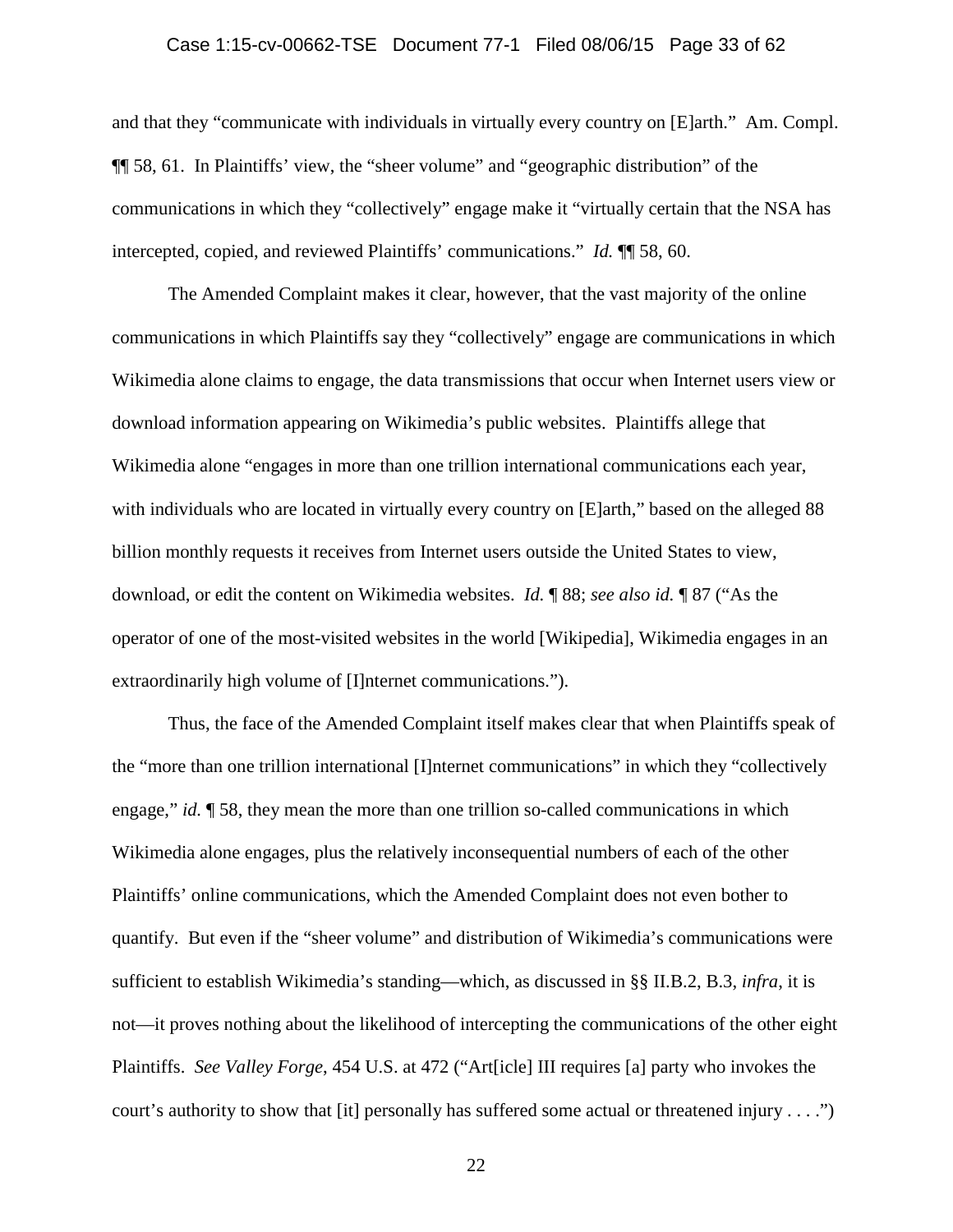(citation omitted); *Simon v. E. Ky. Welfare Rights Org.*, 426 U.S. 26, 39 (1976) (a party seeking judicial review "must [it]self have suffered an injury").

Plaintiffs maintain that because of the "collective[]" volume of their communications, the odds are at least "99.9999999999%" that the NSA intercepts, copies, and reviews "*at least one of the Plaintiffs'* communications in a one-year period." Am. Compl. ¶ 58 (emphasis added). But even if that claim were statistically supported by Plaintiffs' allegations—which it is not, *see*  § II.B.2, *infra*—the chances that the NSA intercepts, copies, and reviews "at least one communication for a particular Plaintiff" other than Wikimedia are "likely much lower." Declaration of Dr. Alan Salzberg (attached hereto) ("Salzberg Decl.")  $\P$  12.<sup>[11](#page-33-0)</sup> For example, even accepting Plaintiffs' assumptions, *see* Am. Compl. ¶ 58, if another of the Plaintiff organizations conducted as many as one million online communications each year, "the chances that at least one of that Plaintiff's communications (as opposed to Plaintiff Wikimedia's communications) would be [intercepted,] copied, and reviewed would be [just] 1 in 10,000." Salzberg Decl. ¶ 13.

Moreover, Plaintiffs' communal theory of injury, that all of them have standing because "at least one of [their] communications" statistically must have been intercepted, is foreign to the principles of standing. "Standing is not dispensed in gross." *Friends of the Earth, Inc. v. Laidlaw Envtl. Servs.*, 528 U.S. 167, 185 (2000) (quoting *Lewis v. Casey*, 518 U.S. 343, 358 n.6 (1996)). "It is not enough [to show] that the conduct of which [a] plaintiff complains will injure someone," *Blum v. Yaretsky*, 457 U.S. 991, 999 (1982); rather, "[a] party seeking review [must] be [it]self among the injured." *Defenders of Wildlife*, 504 U.S. at 563. It does not meet any of

<span id="page-33-0"></span> $11$  Dr. Salzberg is the Principal (and owner) of Salt Hill Statistical Consulting. He received a Ph.D. in Statistics from the University of Pennsylvania, has taught courses in statistics and quantitative methods at the University of Pennsylvania and American University, has published several statistics papers in peer-reviewed journals, and is the co-inventor of a patented statistical process designed to test the systems of telecommunications companies. Dr. Salzberg's work involves statistical sampling, analysis, and review conducted in a wide variety of matters for government and industry. Salzberg Decl. ¶¶ 1-3.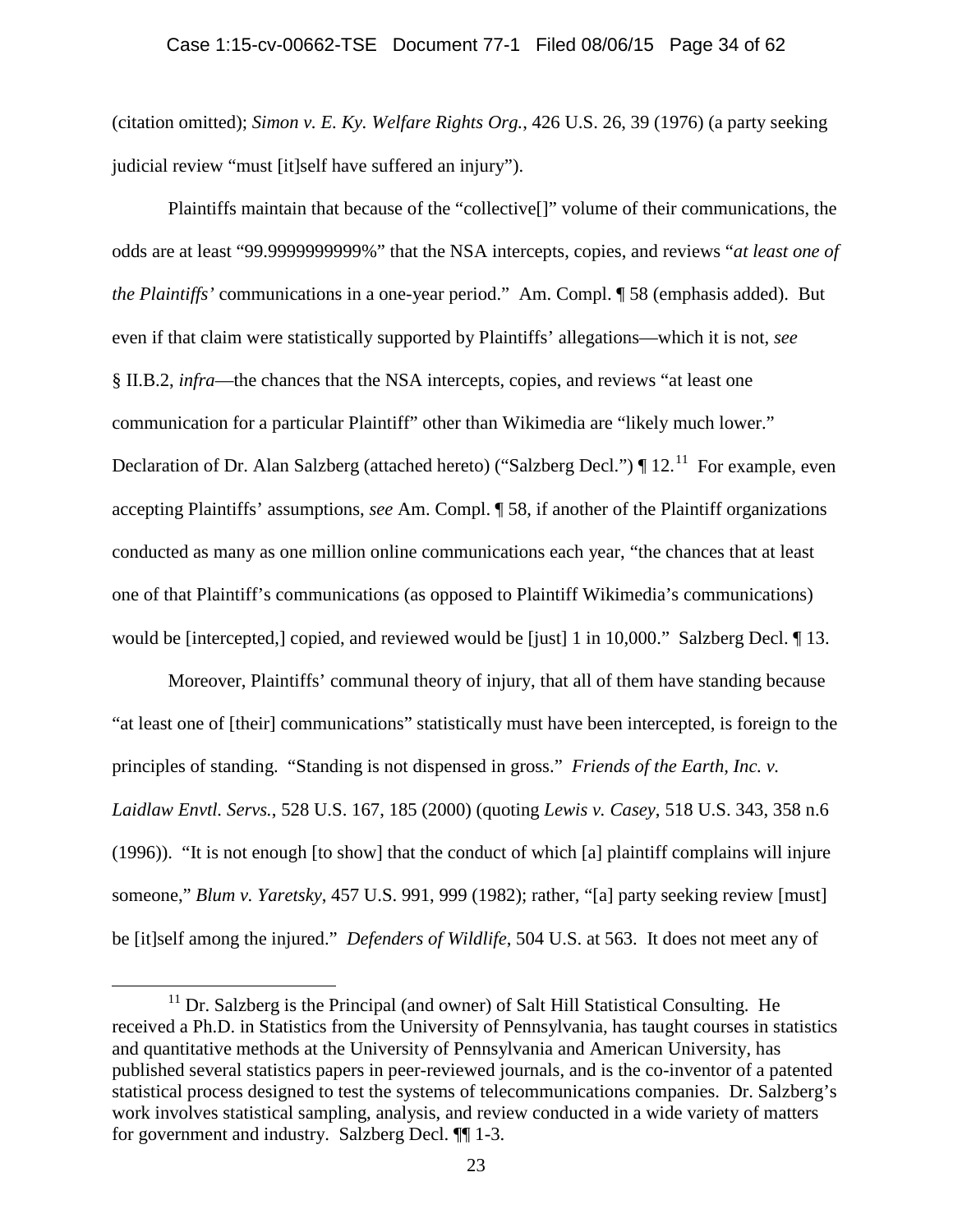the Plaintiffs' burden under Article III to allege that "at least one" of them has been injured without specifying which one (or more) of them, if any, has (or have) actually suffered concrete harm because of the Government's alleged conduct. *Cf. Summers v. Earth Island Inst.*, 555 U.S. 488, 497-99 (2009) (even a "statistical probability that some of [an organization's] members are threatened with concrete injury" could not establish the organization's standing absent "specific allegations establishing that at least one identified member had suffered or would suffer harm").

## **2. Wikimedia's Alleged International Online Communications Represent Only a Small Proportion of the Total Volume of Communications Carried on the Internet.**

The "sheer volume" of Wikimedia's international online communications, allegedly "more than one trillion . . . each year," Am. Compl.  $\sqrt{\ }$  88, also fails to support an inference, much less establish a certainty, that the NSA intercepts, copies, and reviews any of Wikimedia's communications. *Id. ¶* 58. Traffic on the Internet includes numerous forms of communications, including "e-mail, web browsing, social media, audio and video streaming, Voice Over Internet Protocol (Internet telephony), video conferencing, and peer to peer sharing." Lee Decl. ¶ 26. This traffic totals about 2.4 billion gigabytes of data traversing the Internet per day, about 875 billion gigabytes per year. *Id.* Wikimedia does not plead what portion of these communications, even the text-based communications, *see id.* ¶¶ 26-34, may be attributed to its communications. In other words, Wikimedia provides no context with which to evaluate whether a trillion Internet "communications" constitutes a comparatively large or comparatively small share of the total.<sup>12</sup>

Wikimedia appears to calculate its alleged one trillion international online "communications" by totaling the number of HTTP (or HTTPS) (hereinafter  $HTTP/S$ )<sup>[13](#page-34-1)</sup>

<span id="page-34-0"></span> $12$  Put simply, Wikimedia has told the Court how many drops of water it has in the bucket, without telling the Court how much water is in the bucket.

<span id="page-34-1"></span> $13$  An HTTP request is a means of asking for data transfer on the Internet; if the communication stream is encrypted, the request is an HTTPS request. Lee Decl. ¶ 18 & nn.7-8*.*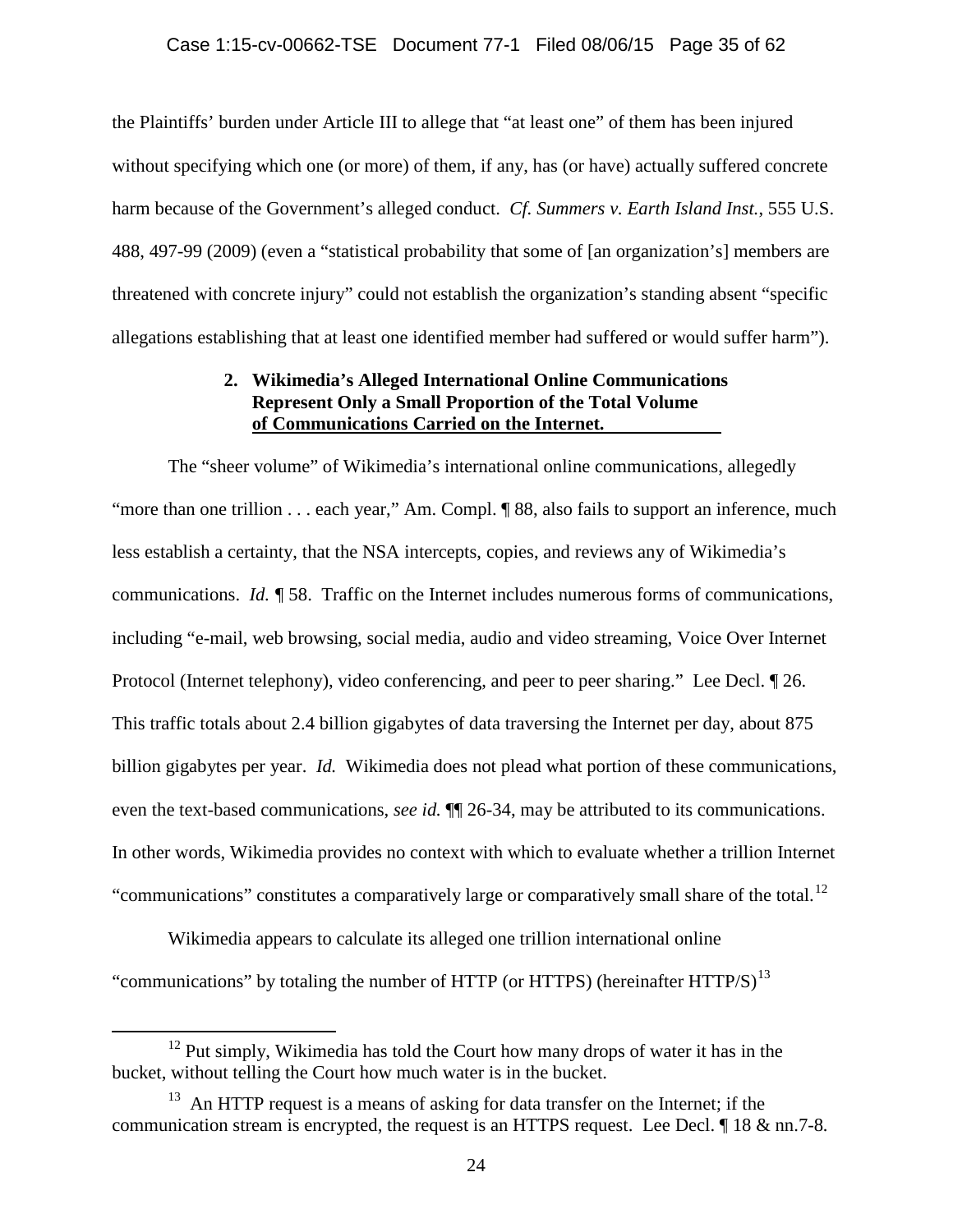## Case 1:15-cv-00662-TSE Document 77-1 Filed 08/06/15 Page 36 of 62

"requests" that Wikimedia websites receive when users "view, search, log in [to], edit, or contribute to a Wikimedia Project webpage," Am. Compl. ¶ 88, the sites' responses thereto, and the number of "corresponding log entr[ies]" that the sites create to track each of those requests. *Id.*  $\P$  93.<sup>[14](#page-35-0)</sup> Wikimedia alleges that its U.S.-based servers received more than 88 billion HTTP/S requests in May 2015, equating to more than one trillion a year, *see id*. ¶ 88.

The number of HTTP/S requests, however, is not a reliable measure of the relative volume of a website's traffic. Webpages may consist of many, even hundreds, of files depending on their complexity and graphic content. When a user sends a request to view a webpage, the website's host computers send each of the files comprising that webpage in a separate HTTP/S transmission. Lee Decl. ¶ 18. Thus, for example, to permit a user "to view a webpage containing fifteen graphics, the webpage's host computer (or computers) would send sixteen files to the user's computer—one file to convey the text, and fifteen files to convey each of the images appearing on that page." *Id.* Because the number of HTTP/S requests a page view will generate depends on such factors as the number of graphics and advertisements on a webpage, *see id.* ¶ 32 n.34, they are "not a reliable metric for determining the comparative popularity and usage of websites," *id.*  $\P$  18 n.8, and thus not a reliable baseline for comparing the volume of Wikimedia's "communications" (as Plaintiffs define that term) to that of other websites.

A more reliable metric, and one relied on by private industry to track website usage, is webpage views. Lee Decl. ¶¶ 24, 30. Wikimedia alleges that from "April 1, 2014 to March 31,

<span id="page-35-0"></span><sup>&</sup>lt;sup>14</sup> Wikimedia also alleges that it "engages in communications that permit its users to interact with one another more directly" such as by "send[ing] an e-mail via Wikimedia to another registered user." Am. Compl. ¶ 92. Similarly, Wikimedia alleges that it "allows users to interact in small or limited groups" and "[s]ome of these communications are transmitted by HTTP or HTTPS." *Id.* Wikimedia also alleges that its "staff" also engages in online communications. *Id.* ¶ 86. Since the Amended Complaint does not purport to quantify these communications separate and apart from the alleged total of one trillion, presumably their number is minuscule in comparison to the volume of Wikimedia's Internet traffic.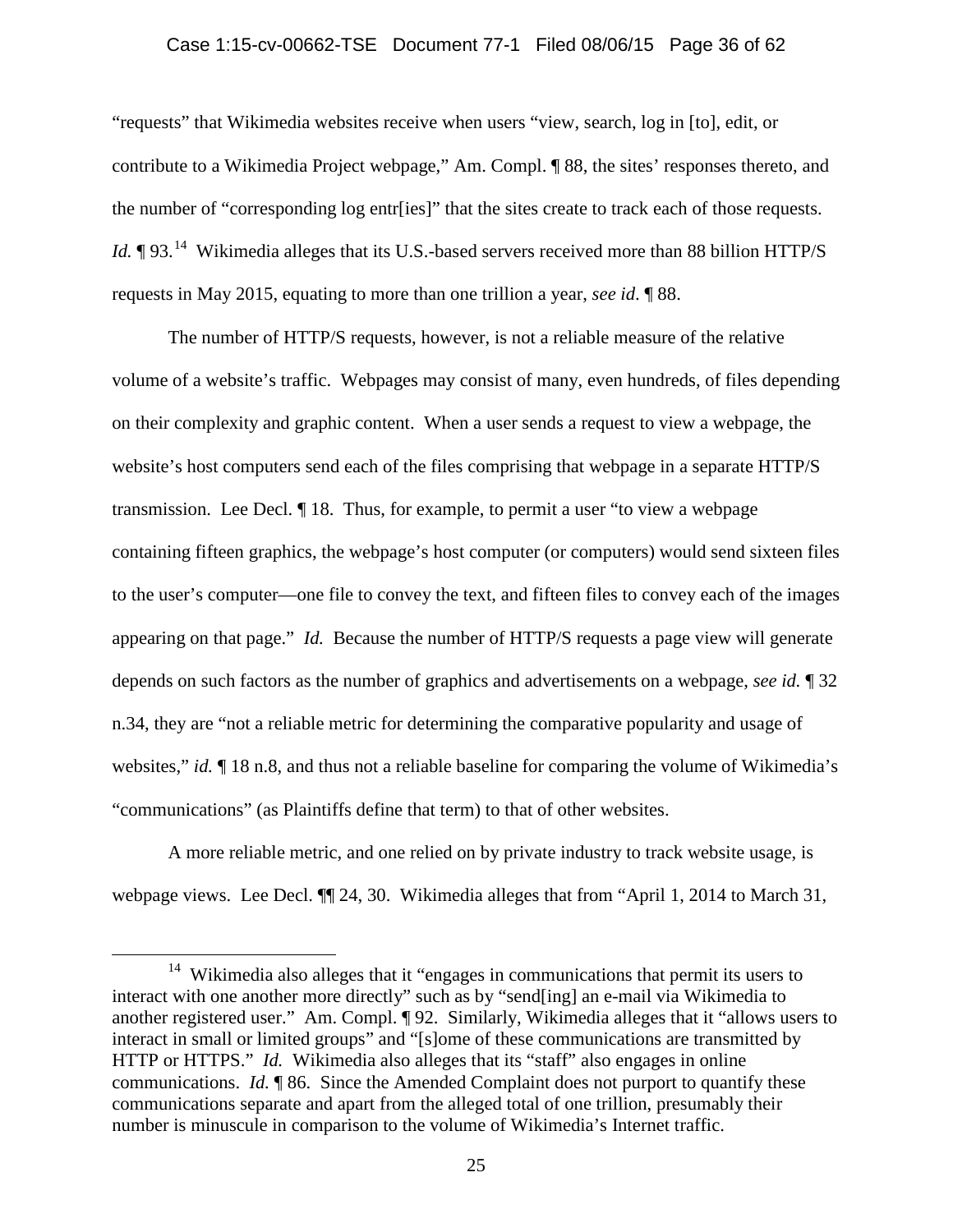## Case 1:15-cv-00662-TSE Document 77-1 Filed 08/06/15 Page 37 of 62

2015, [its] websites received over 255 billion page views," Am. Compl. ¶ 87, that is,

approximately 21.25 billion per month. These numbers, while apparently large, pale in comparison to the number of page views for other websites. Similar Web, one of a number of commercial organizations that track website usage, ranks Wikipedia (Wikimedia's most popular site) as number eight worldwide, *id.* ¶¶ 30-31, behind such Internet giants as Facebook.com and Google.com. *Id.* According to Similar Web, Facebook.com had an estimated 354 billion web page views per month in June 2015, or about 4.2 trillion each year; and Google.com had about 207 billion web page views per month, or about 2.5 trillion per year. *See id.* ¶ 31.[15](#page-36-0)

Similar Web also publishes monthly page view data for the top 50 websites; in June 2015, the monthly total for the top 50 sites was 1.167 trillion, or 14 trillion per year, *see* Lee Decl. ¶ 32 & Exh. T, compared to Wikimedia's alleged monthly total of 21.25 billion, or 255 billion per year. Am. Compl. ¶ 87.<sup>[16](#page-36-1)</sup> Thus, Wikimedia's "extraordinarily large" number of page views equals less than two percent (1.82%) of the views on the top 50 websites alone. That proportion "would fall much further if the total monthly page views of the approximately 244 million currently active websites" were known and used to calculate Wikimedia's share instead. Lee Decl. ¶ 32.

Wikimedia's 21.25 billion page views per month also pale in comparison to the total number of other text-based communications on the Internet, principally e-mail. Recent data

<span id="page-36-0"></span><sup>&</sup>lt;sup>15</sup> If HTTP/S requests were used as the basis for comparison instead of page views, the volume of Wikimedia's communications would appear even smaller in relation to sites such as Facebook. This is so because "[t]ypically . . . a single page view on a site like Facebook.com, which contains many graphics and advertisements, will require many more HTTP requests than a page view on a text-heavy site, like Wikipedia, with few graphics and no ads." Lee Decl. ¶ 32 n.34; *see also id.* ¶ 18.

<span id="page-36-1"></span><sup>16</sup> Accepting Wikimedia's alleged 21.25 billion page views per month as a basis for comparison is likely generous to Wikimedia. Similar Web estimates that Wikipedia, by far the most popular of the Wiki projects, received only 7.92 billion page views in June 2015. Lee Decl. ¶ 31. None of Wikimedia's other websites ranks among the top 50 sites, *see id.*, Exh. T. It is unlikely they collectively receive nearly 14 billion page views per month.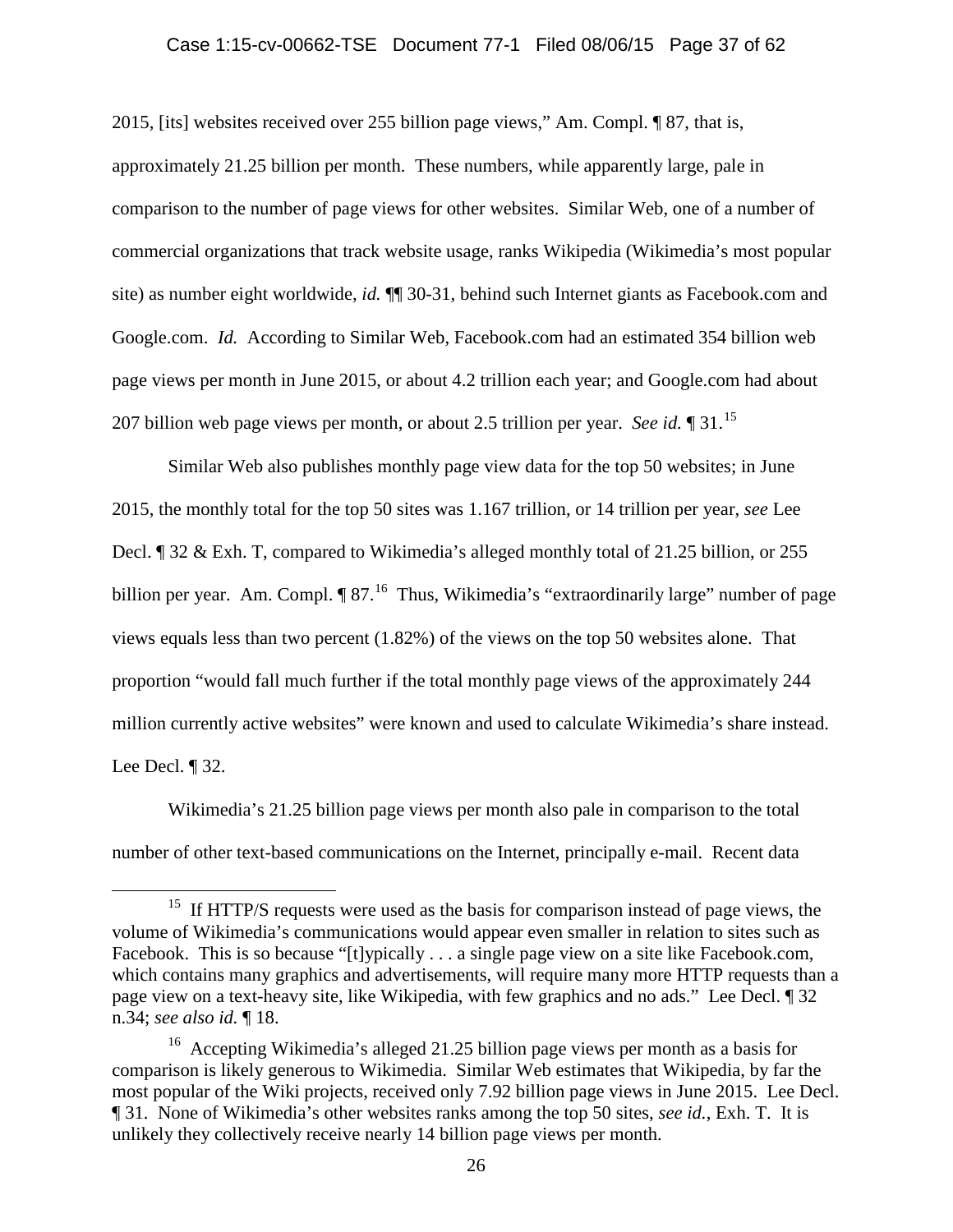#### Case 1:15-cv-00662-TSE Document 77-1 Filed 08/06/15 Page 38 of 62

indicate that approximately 207 billion e-mails are sent *every day*, *see* Lee Decl. ¶ 27, that is, about 6.21 trillion per month, or 75.6 trillion per year. Thus, Wikimedia's alleged volume of page views corresponds to approximately three-tenths of one percent (0.34%) of just the e-mail traffic carried on the Internet. *See id.* ¶ 28. Wikimedia's page views amount to less than threetenths of a percent (0.29%) of the combined traffic attributable to e-mail (75 trillion) and the top 50 websites (14 trillion). *Id.* ¶ 33.

In short, Wikimedia's "extraordinarily high volume of internet communications" is minuscule when compared to the total volume of Internet traffic. Regardless of its "sheer volume," Wikimedia's "comparatively small" share of Internet traffic, Lee Decl. ¶ 34, does not itself plausibly establish a "virtual[ ] certain[ty]" that Wikimedia's communications are intercepted, copied, and reviewed during the Upstream process.

## **3. Wikimedia's Allegation That the Volume of its Communications Makes Interception of at Least Some of Those Communications a Virtual Certainty is Statistically Unsupported.**

Notwithstanding its diminutive share of total Internet traffic, Wikimedia alleges that the "odds of the [NSA] copying and reviewing at least one of [its] communications in a one-year period would be greater than 99.9999999999%." Am. Compl. ¶ 58. While this figure gives the appearance of near statistical certainty, it rests on explicit and implicit assumptions which, if incorrect, would invalidate Plaintiffs' calculation, *see* Salzberg Decl. ¶¶ 4-6, yet for which the Amended Complaint gives no factual support. Critical assumptions underlying the calculation are in fact contradicted by Plaintiffs' allegations, such that the chances of copying and reviewing one of Wikimedia's communications "could be far less than 100%." *See id.* ¶¶ 11, 18—20.

Plaintiffs' calculation depends on two implied yet "sweeping" assumptions that lack "statistical foundation" in the Amended Complaint. *Id.* ¶¶ 5, 14, 15, 16. These two assumptions are of "'independence'" and "identical distribut[ion]," meaning that "the chances of copying and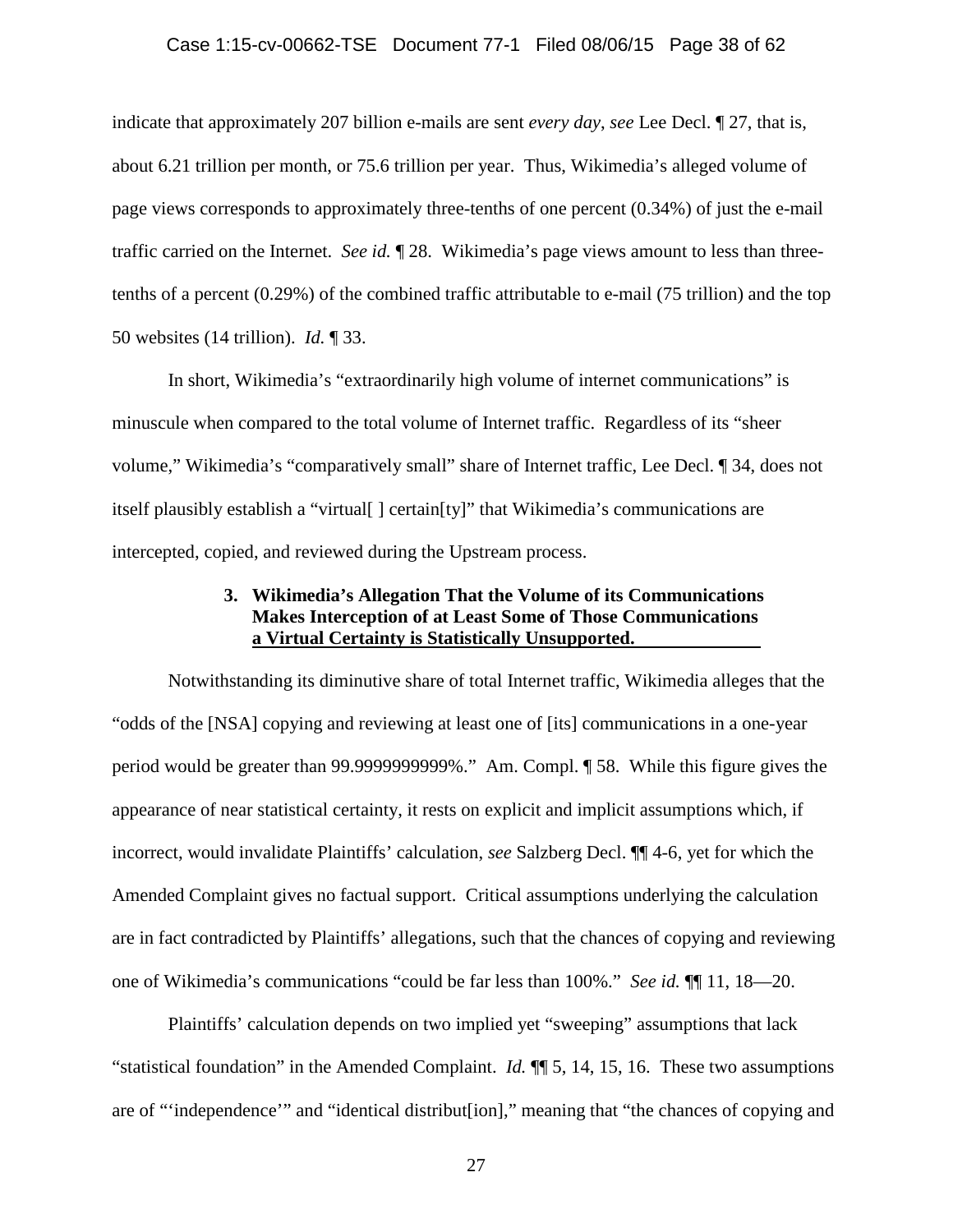#### Case 1:15-cv-00662-TSE Document 77-1 Filed 08/06/15 Page 39 of 62

reviewing" communications "are the same for all communications and that the chances of any one [communication] being copied and reviewed does not vary based on whether any other [communication] is copied and reviewed."  $Id$ .  $\P$  14.<sup>[17](#page-38-0)</sup> In practice, this two-fold assumption would mean that "communications from anywhere in the world all have equal chances of being copied and reviewed," whether a communication originates in Iran or Ireland. *Id.* Similarly, it means that a communication from someone's computer in Iran has no greater or lesser chance of being copied and reviewed than a communication "one second later" by someone using the same computer in Iran. *See id.* For Plaintiffs' calculation to be accurate, Upstream surveillance, in practice, would have to conform to this "studiously random statistical model." *Id.* ¶ 18.

But that is not how Plaintiffs have alleged that Upstream collection operates. *See id.*  ¶¶ 14, 18, 19. In fact, Plaintiffs' "statistical assumptions . . . are inconsistent with how they say [the] ... process works." *Id.*  $\P$  18. Plaintiffs maintain that Upstream involves the installation of surveillance devices "at key access points" so that copying occurs at "*certain* high-capacity cables, switches, and routers." Am. Compl. ¶ 49 (emphasis added). "Any [resulting] clustering of the copying and reviewing of communications, whether by country or some other criteria, would mean [1] that some groups [of communications] would have different chances of being copied than some other groups and [2] that the fact that a particular communication in one group is reviewed or copied means [that] other communications in that group are more likely to be copied." Salzberg Decl. ¶ 15. In this way, "even a very large operation of copying and reviewing communications may completely miss some communications while copying and reviewing nearly 100% of others." *Id.* ¶ 19. In short, the interception, copying, and selector

<span id="page-38-0"></span> $17$  The calculation also "assumes a 0.00000001% chance" of the "NSA copying and reviewing any particular communication." Am. Compl. ¶ 58. But there is "no statistical foundation" for that assumption "in the Amended Complaint," and if the assumption is incorrect, then the conclusion could be "drastically affect[ed]" as a result. Salzberg Decl. ¶¶ 5, 11.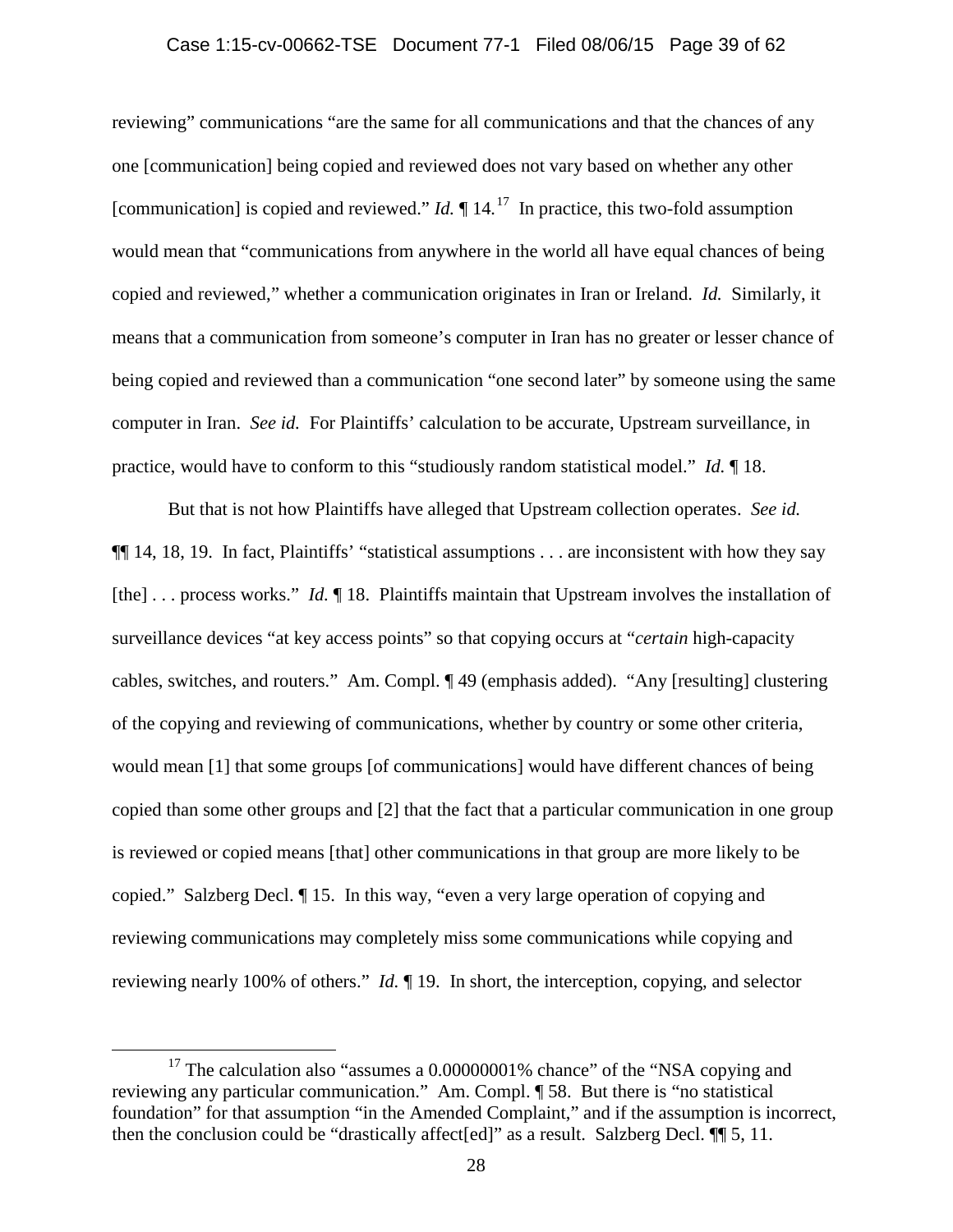review of communications alleged by Plaintiffs is not random, as Wikimedia assumes in calculating the chances of intercepting its communications.

Thus, the Amended Complaint fails to substantiate and indeed contradicts a key assumption which, if incorrect, would invalidate the calculated odds of intercepting Wikimedia's communications. *Id.* ¶¶ 6, 14-15, 19-20. On the facts alleged in the Amended Complaint, "it is not statistically inconsistent for the NSA to have reviewed a very large number of communications but still have reviewed none" of Wikimedia's. *Id. ¶* 8.

## **4. Wikimedia's Allegation That the Geographic Distribution of its Communications Makes Interception of Those Communications a Virtual Certainty Also Rests on Unsupported Speculation About the Manner in Which Upstream Surveillance is Conducted.**

Wikimedia also cites the alleged geographic distribution of its communications, together with its assessment of how the NSA "must be" conducting Upstream collection to "reliably" achieve its objectives, as establishing a virtual certainty that its communications are intercepted as part of that program. *See* Am. Compl. ¶¶ 60–69. But Wikimedia's analysis is flawed. The operational details of Upstream collection remain classified, and Wikimedia's allegations regarding the manner in which Upstream surveillance "must be" conducted are based on technological misperceptions of how communications travel on the Internet. Thus, whether the NSA does or does not carry out Upstream surveillance in the manner Wikimedia describes remains a matter of speculation on par with that rejected by the Court in *Amnesty International*.

To establish that its communications "must" be collected as part of Upstream surveillance as an operational matter, Wikimedia first juxtaposes the alleged worldwide distribution of its communications with the limited number of locations at which Internet traffic might enter or exit the country. Plaintiffs allege that "almost all international [I]nternet traffic . . . flows" into or out of the United States at "chokepoints" where "approximately 49 international submarine cables" enter the country. Am. Compl. ¶ 60. Given the "relatively small number of international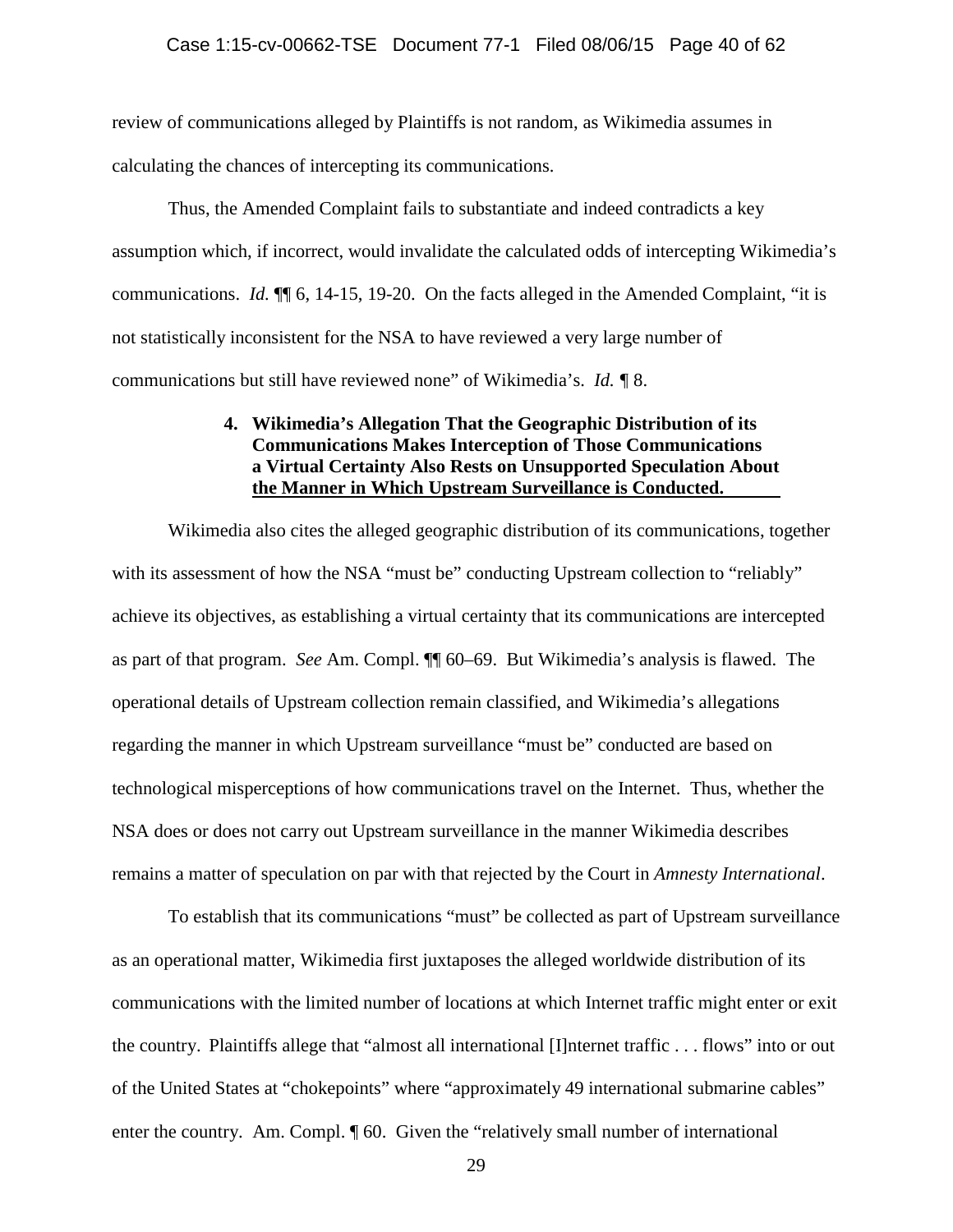## Case 1:15-cv-00662-TSE Document 77-1 Filed 08/06/15 Page 41 of 62

chokepoints," Wikimedia claims that its "communications almost certainly traverse every [such] international backbone link." *Id.* ¶ 61. Wikimedia infers that if Upstream collection is occurring on any one of these links, it must be capturing Wikimedia's communications. *See id.* ¶¶ 60–61.

But Wikimedia's description oversimplifies—and assumes, incorrectly, that to intercept some communications carried on a backbone cable requires intercepting them all. While it may be accurate to say that the Internet "backbone" includes approximately 49 submarine cables on which international communications may travel, "[e]very such modern fiber-optic cable, in turn, consists of multiple smaller sub-cables housed inside that can each contain up to one thousand silica glass fibers." Lee Decl. ¶ 11. Importantly, "it would not be necessary, *as a technical matter*, to copy all the streams of communications on an entire backbone cable in order to copy all of the communications traveling across a particular sub-cable within that backbone cable."[18](#page-40-0)  *Id.*  $\parallel$  13; *see also id.*  $\parallel$  2. Thus, even if the NSA were copying and reviewing streams of electronic communications on a given backbone cable through which Wikimedia's communications passed, it does not necessarily follow that the NSA would be copying and reviewing all streams carried on that cable, or even the streams carried on the particular subcables through which Wikimedia's (or any of the Plaintiffs') communications passed. *See id.* ¶ 13. Wikimedia can only speculate whether that is the case, or not, which is insufficient for purposes of establishing its standing.

Nor does the fact that communications travel on the Internet in discrete "packets" compel the conclusion that the NSA intercepts, copies, and reviews for selectors all communications that transit a given backbone link. Wikimedia contends that because communications traverse the Internet in packets that "travel independently of one another," "the government must first copy

<span id="page-40-0"></span><sup>&</sup>lt;sup>18</sup> Mr. Lee emphasizes that he "[has] no knowledge of how the NSA conducts the surveillance at issue in this case" but is providing this assessment "as a matter of technology." Lee Decl. at 7, n.5.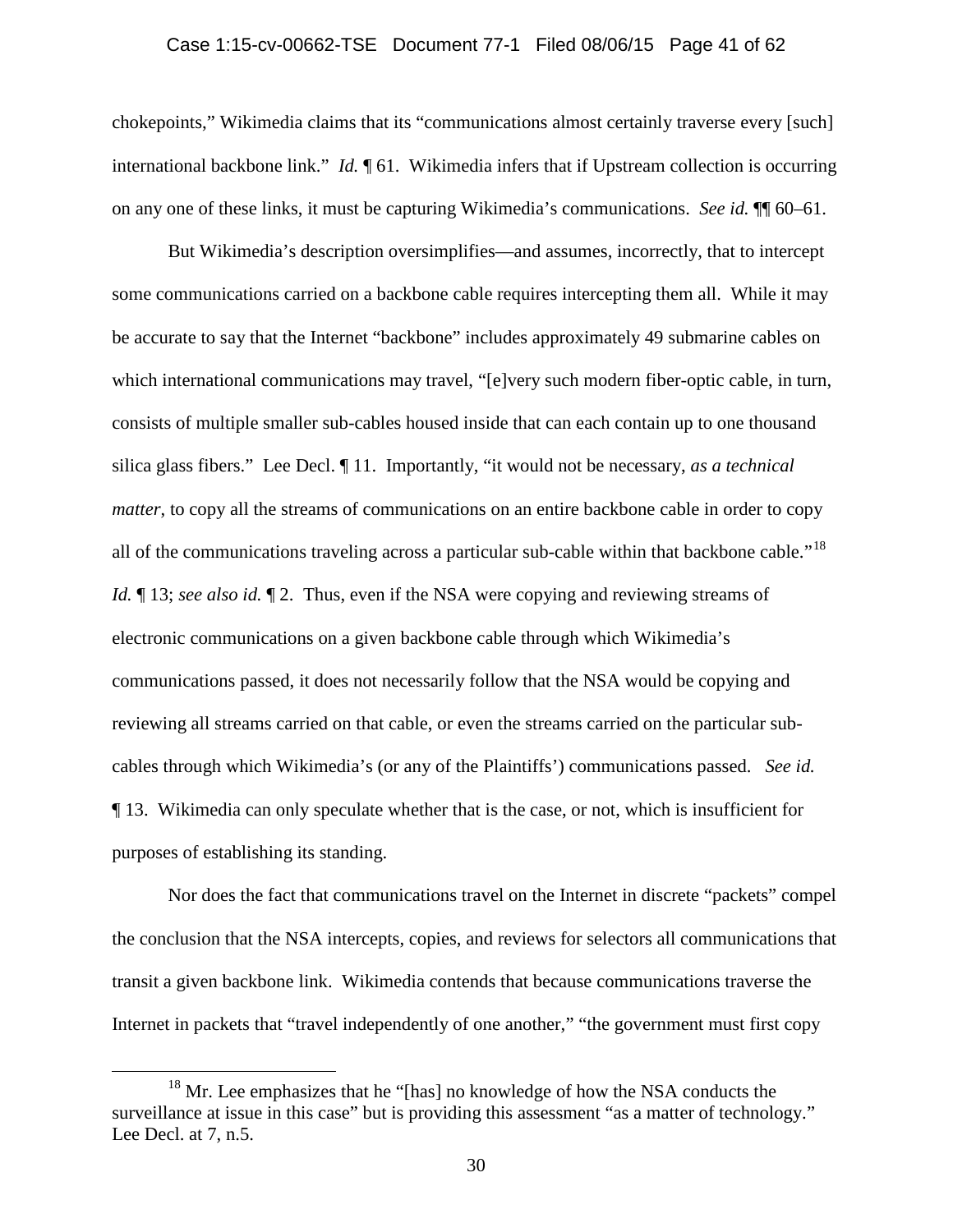## Case 1:15-cv-00662-TSE Document 77-1 Filed 08/06/15 Page 42 of 62

*all* such packets traversing a given backbone link" to "reliably" obtain the packets necessary to reconstruct any communications of interest. *Id.* ¶ 63. On this basis, Wikimedia concludes that, "even if the NSA conducts Upstream surveillance on only a single internet backbone link," it must be copying *all* communications flowing across that link, including Wikimedia's. *Id.* ¶ 64.

But Wikimedia overstates matters, at best. "Generally, all of the packets comprising a single communication travel on the same single hair-thin glass fiber" within a single sub-cable. Lee Decl.  $\P$  12. "When information is broken into packets pursuant to the TCP/IP protocol<sup>[19](#page-41-0)</sup>... it is possible, but unlikely, that routers will direct the packets to different paths." *Id.* "Typically, the packets of one communication will be separated and sent on different paths only if a change in conditions—such as a suddenly high volume of traffic on the initial path—renders a different path more advantageous than the route initially selected." *Id.* Thus, "[b]ecause the packets constituting a single communication are likely to travel on the same fiber within a sub-cable of a backbone cable, it would not be necessary, *as a technical matter*, to copy the entire stream of communications carried on every fiber within a sub-cable," *id.* ¶ 13, much less to copy the entire stream of communication carried on the larger backbone cable, to reliably obtain the packets comprising one communication. $^{20}$ 

Finally, Wikimedia alleges that the NSA must be intercepting, copying, and reviewing all communications carried on "many different" backbone links because of its "strong incentive" to ensure that it has "reliably" and "comprehensively" obtained all communications associated with its targets. Am. Compl. ¶ 62, 64-66. But that is mere conjecture. Plaintiffs "have no actual

<span id="page-41-0"></span><sup>&</sup>lt;sup>19</sup> "Transport Control Protocol/Internet Protocol' ('TCP/IP') is "a set of rules or protocols" that "devices connected to the Internet follow." Lee Decl. ¶ 6. It "facilitates communication between different computers or networks of computers, and, among other things, it establishes rules for breaking communications into 'packets' that can travel efficiently." *Id.*

<span id="page-41-1"></span> $20$  Furthermore, "not all packets of a given TCP stream are necessary to intelligibly assemble its contents." *Id.* ¶ 13 n.4. Thus, it is not always necessary to collect every packet associated with a communication to reconstruct the contents of a TCP stream.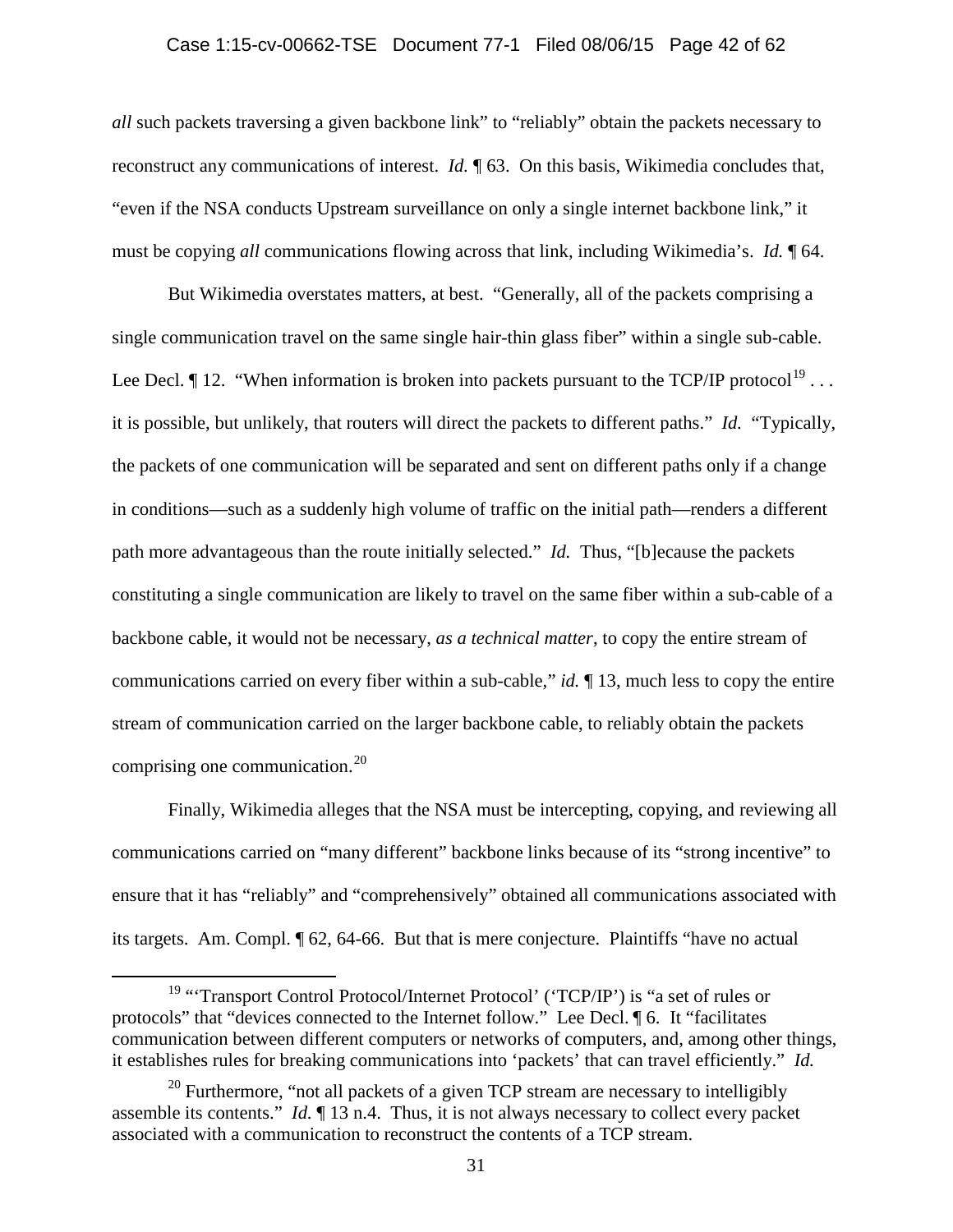#### Case 1:15-cv-00662-TSE Document 77-1 Filed 08/06/15 Page 43 of 62

knowledge of the [NSA's] targeting practices," *Amnesty Int'l*, 133 S. Ct. at 1148-49. They have no idea how the NSA has defined the operational objectives of Upstream surveillance in practice, or the extent to which the NSA has committed its technical, financial, and personnel resources to the achievement of those objectives as opposed to providing operational support for other forms of surveillance it must also conduct to protect national security. Plaintiffs' speculation "as to how the [NSA] will exercise its discretion in determining which communications to target," and how, is insufficient to establish Wikimedia's standing. *Id.* at 1149.

Wikimedia's allegations regarding the manner in which it believes Upstream surveillance must be conducted touch on highly sensitive and classified operational details about the program. Any attempt on Plaintiffs' part to discover the truth of these matters (were this case to proceed beyond the pleading stage) would potentially implicate privileged state secrets. *See Jewel*, 2015 WL 545925, at  $*1$ , 5. For present purposes, however, it suffices to observe that Plaintiffs can only guess whether Upstream surveillance is carried out in any manner resembling their allegations. For this reason as well, the "virtual[ ] certain[ty]" that the NSA intercepts, copies, and reviews Wikimedia's communications for selectors amounts to nothing more than speculation, and will not suffice to establish Wikimedia's Article III standing.

## **5. The Allegation that the Volume and Distribution of Wikimedia's Communications Make it Likely That They Have Been Intercepted, Copied, and Reviewed in the Upstream Process is Legally Insufficient, Under** *Amnesty International***, to Establish Wikimedia's Standing.**

Wikimedia's standing arguments are not only factually unsubstantiated, they are foreclosed as a matter of law by Supreme Court precedent. In *Amnesty International*, the plaintiffs challenged the legality of Section 702 on the day it was enacted. *See* 133 S. Ct. at 1146. Lacking "any evidence that their communications ha[d] been monitored under" any program authorized by the statute, "a failure," the Court noted, that "substantially undermine[d] their standing theory," *id.* at 1148, the plaintiffs claimed instead that they had standing because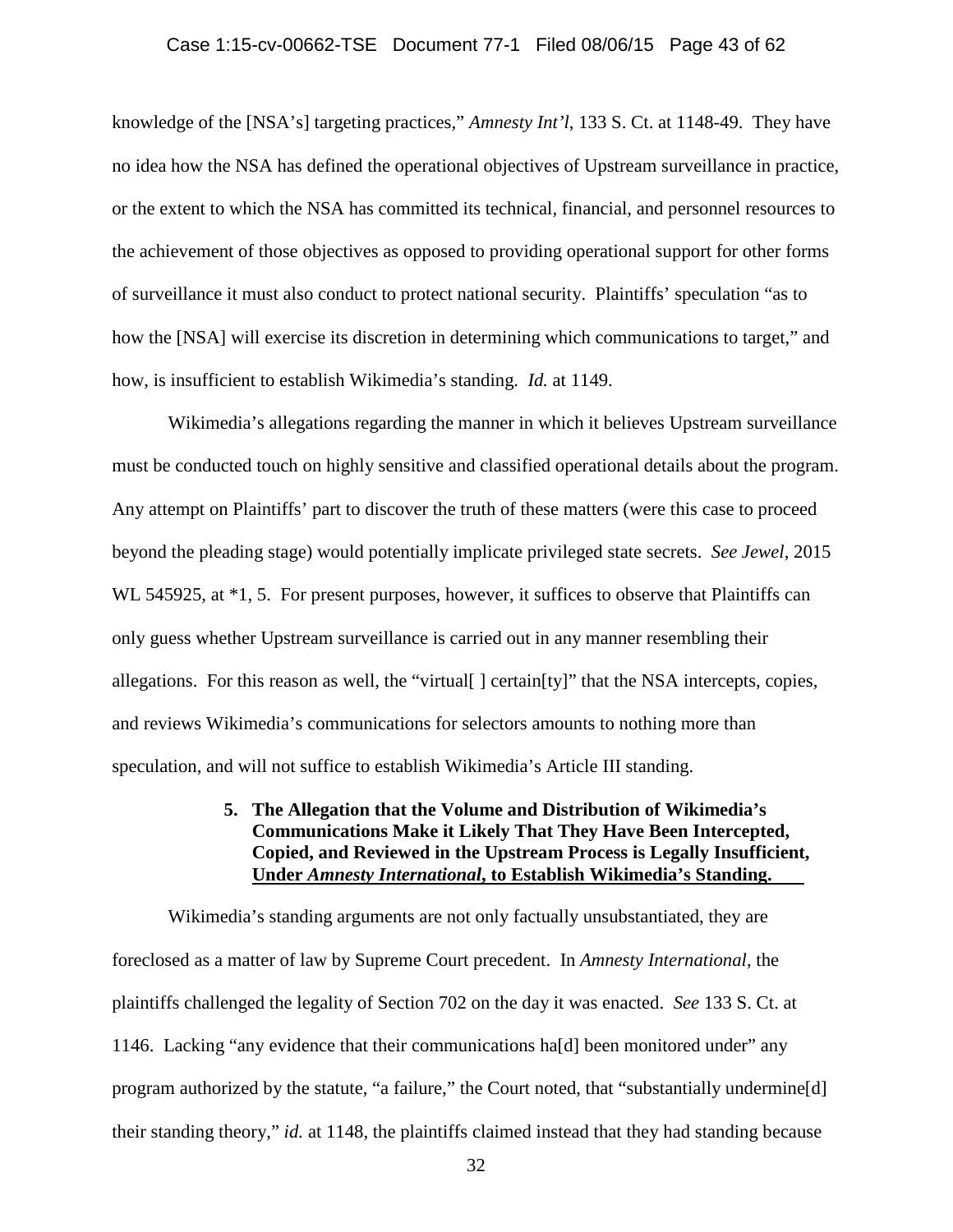there was an "objectively reasonable likelihood" that their communications "[would] be intercepted" "in the future." *Id.* at 1147.

The Supreme Court rejected this "novel view of standing," *id.* at 1146, because it was "inconsistent with [its] requirement that the threatened injury must be certainly impending to constitute injury in fact." *Id.* at 1147. In so holding, the majority declined to follow the approach advocated by the dissenting Justices, who, relying on "commonsense inferences," found a "very high likelihood" that the Government would "intercept at least some of the" plaintiffs' communications. *Id.* at 1157 (Breyer, J., dissenting). The dissent relied on a combination of facts, including (1) that the plaintiffs regularly engaged in the type of electronic communications—with and about suspected foreign terrorists, their families and associates, and their activities—that the Government had "the capacity" to collect and was highly "motivated," for counter-terrorism purposes, to intercept, and (2) that the Government had in fact intercepted such communications on thousands of occasions in the past. *Id.* at 1156–59.

Like the plaintiffs in *Amnesty International*, Wikimedia "fail[s] to offer" any well-pled allegations "that [its] communications have been monitored under" Upstream, *id.* at 1148, and instead it tacitly advances a "likelihood" theory of standing —oversold as a "virtual[] certain[ty]," Am. Compl. ¶ 58—that is remarkably similar to the one rejected in *Amnesty International*. Wikimedia would have the Court infer that the NSA intercepts its communications—without any allegations of specific facts demonstrating that to be so—based on generalized allegations about the volume and distribution of its communications, and uninformed speculation about how the NSA "must be" conducting Upstream surveillance that rests on assumptions (of the very kind rejected by the majority in *Amnesty International*) about the NSA's motives and capabilities. *See id.* ¶¶ 57-67.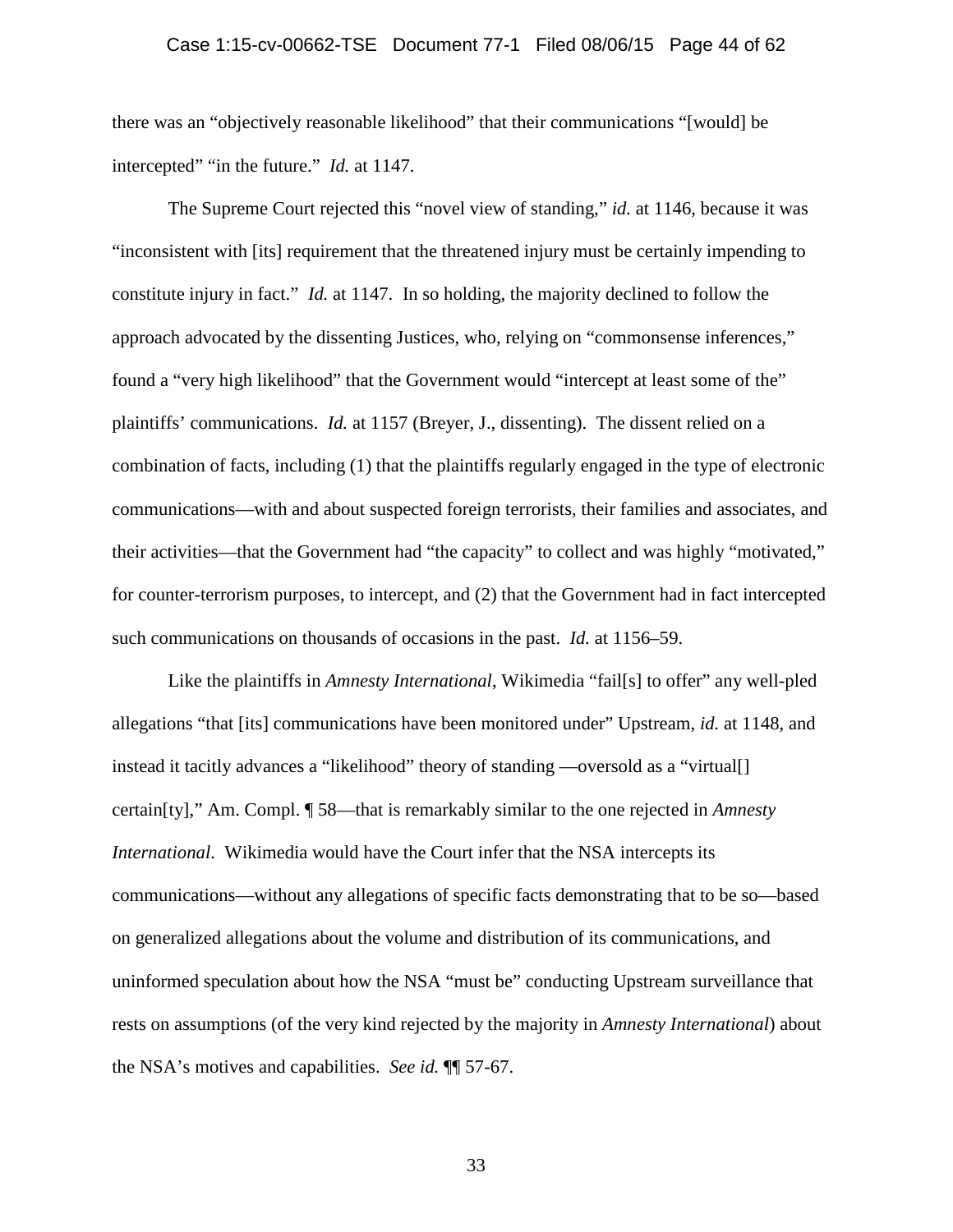## Case 1:15-cv-00662-TSE Document 77-1 Filed 08/06/15 Page 45 of 62

The Court should reject this repackaged theory of standing. *Amnesty International*  teaches that relying solely on supposedly "commonsense inferences," *id.* at 1157 (Breyer, J., dissenting), based on limited knowledge—or, more accurately, "mere[ ] speculat[ion]," without any "actual knowledge," *id.* at 1148—about the scope and operation of the Government's classified intelligence-gathering activities, is not a sufficiently "rigorous" basis on which to find standing to challenge those activities. *See id*. at 1147. Rather, at a minimum, the Amended Complaint must adequately plead facts plausibly demonstrating that Wikimedia's communications have been or imminently will be intercepted under the program. *See id.* at 1149; *Iqbal*, 556 U.S. at 678–79; *David*, 704 F.3d at 333; *Zander*, 786 F. Supp. 2d at 883. As discussed above, Wikimedia has made no such specific allegations.

## **C. Wikimedia Has Alleged No Injury from the Claimed Interception, Copying and Review of Its Online Communications.**

Even if Wikimedia plausibly alleged a likelihood that the NSA intercepts, copies, and reviews for selectors Wikimedia's "communications with its community members" and the logs thereof, Am. Compl. ¶ 86, and even if that alleged likelihood were sufficient, under *Amnesty International*, to confer Article III standing, Wikimedia would still lack prudential standing to challenge the alleged interception, copying, and review of these communications. This is so because Wikimedia lacks third-party standing to raise the legal rights and interests of these unidentified Internet users who view, contribute to or otherwise interact online with its websites.

As discussed above, by "communications with its community members" Wikimedia principally means Internet users visiting its web pages, to read or sometimes edit their content, or to communicate with one another through a Wikimedia website. *Id.* ¶¶ 81, 86. To communicate on the Internet, whether to send and receive e-mail, "browse" the World Wide Web, or otherwise, a user must obtain a connection from an Internet service provider ("ISP"). Lee Decl.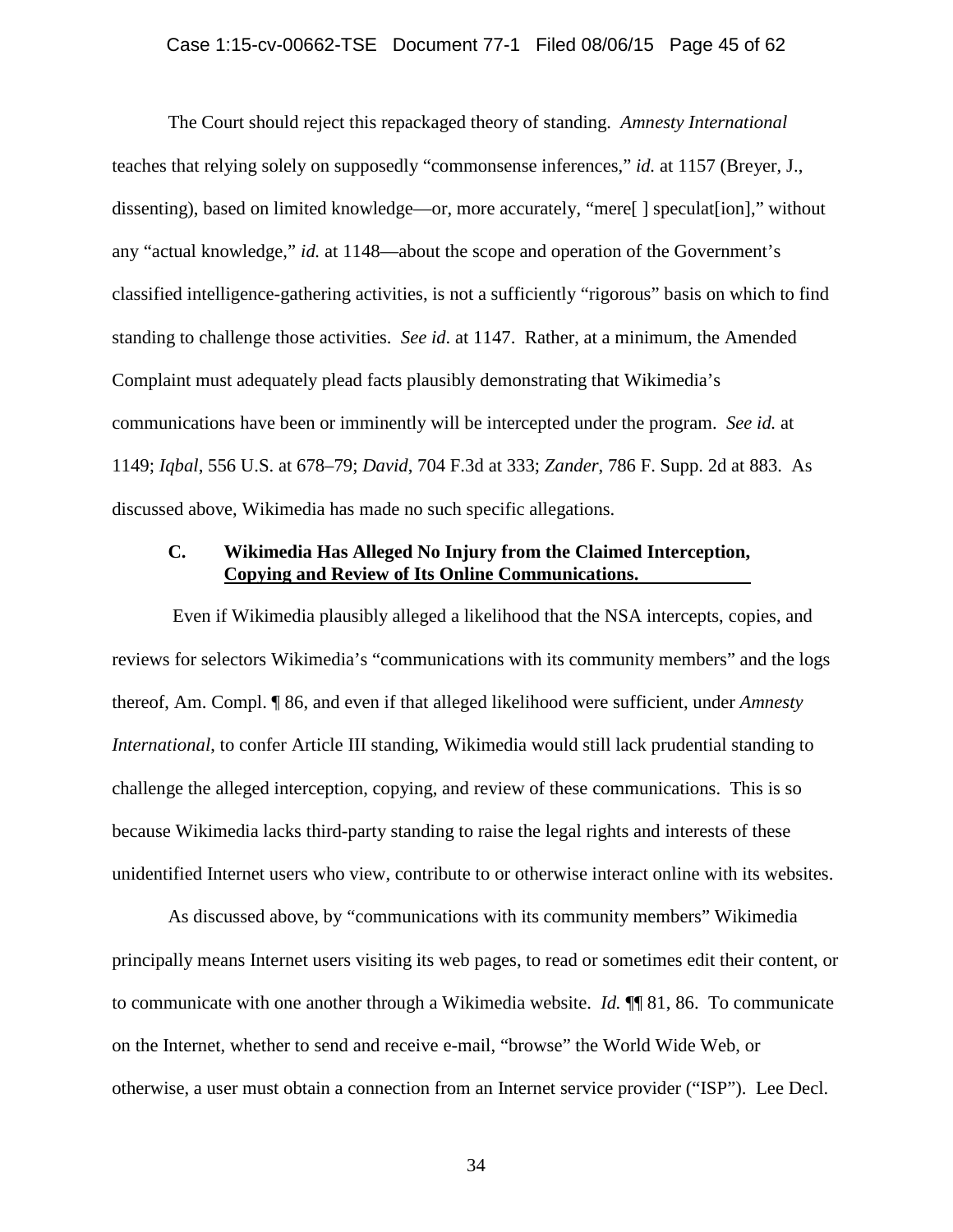## Case 1:15-cv-00662-TSE Document 77-1 Filed 08/06/15 Page 46 of 62

 $\P 5$ <sup>[21](#page-45-0)</sup> When a user, by means of a computer or other device, makes a request to view or download information located on a website, the ISP through which the user accesses the Internet at that particular time and place assigns a public Internet Protocol ("IP") address to communications associated with the user's device. *Id.*  $\P\P$  9, 15.<sup>[22](#page-45-1)</sup> The global communications network then routes the user's request, together with the assigned public IP address, to the public IP address of the computers on which the website is housed. *Id.* ¶ 16. Upon receiving the request, the website's host computers automatically generate and send one or more return messages that include the information requested by the user (usually broken down into packets) and the public IP address previously assigned to the user's request, which the global network then uses to route the response (via the ISP) to the user's device. *Id.* ¶ 17; *see id.* ¶¶ 6-7.

At no time during this automated process do the website's operators learn the identity of the user (unless the user him or herself has conveyed that information to the website). *Id.* ¶ 10. The request is identified by the public IP address associated with it; the ISP may (or may not) know the identity of the user who made the request, but the website does not. *Id.* Furthermore, the IP address associated with future requests by the same user may change, depending on when and where the user makes those future requests. *Id.*  $\sqrt{21}$  21.<sup>[23](#page-45-2)</sup>

<span id="page-45-0"></span> $21$  Users may connect, for example, at home through service to which they personally subscribe; at work, through their employer's ISP; or through an ISP furnishing service to a public establishment such as an "Internet café" or a Starbucks. Lee Decl. ¶ 21a–e.

<span id="page-45-1"></span> $22$  The IP address may be static (permanent), as some ISPs assign to home subscribers, or a dynamic (temporary) IP address that may change after a period of time, such as an hour, a day, or the duration of the user's Internet session, depending on the ISP's practices. Lee Decl. ¶ 15.

<span id="page-45-2"></span> $23$  For example, a request sent from an individual's home will be associated with an IP address that was assigned by the ISP to whose service the homeowner subscribes, but the user could be the homeowner, or a family member, using the homeowner's personal computer, or a visitor using his or her own laptop computer who connects through the homeowner's Wi-Fi network. Lee Decl. ¶ 21.a. A request made by a user at his or her place of employment, using an employer-provided desktop computer, will be associated with a public IP address assigned by the employer's ISP, which may be assigned the next day, hour, or even moment to the online communications of other individuals working for the same employer. *Id.* ¶ 21.b.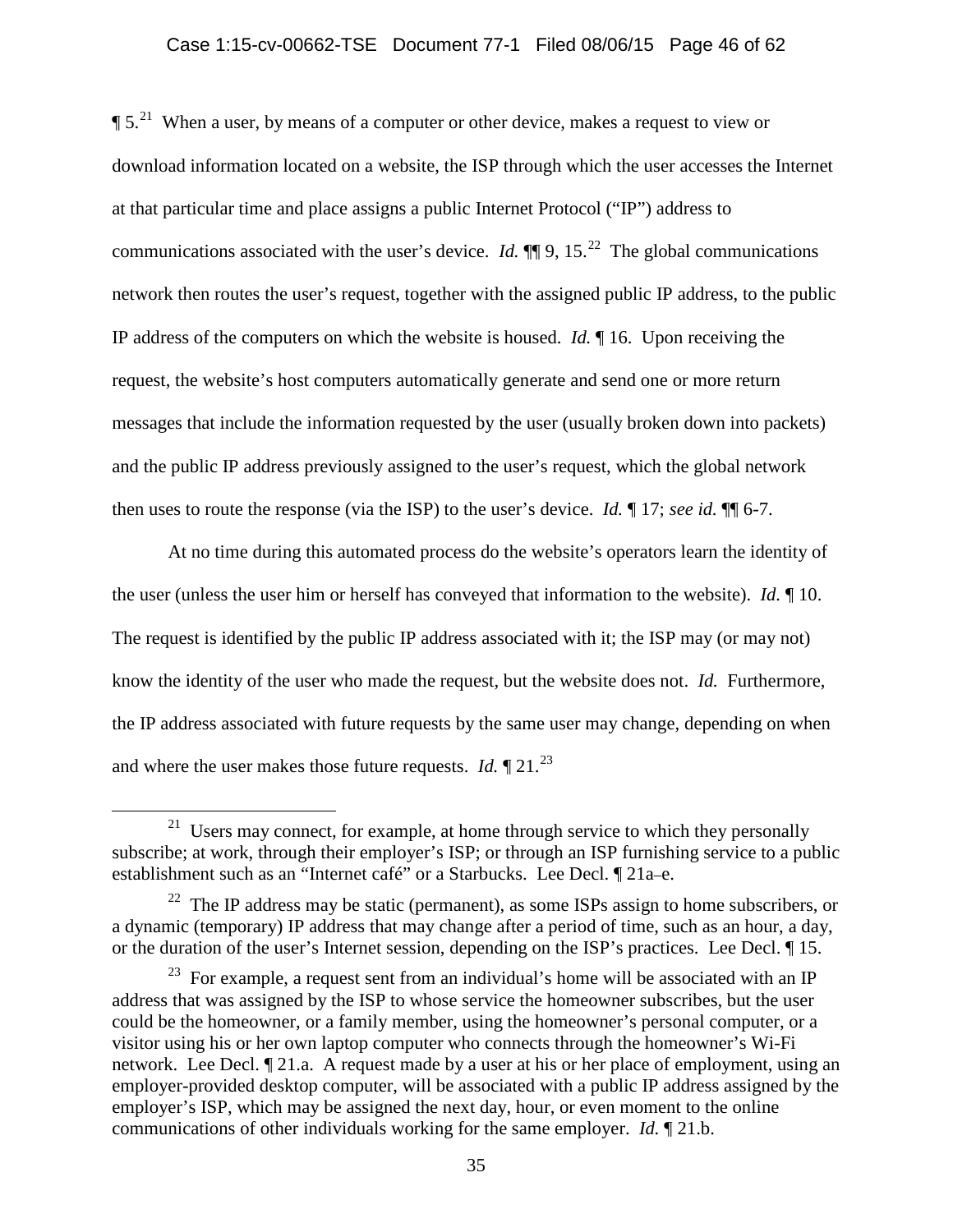## Case 1:15-cv-00662-TSE Document 77-1 Filed 08/06/15 Page 47 of 62

In short, what Plaintiff Wikimedia calls "communications with its community members," Am. Compl. ¶ 86, are nothing more than automated transmissions of publicly available information displayed on its websites, transmissions made at the initiation of anonymous electronic requests identified by IP addresses. The information is not created by Wikimedia but supplied by other, typically anonymous third parties, *see id.* ¶¶ 79–80; Wikimedia provides only the "technical infrastructure" needed to post it on the World Wide Web, *id.*  $\sqrt{82}$ <sup>24</sup> The content is not privately held but made publicly available on Wikimedia websites for the use, education, and enjoyment of anyone in the world—Wikimedia's self-stated raison d'être. *Id.* ¶ 6, 78.<sup>25</sup> These transmissions are not initiated by Wikimedia nor does any living being employed by Wikimedia select their contents. Rather, they are the mechanized responses of Wikimedia computers to electronic requests received from digital devices belonging to individual Internet users, who designate the content they wish to receive. Lee Decl. ¶¶ 17, 19.

Nor does Wikimedia know (or care, *see* Am. Compl. ¶ 78) to whom it sends the information. It knows only the IP addresses associated with the communications in which these requests are received. Lee Decl. ¶¶ 16-20. It knows nothing about the actual identities of the

<span id="page-46-0"></span> $24$  As stated in the overview to Wikimedia's own Terms of Use for contributors, authors, and editors, http://wikimediafoundation.org/wiki/Terms\_of\_Use (last visited on August 5, 2015), Wikimedia does not "contribute, monitor, or delete content" on its websites, it "merely host[s] this content," "maintaining the infrastructure and organizational framework that allows [its] users to build the Wikimedia [websites] by contributing and editing [the] content themselves." *See also id.* ("Our Services") (Wikimedia "do[es] not take an editorial role" but "simply provide[s] access to the content that . . . users have contributed and edited.").

<span id="page-46-1"></span><sup>25</sup> *See Maryland v. Macon*, 472 U.S. 463, 469 (1985) (undercover officer did not infringe on a legitimate expectation of privacy by entering bookstore and examining books "that were intentionally exposed to all who frequent[ed] the place of business") (citing *Katz v. United States*, 389 U.S. 347, 351 (1967) ("What a person knowingly exposes to the public . . . is not a subject of Fourth Amendment protection.")); *see also United States v. Baalerud*, 2015 WL 1349821, at \*8 (W.D.N.C. Mar. 25, 2015) (noting that every court of appeals to consider the question has held that there is no reasonable expectation of privacy in personal computer files that are made publicly available through use of peer-to-peer software) (citing cases).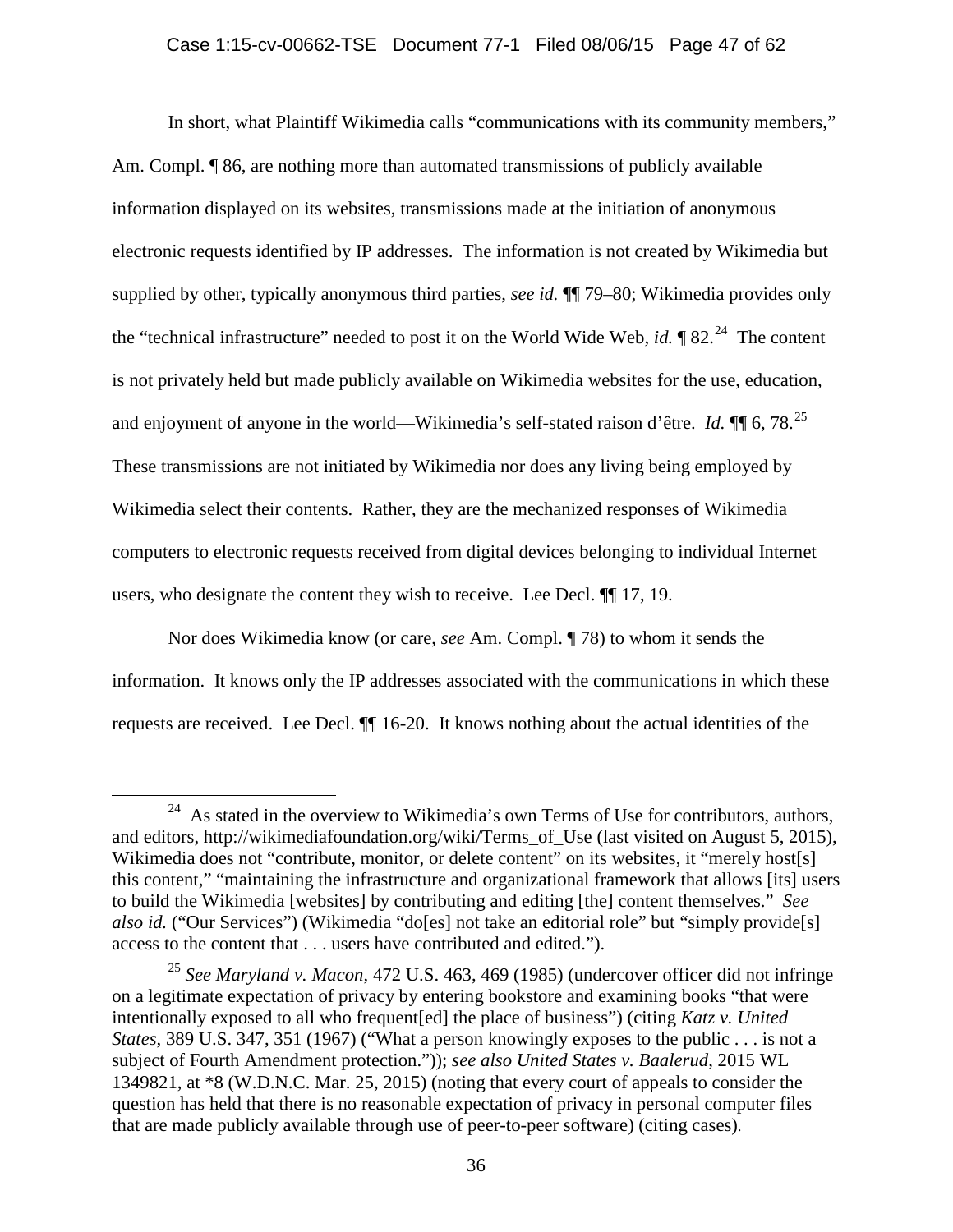## Case 1:15-cv-00662-TSE Document 77-1 Filed 08/06/15 Page 48 of 62

users who view or download contents from its websites unless those users specifically provide that information to the websites. *Id.* ¶¶ 19-21.

It comes as little surprise, therefore, that the Amended Complaint identifies no privacy interest *of Wikimedia's* in these "communications with its community members," or in Wikimedia's internal "log[s]" of the communications. *Id.* 186. Rather, it speaks only in terms of *users'* privacy interests. According to the Amended Complaint, "Wikimedia's communications with its community members, as well as its internal [log] communications . . . are often sensitive and private," because they "reveal a detailed picture of the everyday concerns and reading habits of Wikimedia's users, and often constitute a record of their political, religious, sexual, medical, and expressive interests." *Id.*  $\sqrt{95}$  <sup>[26](#page-47-0)</sup> Thus, even if Wikimedia adequately alleged NSA interception, copying and selector review of these communications, the Amended Complaint alleges no resulting injury except (arguably) to the privacy of online users.  $27$ 

Wikimedia lacks standing, however, to assert the privacy rights of unidentified Internet users who happen to view, download, or even edit information on its websites. Prudential limits on standing generally bar litigants from basing their claims on the legal rights and interests of third parties not before the court. *Tesmer*, 543 U.S. at 129; *Doe*, 713 F.3d at 754. The rule against third-party standing may be overcome only where a plaintiff "demonstrate[s]: (1) an

<span id="page-47-0"></span> <sup>26</sup> *See also id.* ¶¶ 89-94. (alleging that online communications with Wikimedia websites reveal what users read or write on, or the information they request from, Wikimedia websites, as well as other information about them including IP addresses, their user names and other log-in credentials, the type of devices they use online, and their approximate geographic location); *id.*  ¶¶ 93-94 (alleging that Wikimedia's internal log communications contain similar information about online users who view, contribute to or otherwise communicate via Wikimedia websites).

<span id="page-47-1"></span> $27$  Wikimedia also alleges no privacy interest of its own in the communications through which its users "interact" with one another. The Amended Complaint describes these communications as including e-mail among registered users of Wikimedia accounts, restrictedaccess wikis (collaborative web pages), and user mailing lists. Am. Compl. ¶ 92. Although Wikimedia allegedly supplies the technical infrastructure to make these user-to-user communications possible, *see id.¶* 82 (much like a typical Internet service provider), Wikimedia identifies no privacy interest it possesses in these communications between and among users.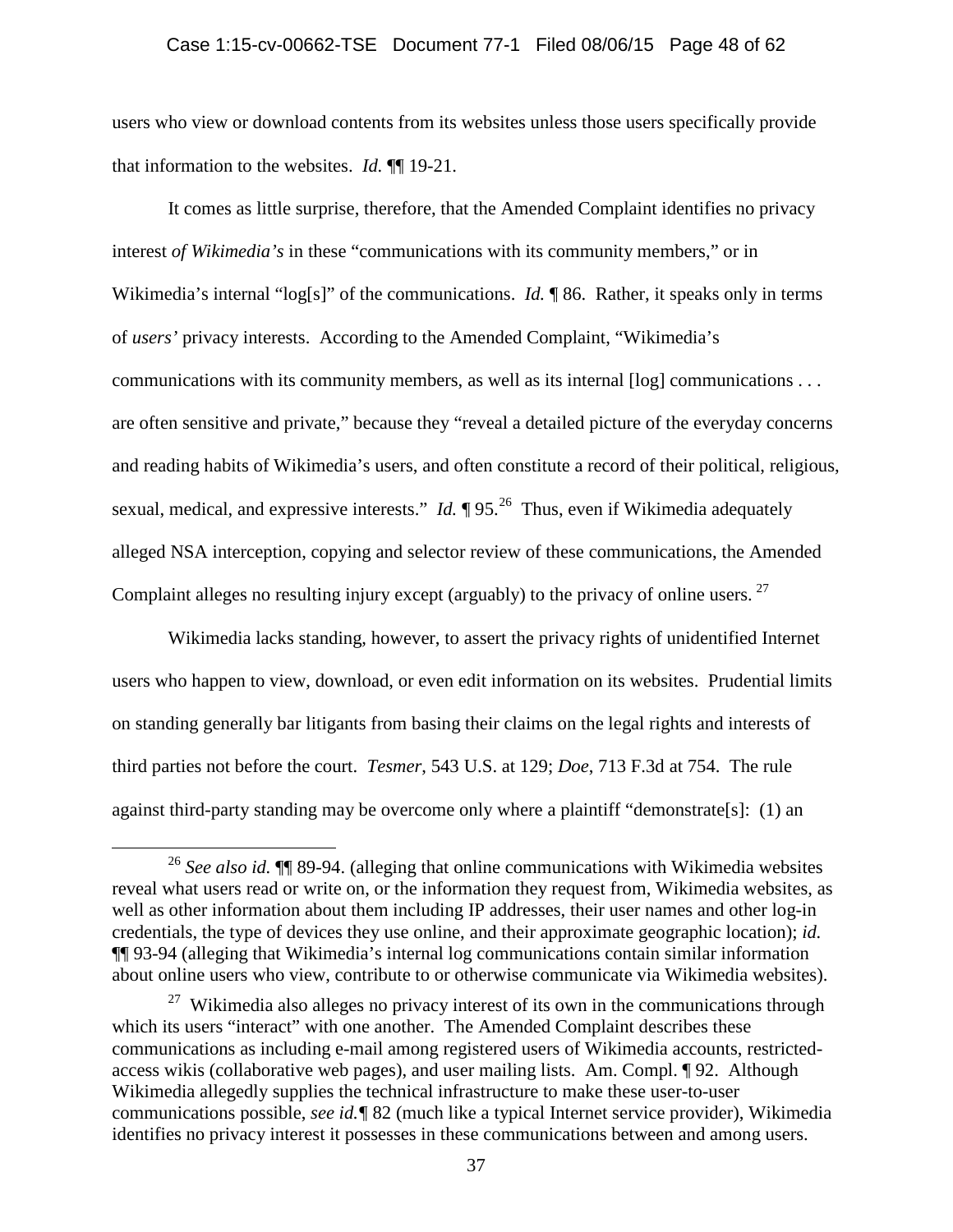## Case 1:15-cv-00662-TSE Document 77-1 Filed 08/06/15 Page 49 of 62

injury-in-fact; (2) a close relationship between [itself] and the person[s] whose right[s] [it] seeks to assert; and (3) a hindrance to the third part[ies'] ability to protect [their] interests." *Freilich*, 313 F.3d at 215 (citation omitted). Wikimedia satisfies none of these requirements so far as transmissions between its websites and anonymous users, and its logs thereof, are concerned.

First, as discussed *supra*, at 39, the Amended Complaint does not even purport to identify an injury to Wikimedia's privacy interests from the alleged NSA interception, copying, and selector review of transmissions between Wikimedia websites and Internet users. *See generally*  Am. Compl.  $\P$  78–109<sup>[28](#page-48-0)</sup> Second, the Amended Complaint does not plausibly allege a "close" relationship" between Wikimedia and the alleged hundreds of millions of anonymous visitors to its websites, *id.* ¶¶ 2, 79, ordinary persons, browsing the Internet, whose identities are entirely unknown to it, *see supra,* at 38. *Cf. Tesmer*, 543 U.S. at 130–31 (attorneys seeking to challenge constitutionality of state law restricting appointment of appellate counsel for indigent defendants did not have a "close relationship" with "as yet unascertained . . . criminal defendants").

Third, even if Wikimedia met these first two requirements, it has not alleged a hindrance to users' ability to bring suits such as this on their own. Wikimedia suggests that the rights of its "community members" will be impaired if it is not permitted to maintain this suit, because they "are so numerous, because they are dispersed across the globe, and because millions of them choose to interact with Wikimedia anonymously." Am. Compl. ¶ 111. But the numerosity of

<span id="page-48-0"></span><sup>&</sup>lt;sup>28</sup> Wikimedia alleges in passing that its communications "also reveal private information about its operations, including details about its technical infrastructure, its data flows, and its member community writ large." Am. Compl. ¶ 99. Even to begin to glean such information, however, would require more than simply intercepting, copying, and reviewing online communications for targeted selectors. "[S]ubstantially all of the traffic flowing to and from [a] website's servers . . .would need to be recorded, ingested into a database, and then . . . analyzed to try to piece together the infrastructure and data flows involved." Lee Decl. ¶ 8 n.3. As discussed in § III, *infra*, none of the Plaintiffs, including Wikimedia, has plausibly alleged that any of their online communications are actually retained and reviewed in NSA databases. Thus the Amended Complaint alleges no infringement on the privacy interest asserted in paragraph 99 that could support Wikimedia's standing.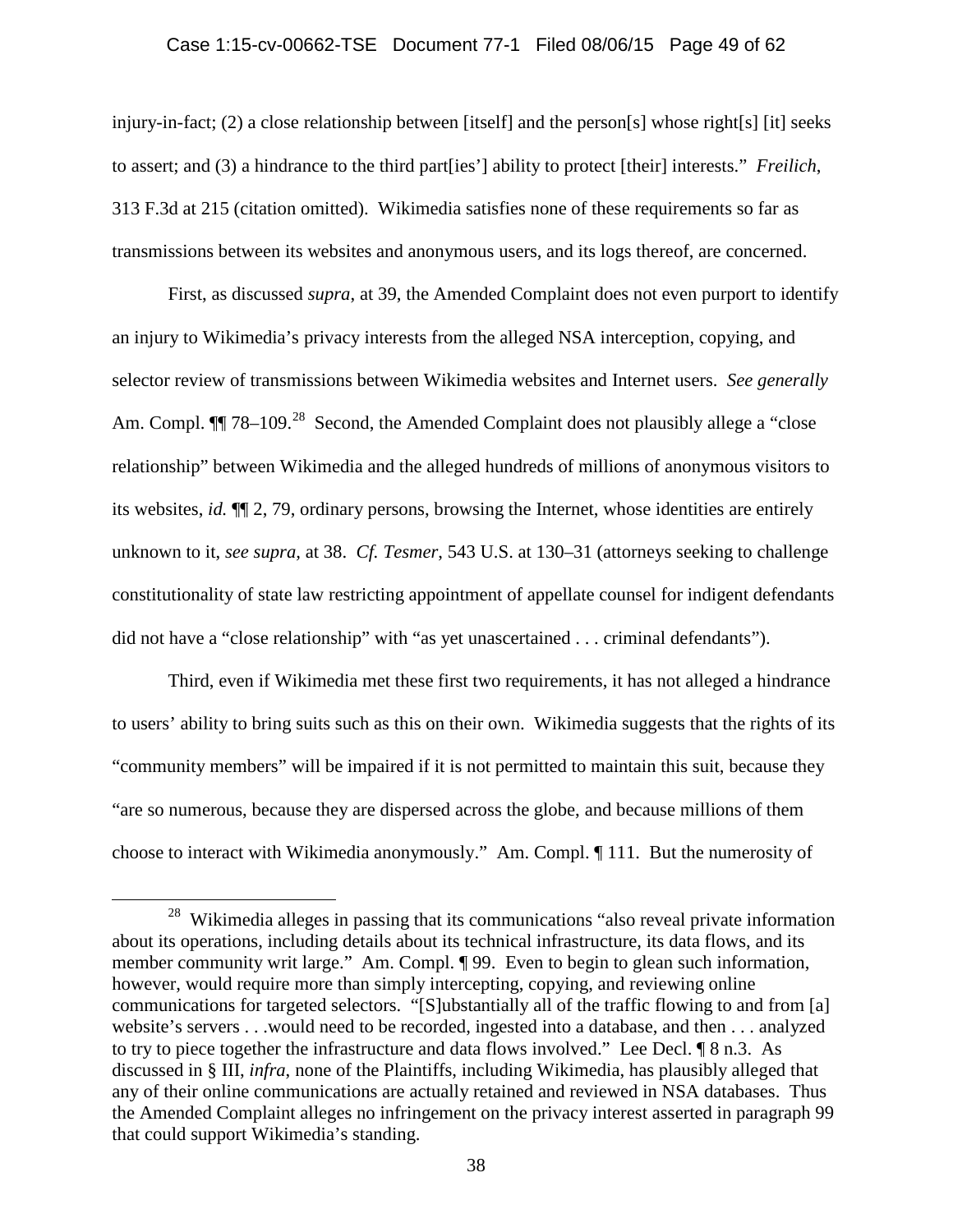## Case 1:15-cv-00662-TSE Document 77-1 Filed 08/06/15 Page 50 of 62

Wikimedia's "community members" (allegedly hundreds of millions) makes it far more likely, not less, that willing and able plaintiffs can be found among them. *See American Immigration Lawyers Ass'n v. Reno*, 199 F.3d 1352, 1363 (D.C. Cir. 2000) (denying third-party standing to immigrant rights organization where approximately 10,000 potential plaintiffs were available to contest allegedly unlawful removal procedures). And courts have rejected the proposition that overseas aliens, as such, face such insuperable barriers to suit in the United States that third parties must be permitted to assert their rights, especially where organizations such as Plaintiffs here (and their counsel) are in a position to provide legal assistance to potential plaintiffs. *See American Immigration Lawyers Ass'n*, 199 F.3d at 1362-63; *Fenstermaker v. Bush*, 2007 WL 1705068  $*5 \& n.6$  (S.D.N.Y. June 12, 2007).<sup>29</sup>

The anonymity of typical users' interactions with Wikimedia's websites is not a matter of conscious choice, as Plaintiffs suggest, but the default condition when users view or download information available on a Wikimedia website, or any of the millions of other sites found on the World Wide Web. Lee Decl.  $\P$  19-21. Revealing that one uses the Internet hardly amounts to the kind of privacy concern that has been recognized as a deterrent to rightholders' defense of their own interests. *See Carey v. Population Servs. Int'l*, 431 U.S. 678, 684 n.4 (1977) (vendor had third-party standing to challenge law restricting sale of contraceptives to minors because potential purchasers may be chilled from asserting their own rights by a desire to protect their privacy) (citing *Singleton v. Wulff*, 428 U.S. 106, 117 (1976) (plurality opinion) (physicians may assert rights of patients to obtain abortions because desire to protect the privacy of their decision

<span id="page-49-0"></span><sup>&</sup>lt;sup>29</sup> If Plaintiffs' objective in this case is to litigate whether Upstream surveillance violates the Fourth Amendment rights of non-U.S. persons located outside the United States who use the Internet, then—*if* Plaintiffs had standing—this case could be easily decided. The protections of the Fourth Amendment do not extend to non-U.S. persons located abroad. *United States v. Verdugo-Urquidez*, 494 U.S. 259, 264-67 (1990); *see United States v. Mohamud*, 2014 WL 2866749 \*13 (D. Or. June 24, 2014). Moreover, as the Supreme Court has often held, Fourth Amendment rights are personal rights that cannot be asserted vicariously. *Rakas v. Illinois*, 439 U.S. 128, 140 (1978); *California Bankers Ass'n v. Schultz*, 416 U.S. 21, 69-70 n.8 (1974).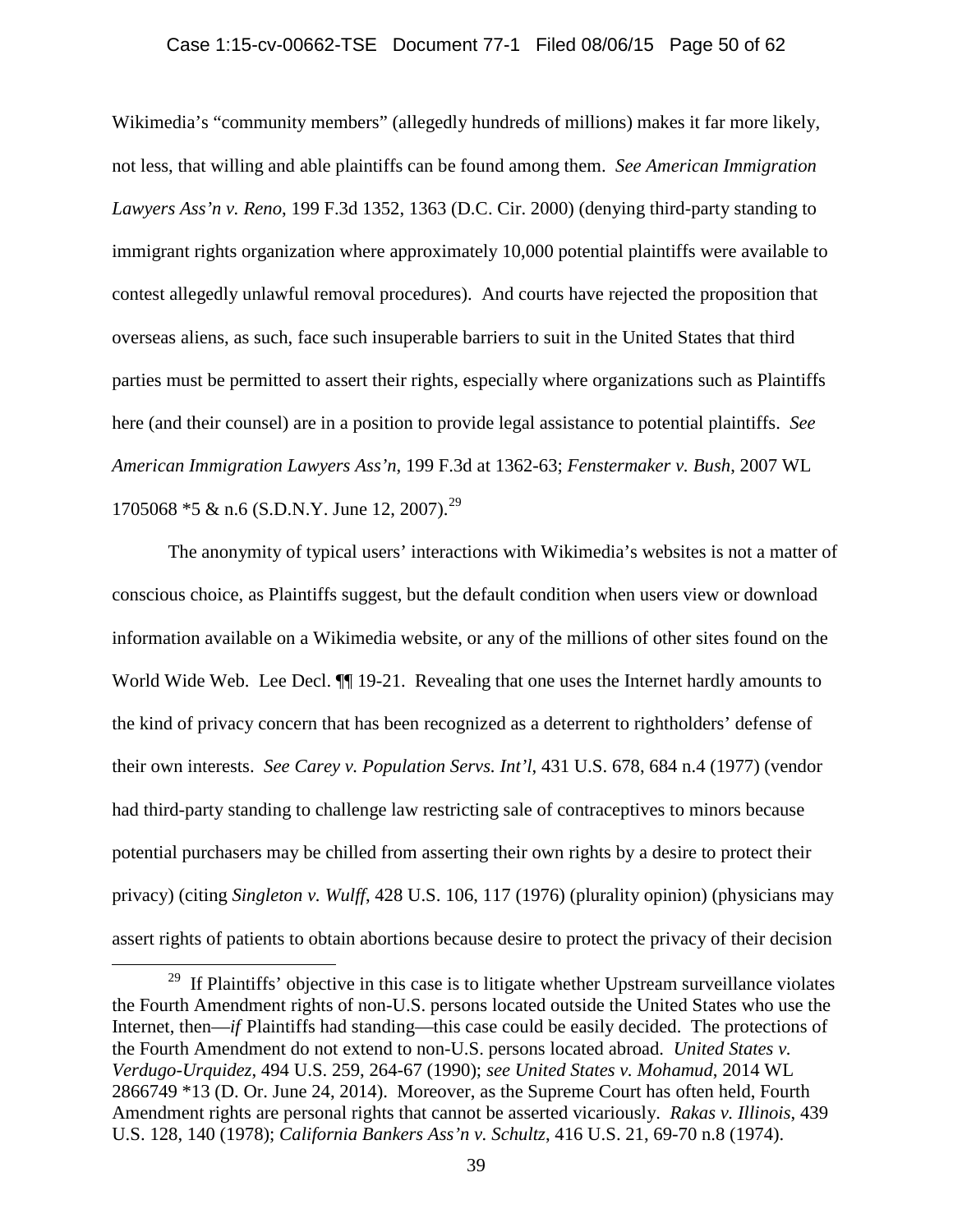#### Case 1:15-cv-00662-TSE Document 77-1 Filed 08/06/15 Page 51 of 62

may prevent patients from filing suit)); *see also Miller v. Albright*, 523 U.S. 420, 449 (1998) (O'Connor, J., concurring). Indeed, the presence of eight other plaintiffs to this suit alone, and the multiple plaintiffs who challenged Upstream collection in *Jewel*, 2015 WL 545925, at \*1–2, belies any sweeping claim that Internet users as a class face obstacles that deter them from mounting legal challenges to Upstream surveillance.

In short, Plaintiffs have not plausibly alleged injuries to themselves that are sufficient under *Amnesty International* to confer standing to contest the legality of alleged NSA interception, copying, and selector review of international online communications during the Upstream collection process.

## **III. PLAINTIFFS HAVE NOT PLAUSIBLY ALLEGED THAT COMMUNICATIONS OF THEIRS ARE RETAINED, READ, AND DISSEMINATED BY THE NSA AS PART OF THE UPSTREAM SURVEILLANCE PROCESS.**

Because Plaintiffs do not plausibly allege initial NSA interception, copying, and selector review of their online communications, it necessarily follows that they have not adequately alleged that any of their communications are retained, read, or disseminated by the NSA, and the standing inquiry should end there. But even if they had adequately pled interception, copying, and review, Plaintiffs would still fail to establish their standing to challenge the subsequent alleged retention, analysis, and dissemination of their communications, for precisely the same reasons that the plaintiffs failed to establish their Article III standing in *Amnesty International*.

**A. Plaintiffs' Allegations That Their Staffs Engage in Communications With Likely Targets of Upstream Surveillance, About Topics That Could Be Considered Foreign-Intelligence Information, Are Insufficient Under** *Amnesty International* **to Establish Their Standing.** 

Plaintiffs allege that they communicate with people "whom the government is likely to target when conducting Upstream surveillance," such as foreign government officials, journalists, experts, human rights defenders, victims of human rights abuses, and others believed to have information relevant to counterterrorism efforts, and that "[a] significant amount of the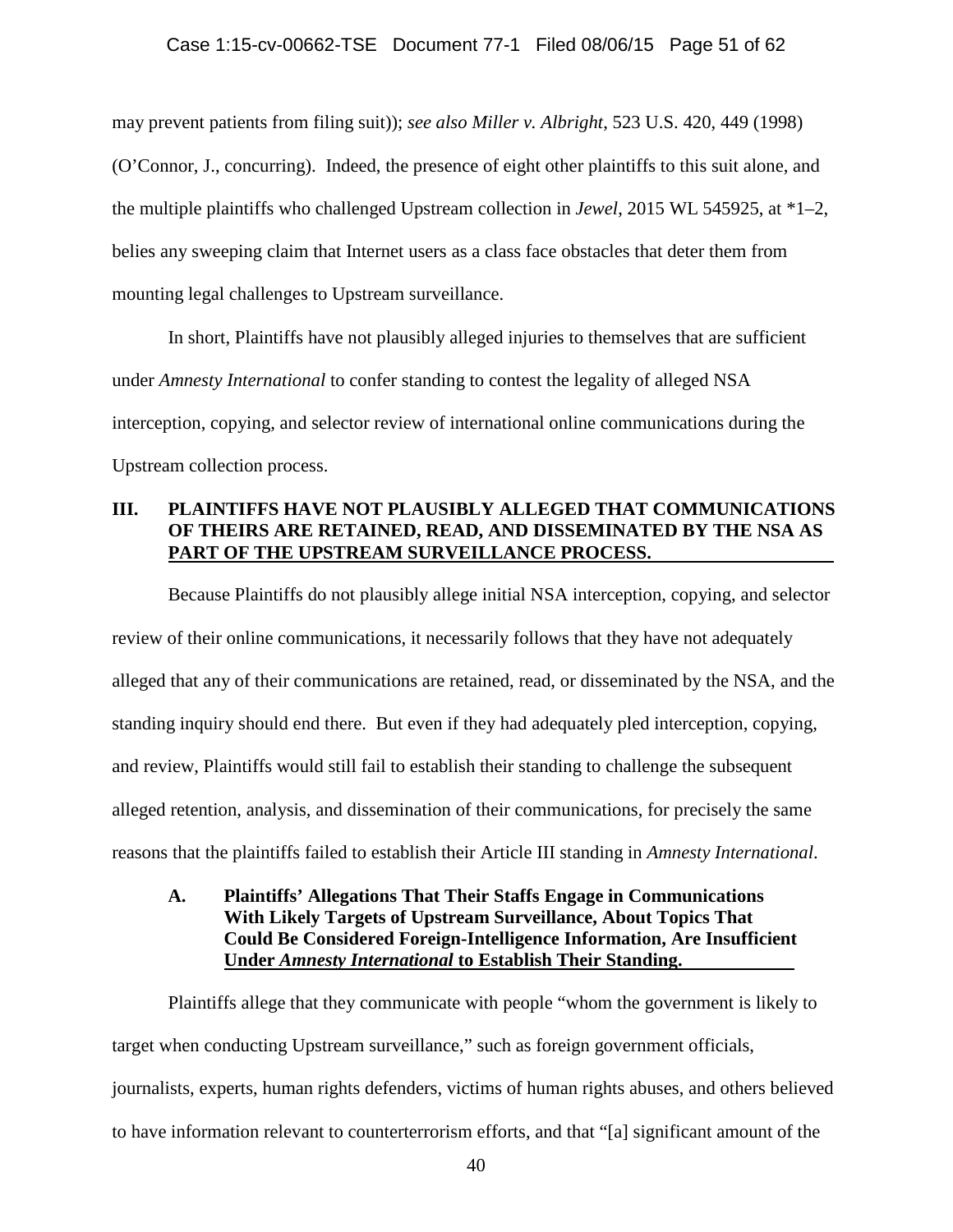information that Plaintiffs exchange over the internet is 'foreign intelligence information' within the meaning of the FAA." Am. Compl. ¶¶ 73–74; *see also id.* ¶¶ 104, 105, 115, 125, 126, 133, 138, 143, 148, 153, 158, 163. Plaintiffs do not claim to communicate with particular individuals whom the Government has acknowledged as targets of Upstream surveillance. Indeed, the Government has not publicly disclosed whom it targets under the program, or the particular categories of foreign-intelligence information that it is authorized to acquire. *See* PCLOB Report at 24-25 & n.70 (noting that the Government's Section 702 certifications, *see supra,* at 7-8, "identify categories of foreign intelligence information" whose acquisition is authorized). Rather, Plaintiffs surmise that "because of the nature of their communications, and the location and identities of the individuals and groups with whom and about whom they communicate, there is a substantial likelihood that Plaintiffs' communications intercepted by the NSA through Upstream surveillance are retained, read, and disseminated." Am. Compl. ¶ 71.

These allegations are nearly identical, however, to the allegations the Supreme Court rejected as too speculative in *Amnesty International*. *See* 133 S. Ct. at 1148–50. There, the plaintiffs alleged that "[b]ecause of the nature of their communications and the identities and geographic location of the individuals with whom they communicate, plaintiffs reasonably believe that their communications will be acquired, analyzed, retained, and disseminated under the challenged law." *See, e.g.*, *Amnesty Int'l, USA v. Clapper*, No. 08-cv-6259 (S.D.N.Y.), Pls. Mot. for Summ. Judg. at 11 (Exh. 4, hereto). While the plaintiffs in *Amnesty International*  asserted that they "*reasonably believe[d]* that their communications [would] be acquired, analyzed, retained, and disseminated under [Section 702]," *id.* (emphasis added), Plaintiffs here allege a "*substantial likelihood* that Plaintiffs' communications intercepted by the NSA through Upstream surveillance are retained, read, and disseminated." Am. Compl. ¶ 71 (emphasis added). But regardless of whether Plaintiffs purport to hold a "reasonable belief" or assert a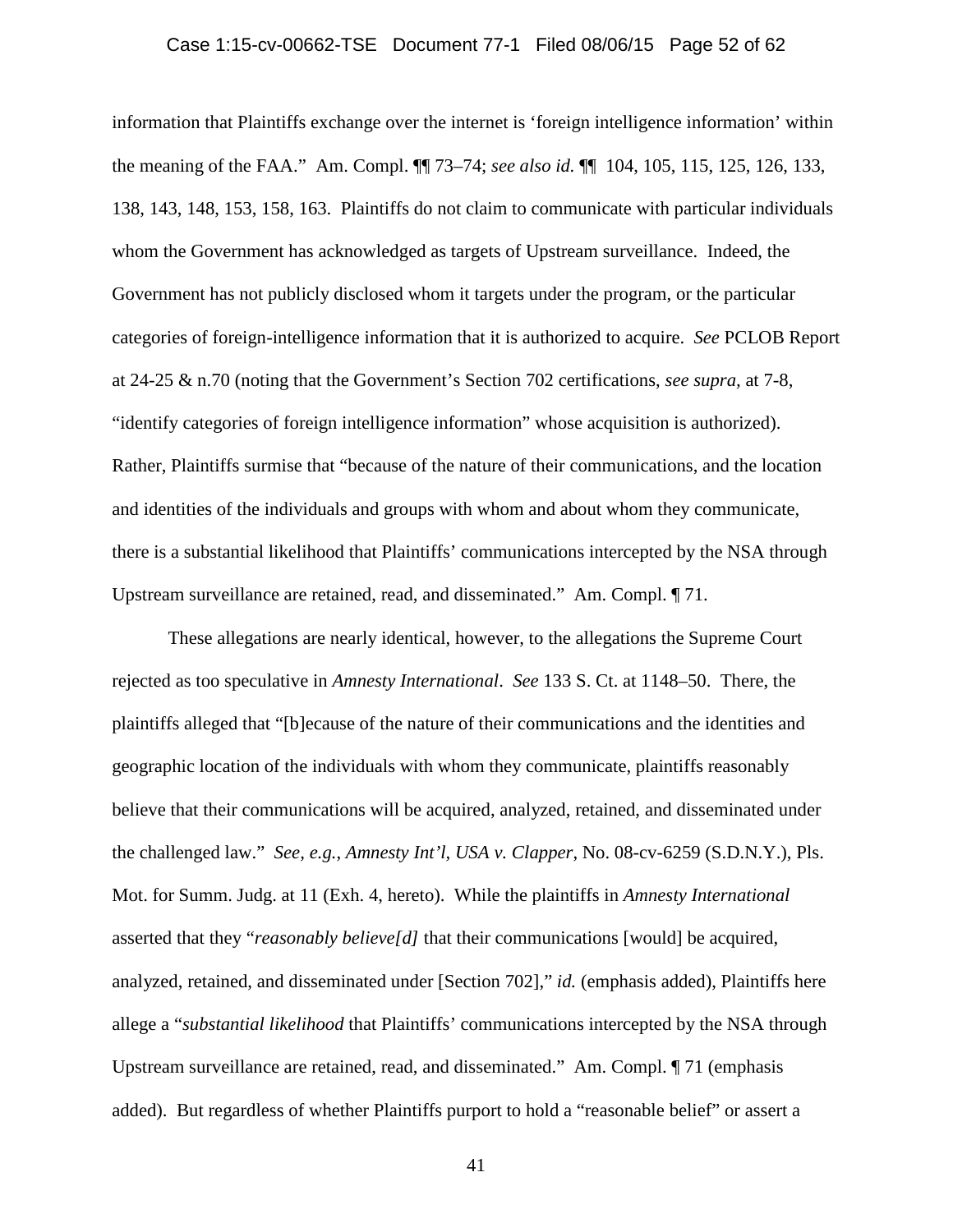## Case 1:15-cv-00662-TSE Document 77-1 Filed 08/06/15 Page 53 of 62

"substantial likelihood" of retention, the result is the same: the Supreme Court explicitly rejected the notion that an "objectively reasonable likelihood" standard is consistent with the "requirement that threatened injury must be certainly impending to constitute injury in fact." *Amnesty Int'l*, 133 S. Ct. at 1147 (citation omitted).

Consequently, Plaintiffs' assertion here, like the one made by the plaintiffs in *Amnesty International*, that the Government "will target . . . [plaintiffs'] foreign contacts," *id.* at 1148, is "necessarily conjectural," because Plaintiffs have "no actual knowledge of the Government's" "targeting practices," *id.* at 1148–49. Instead of adequately pleading facts "demonstrating that the communications of their foreign contacts will be targeted," *id.* at 1148–49, Plaintiffs "merely speculate and make assumptions about whether their communications with their foreign contacts will be acquired under [Section 702]." *Id.* at 1148. This is insufficient to confer standing.<sup>[30](#page-52-0)</sup>

Moreover, even if Plaintiffs had plausibly alleged that their foreign contacts' or their own communications were retained, they would still need to show that their injury is fairly traceable to Upstream surveillance. *See id.* at 1147. Because Plaintiffs can only speculate whether any asserted acquisition occurred via Upstream collection as opposed to PRISM, some other authority under FISA, or Executive Order 12333, they cannot demonstrate that their injury is "fairly traceable" to the Government conduct they seek to challenge. *See id.* at 1149.

### **B. NACDL Has Not Established Its Standing to Sue on Behalf of its Members.**

In contrast to the other eight Plaintiffs, NACDL alleges the retention, analysis and dissemination of its individual members' communications, and purports to sue on their behalf.

<span id="page-52-0"></span>Indeed, Plaintiffs' allegations here often contain less specificity than the declarations found wanting in *Amnesty International*. *Compare* Am. Compl. ¶¶ 130–134 (describing in general terms the types of foreign individuals and entities with whom Human Rights Watch ("HRW") communicates about "topics that fall within the FAA's expansive definition of 'foreign intelligence information'"), *with* Mariner Decl. ¶¶ 4–9 (filed in *Amnesty International)* (attached as Exh. 5, hereto) (identifying particular individuals with whom an HRW Program Director communicates abroad, such as HRW's Pakistan researcher based in Europe, and specifying putative subjects of foreign-intelligence information, such as the CIA rendition program).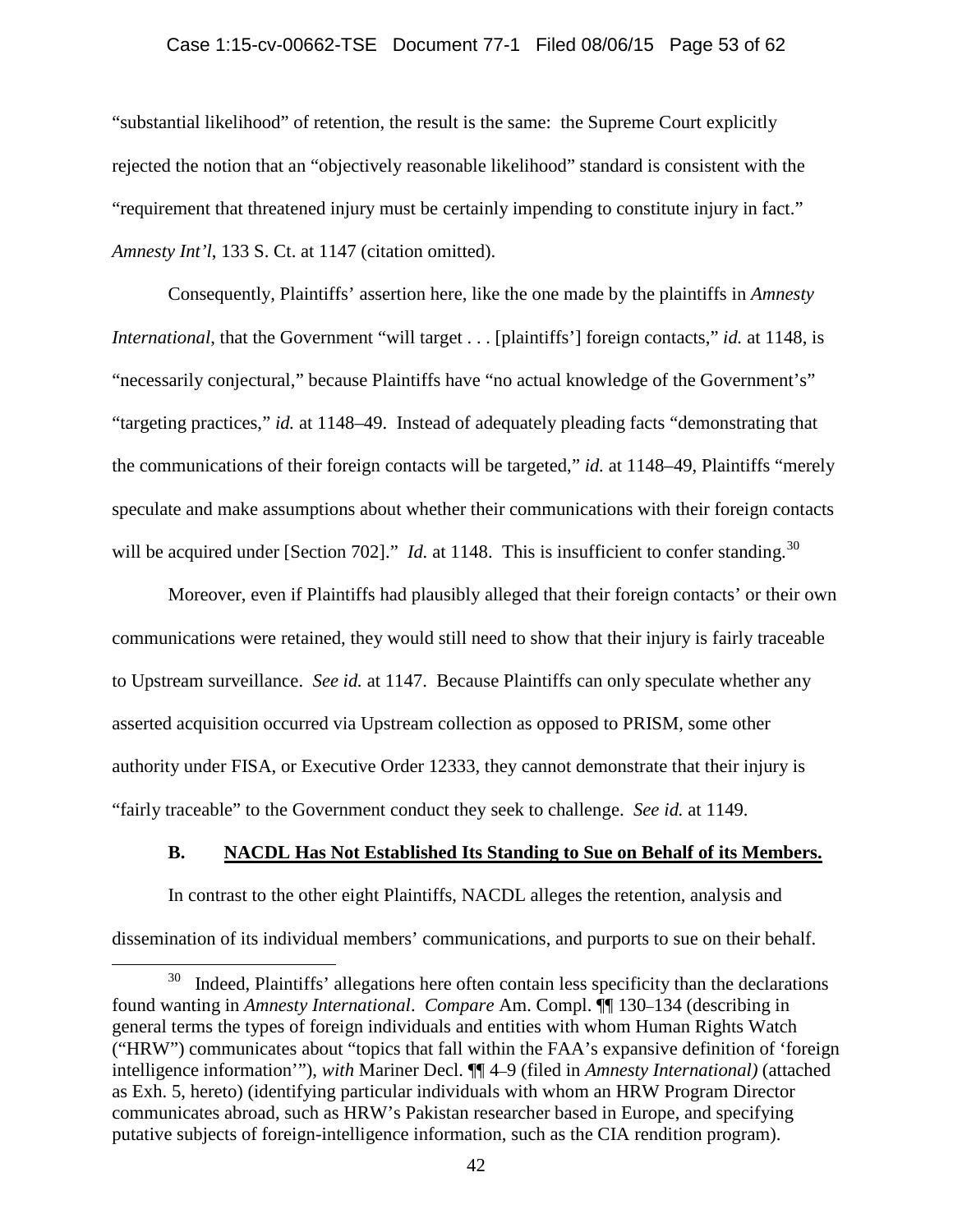Am. Compl.  $\P$ [ 7, 115–16. NACDL asserts that its members' communications are likely retained by the NSA because they engage in communications with or about "likely targets" of Upstream surveillance regarding topics that could be considered foreign-intelligence information. *Id.* ¶ 115. It also contends that the communications of defense attorneys in prosecutions where the Government has acknowledged use of FAA surveillance are "especially likely" to be retained as part of the Upstream collection process, *id*. ¶ 116, and identifies one of its members, Joshua L. Dratel, as one such attorney whose communications are "especially likely" to be retained by the NSA, *id.* ¶ 127. As discussed in § III.A, above, such speculative assertions are insufficient for purposes of establishing that any of NACDL's members, including Mr. Dratel, have suffered injury traceable to Upstream surveillance. *Amnesty Int'l*, 133 S. Ct. at 1149. Thus, NACDL fails to establish its associational standing to sue on its members' behalf.

An organization "can assert standing  $\dots$  as a representative of its members" if: "(1) its own members would have standing to sue in their own right; (2) the interests the organization seeks to protect are germane to the organization's purpose; and (3) neither the claim nor the relief sought requires the participation of individual members in the lawsuit." *Southern Walk*, 713 F.3d at 182, 183–84 (citations omitted). Regarding the first prong of this test, "[t]he Supreme Court has clarified that to show that its members would have standing, an organization must 'make specific allegations establishing that at least one *identified member* ha[s] suffered or [will] suffer harm.'" *Id.* at 184 (quoting *Summers*, 555 U.S. at 498 (emphasis by the Court of Appeals)). This aspect of the test is grounded in "the constitutional requirement of a case or controversy," *United Food & Commercial Workers v. Brown Group, Inc.*, 517 U.S. 544, 554–55 (1996), and is thus "an Article III necessity for an association's representative suit," *id.* at 555.

In accordance with that requirement, the Supreme Court in *Summers* specifically rejected a theory of representational standing based on "a statistical probability that some of [an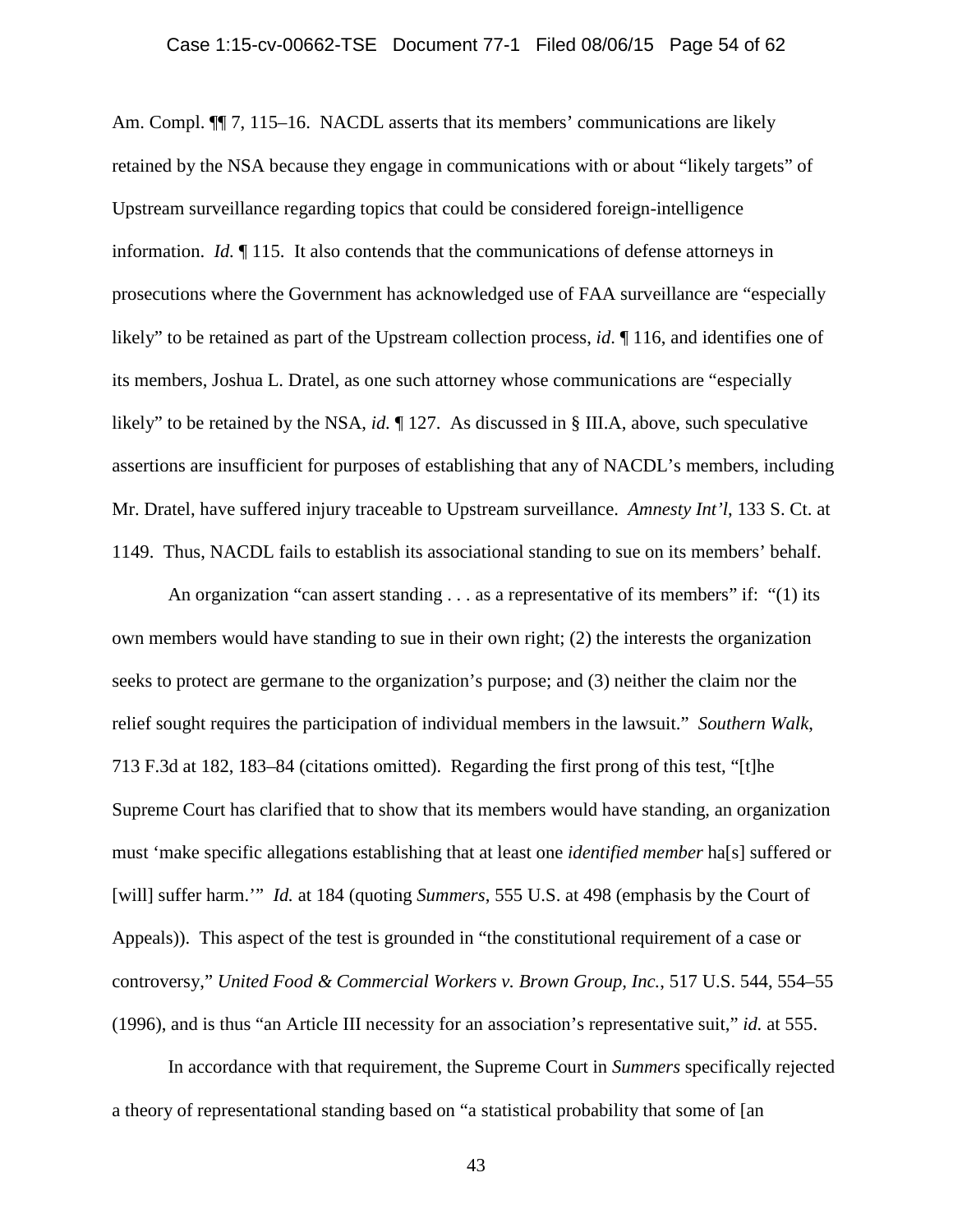## Case 1:15-cv-00662-TSE Document 77-1 Filed 08/06/15 Page 55 of 62

organization's] members are threatened with concrete injury." 555 U.S. at 497. In particular, the Court held that an uncontested showing that "it [was] possible—perhaps even likely—that one individual [would] meet all of [the] criteria" for standing "[did] not suffice." *Id.* at 499.

Yet that is the very approach NACDL urges here. NACDL alleges only "*a substantial likelihood* that the NSA retains, reads, and disseminates international communications of NACDL's members," Am. Compl.  $\P$  at 115 (emphasis added), and refers to a group of members, including Mr. Dratel, that it claims "*is especially likely* to have [its] communications retained, read, and disseminated in the course of Upstream surveillance," *id.* ¶ 116 (emphasis added); *see also id.* ¶ 127. Claiming organizational standing on the basis of such allegations is contrary to the Supreme Court's express instructions in *Summers*: even if it is "likely" that some member will meet the criteria for standing, "that speculation does not suffice," 555 U.S. at 499; an organization must identify specific members "who have suffered the requisite harm." *Id.* 

Moreover, in support of its claim generally that its members' communications are retained by the NSA as part of the Upstream process, NACDL relies on assertions regarding its members' communications with "likely targets" of surveillance about subjects that could be considered foreign-intelligence information, Am. Compl. ¶ 115, allegations that, as discussed in § III.A, above, were rejected as inadequate in *Amnesty International.* For this reason, as well, NACDL's allegations are insufficient to establish its members' standing, and therefore its own.

NACDL next contends that the communications of a particular group of its members, defense attorneys (including Mr. Dratel) "who represent individuals in criminal prosecutions in which the government has acknowledged its use [of] FAA surveillance," are "especially likely" to be retained by the NSA as part of the Upstream collection process. Am. Compl. ¶ 116. But this asserted basis for the standing of NACDL's members likewise rests on a "speculative chain of possibilities," 133 S. Ct. at 1150, similar to that rejected in *Amnesty International*.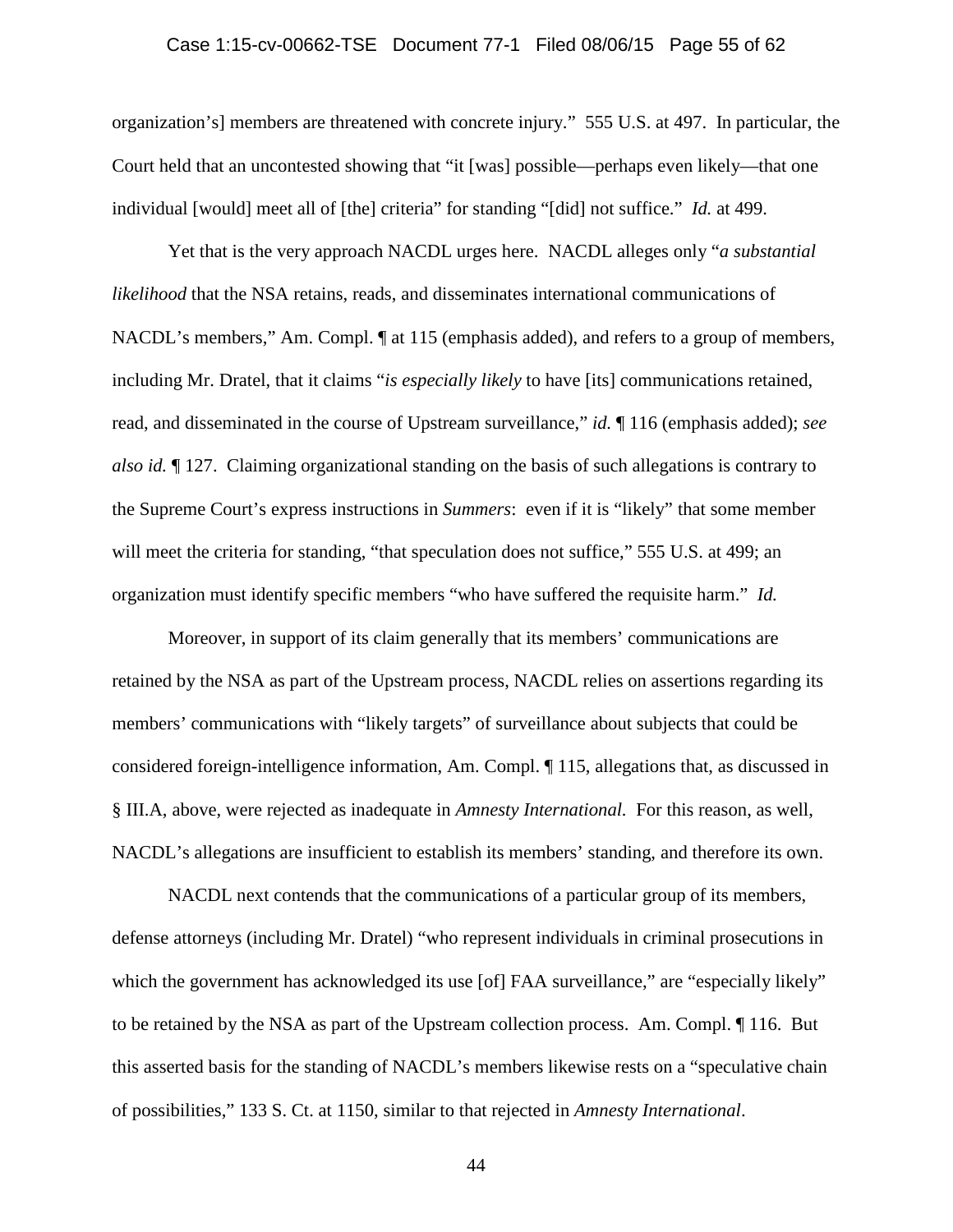To begin with, "FAA surveillance" is not synonymous with Upstream collection. Rather, under Section 702 of the FAA, the NSA may use two different means to acquire a target's electronic communications, either Upstream collection of communications as they transit the Internet "backbone," or the acquisition of communications directly from U.S.-based providers as part of its PRISM collection. *See supra*, at 10. Indeed, in a 2011 opinion, the FISC observed that the "vast majority of communications" acquired pursuant to Section 702, more than 90 percent, were acquired using PRISM collection, rather than Upstream. Oct. 3, 2011 FISC Op. at 29-30. Thus, in any case where the Government provided notice of use of FAA-derived information, the information may have been acquired through PRISM or Upstream, yet to establish its standing, NACDL "would . . . need to show that [its members'] injury is fairly traceable to [the surveillance program that it challenges here]. But, because [NACDL and its members] can only speculate as to whether any (asserted) interception [was] under [Upstream] or [PRISM], they cannot satisfy the 'fairly traceable' requirement." *Id.*

Additionally, just as in *Amnesty International*, Plaintiffs here "have no actual knowledge of the Government's . . . targeting practices" employed in Upstream surveillance, 133 S. Ct. at 1148, and thus can "merely speculate and make assumptions about whether their communications with their foreign contacts will be acquired" under the program they challenge. *Id.* Contrary to Plaintiffs' allegations that the targeted selectors "in several of these cases" have been identified in press reports or other publicly-available documents, *see* Am. Compl. ¶ 116, the Government's targeting practices employed in Upstream surveillance remain classified.Without true knowledge regarding the targets of the Government's surveillance, NACDL and its members can only speculate that they communicated with or about a target such that their communications would have been acquired. Likewise, NACDL and its members can only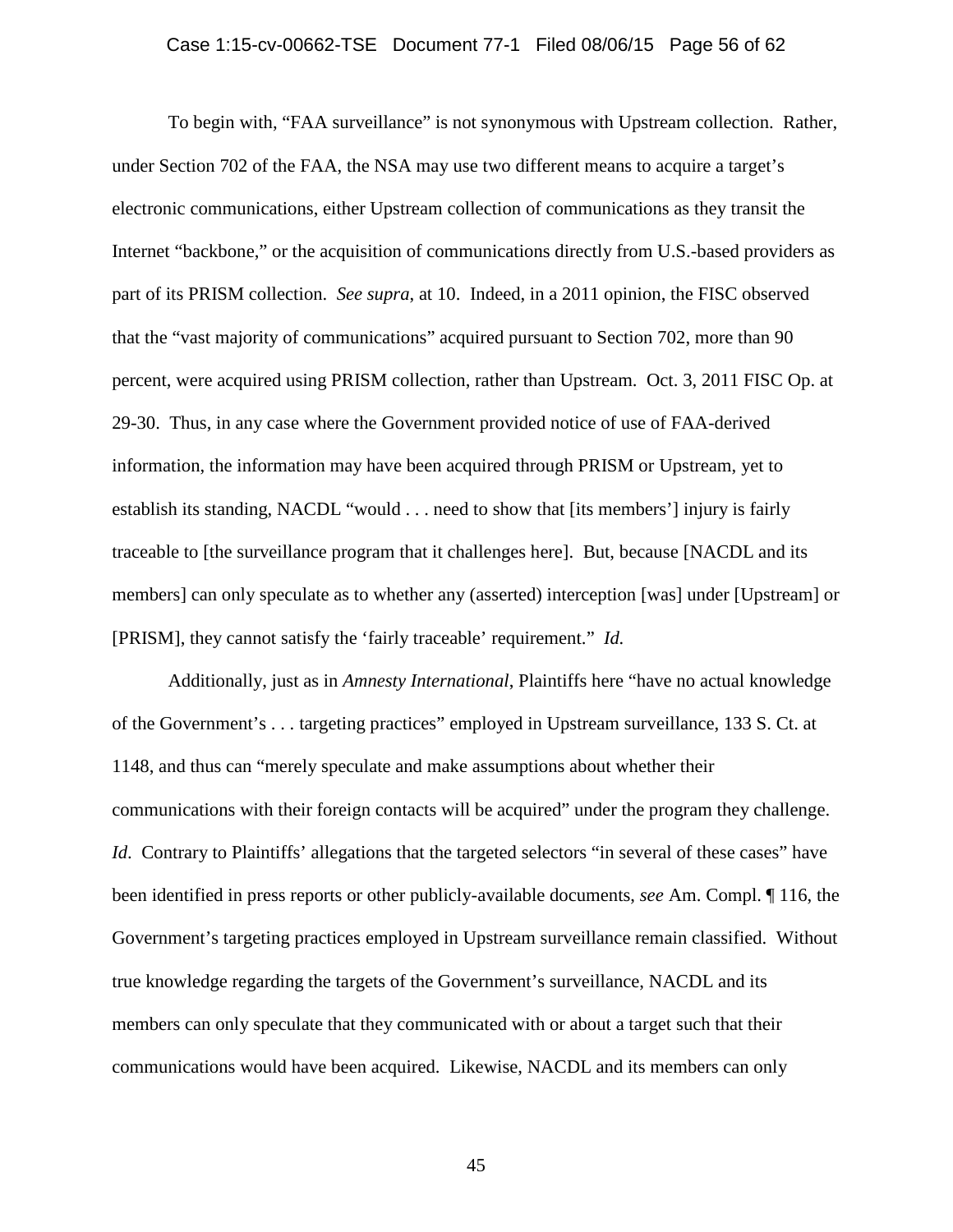## Case 1:15-cv-00662-TSE Document 77-1 Filed 08/06/15 Page 57 of 62

speculate that an individual who was a target of surveillance at one time remained a target by the time defense counsel began working on the case in which that individual was involved.

All the same is true regarding Mr. Dratel, on whom NACDL focuses in an apparent effort to satisfy the requirement of identifying at least one of its members who has suffered injury in fact. *See Summers*, 555 U.S. at 498. Although the claims regarding the alleged surveillance of his communications are emphatic, *see* Am. Compl. ¶ 127, at bottom, they are no different from the speculative claims discussed above. Just like NACDL's other members, Mr. Dratel can only guess at whether the particular individuals with whom he communicates are targets of surveillance at all, much less Upstream surveillance. Because the allegations about Mr. Dratel fail to establish that he has standing in his own right, they fail to establish NACDL's organizational standing as well. *Summers*, 555 U.S. at 498.

The Amended Complaint refers to a client of Mr. Dratel's "who has received notice of FAA surveillance." *Id.* 121. Defendants have identified two cases to which this allegation may refer: *Unites States v. Mohamud*, and *United States v. Hasbajrami*. [31](#page-56-0) In neither case did the Government indicate whether the information at issue was derived from Upstream or PRISM collection.<sup>[32](#page-56-1)</sup> Additionally, contrary to Plaintiffs' suggestion that targeted selectors were disclosed in these cases, *see* Am. Compl. ¶ 116, the Government has not declassified any of the targeting procedures or selectors in question, or even whether the defendants were the targets of the surveillance or merely subjects of incidental collection. (In any event, NACDL fails to

<span id="page-56-0"></span> <sup>31</sup> *See* Government's Supplemental FISA Notification, *Unites States v. Mohamud*, 3:10 cr-00475 (D. Or.), ECF No. 486 (Nov. 19, 2013) (Exh. 6, hereto) ("*Mohamud* Notice"); Letter re Supplemental Notification, *United States v. Hasbajrami*, 1:11-cr-00623 (E.D.NY.), ECF No. 65 (Feb. 24, 2014) (Exh. 7, hereto) ("*Hasbajrami* Notice").

<span id="page-56-1"></span><sup>32</sup> Indeed, in *Hasbajrami*, counsel for Plaintiffs here wrote, as *amicus curiae*: "the government conducts two types of surveillance under the FAA: PRISM surveillance and Upstream surveillance . . . . The government has not disclosed which specific program or programs it relied upon in this case." Brief of *Amici Curiae* [ACLU] and Electronic Frontier Found. in Supp. of Def.'s Mot. to Suppress, 11-cr-00623, ECF No 94-1 (Exh. 8, hereto) at 7.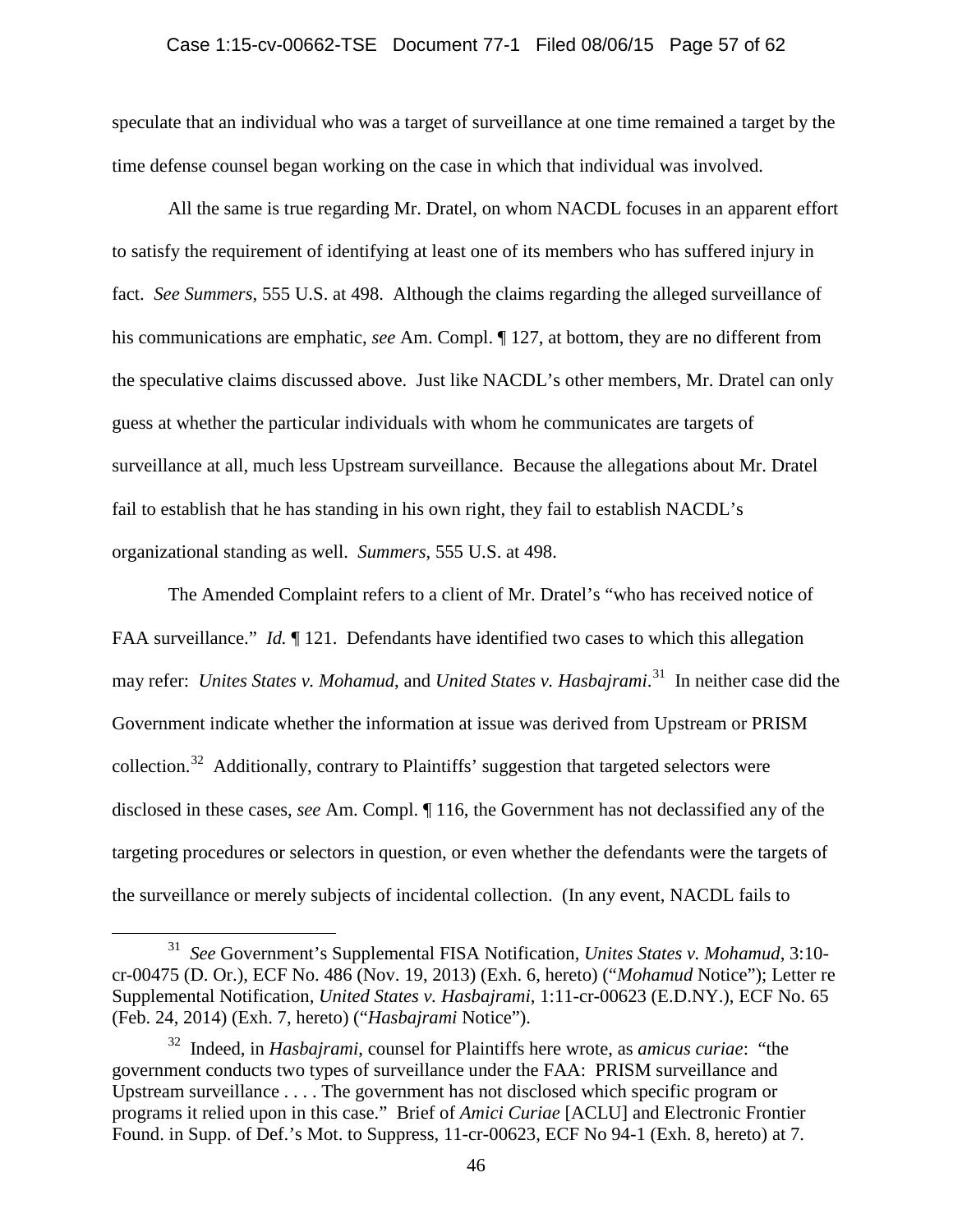## Case 1:15-cv-00662-TSE Document 77-1 Filed 08/06/15 Page 58 of 62

explain how the alleged identification of the selectors reveals whether Upstream or PRISM collection was employed.) The notices at issue also provide no information regarding the nature of the FAA-derived information. *See Mohamud* Notice at 1–2; *Hasbajrami* Notice at 1–2. There is simply no non-speculative basis on which to conclude that Mr. Dratel (or any other particular individual) was subject to Upstream surveillance based on his involvement in these proceedings.

Plaintiffs also aver that Mr. Dratel previously represented a client "where officials have told Congress that the government used FAA surveillance in the course of its investigation." Am. Compl. ¶ 121. Plaintiffs appears to be referring to *Hasanoff v. United States* and the Congressional testimony given by Sean Joyce, then-Deputy Director of the FBI, regarding FAAobtained communications between an extremist in Yemen and a person in the United States, *other* than Mr. Dratel's client, Mr. Hasanoff. *See* Mem. of Law, *Hasanoff v. United States*, 10 Cr. 162 (S.D.N.Y.), ECF No. 208 (Exh. 9, hereto) at 10–11. Nothing in that testimony suggests that either Mr. Dratel, or his client, Mr. Hasanoff, were subject to FAA surveillance. *See id.*[33](#page-57-0) 

In sum, Plaintiffs' allegations do not establish that any member of NACDL—including Mr. Dratel—has sustained an injury that is "fairly traceable to" Upstream surveillance. 133 S. Ct. at 1150. Under *Amnesty International* and *Summers*, this Court should reject NACDL's assertion of representational standing.

## **IV. PLAINTIFFS' ALLEGATIONS THAT UPSTREAM COLLECTION "UNDERMINES [THEIR] ABILITY TO CONDUCT [THEIR] WORK" ALSO FAIL TO ESTABLISH AN INJURY SUFFICIENT TO CONFER STANDING.**

Plaintiffs' and Mr. Dratel's claims that Upstream collection inhibits their ability to conduct their work are also inadequate under *Amnesty International* to establish standing. The

<span id="page-57-0"></span><sup>&</sup>lt;sup>33</sup> The Amended Complaint refers to three other clients of Mr. Dratel, Wadith El Hage, David Hicks, and Baasaly Moalin, but NACDL does not allege that any of those individuals were subject to Upstream or even FAA surveillance. Am. Compl. ¶ 120. Indeed, in Mr. Moalin's case, the Government acknowledged using a different provision of FISA (50 U.S.C. § 1861) to obtain business records containing telephony metadata, not FAA surveillance. *See United States v. Moalin*, 2013 WL 6079518, at \*5 (S.D. Cal. Nov. 18, 2013).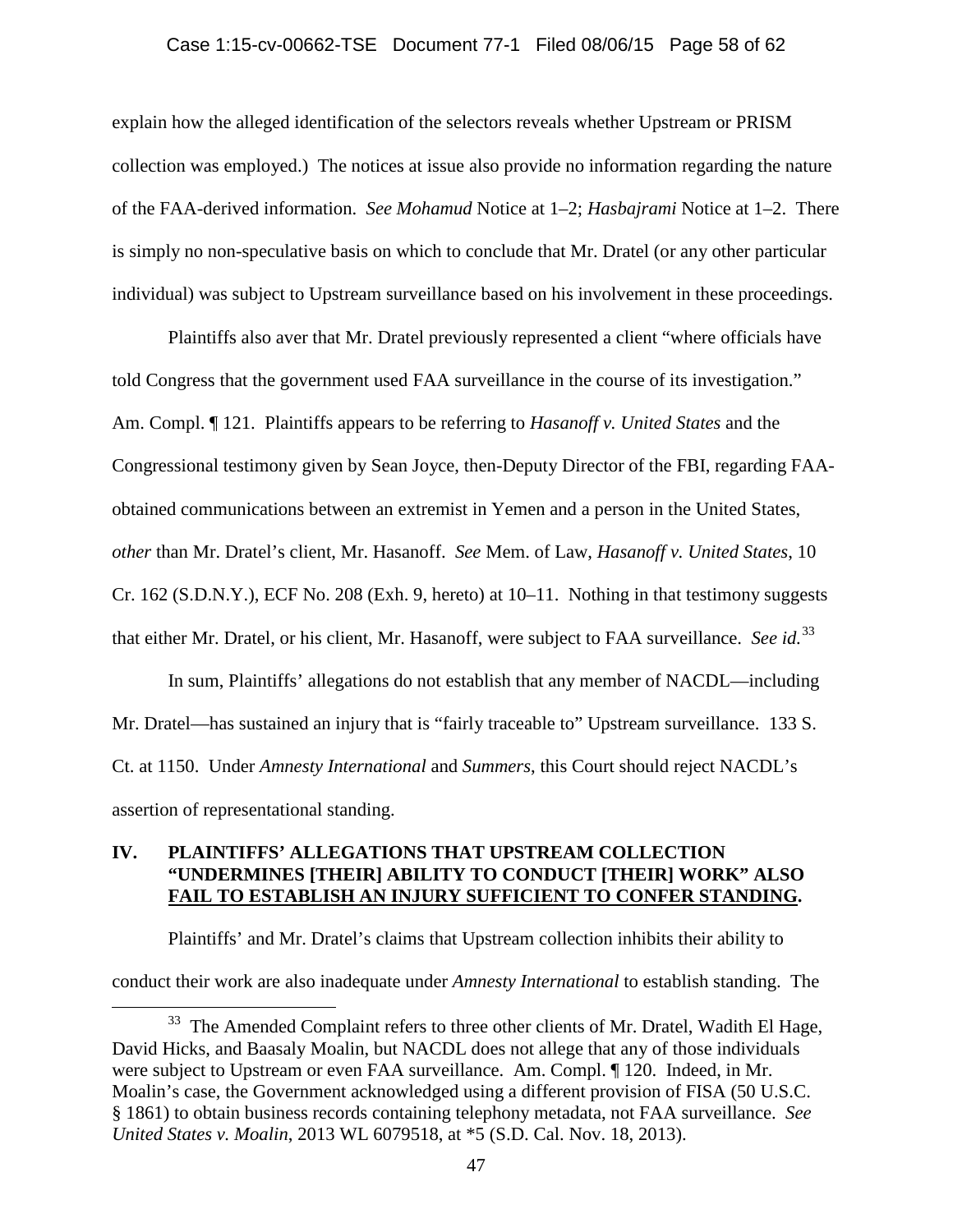#### Case 1:15-cv-00662-TSE Document 77-1 Filed 08/06/15 Page 59 of 62

injuries Plaintiffs claim to suffer as a result of Upstream collection—the adoption of costly measures to minimize the risk of surveillance and the reduced likelihood that third parties will share sensitive information with them for fear of surveillance—arise from speculation as to how Upstream collection operates as well as the subjectively held, unsubstantiated fears of third parties. Such injuries are not fairly traceable to Upstream collection for Article III purposes.

Plaintiffs and Mr. Dratel first allege that Upstream collection injures them because it requires them to adopt taxing measures to reduce the risk that their communications will be acquired. To this end, Plaintiffs allege that they "have had to take burdensome and sometimes costly measures to minimize the chance that the confidentiality of their sensitive information will be compromised," such as developing new protocols for transmitting information, traveling long distances to collect information, and in some circumstances forgoing particularly sensitive communications altogether. *See* Am. Compl. ¶¶ 75, 128. As a result, Plaintiffs and Mr. Dratel emphasize that they are unable to gather and relay information, represent their clients, and engage in domestic and international advocacy as they would in the absence of the feared surveillance. *See id*. ¶ 76; *see also id.* ¶¶ 108, 109, 118, 128, 129, 134, 139, 144, 149, 154, 159, 164. Remarkably, Plaintiffs, which allegedly communicate with people in repressive countries that would seek to punish or retaliate against them for their activities, claim that it is the possibility of surveillance by the *United States* that has led them to take expensive precautions against the interception of their communications.<sup>34</sup> But even accepting these allegations at face value, they are insufficient, under *Amnesty International,* to confer standing.

<span id="page-58-0"></span><sup>&</sup>lt;sup>34</sup> To be precise, Plaintiffs allege that they have taken these burdensome precautions only "in part [due] to NSA surveillance, including Upstream surveillance," Am. Compl. ¶¶ 109, 118, 128, 134, 139, 144, 149, 154, 159, 164, thus acknowledging that there are other reasons why they have taken these precautions, and raising the question whether this alleged injury is redressable by enjoining alleged Upstream surveillance of their communications.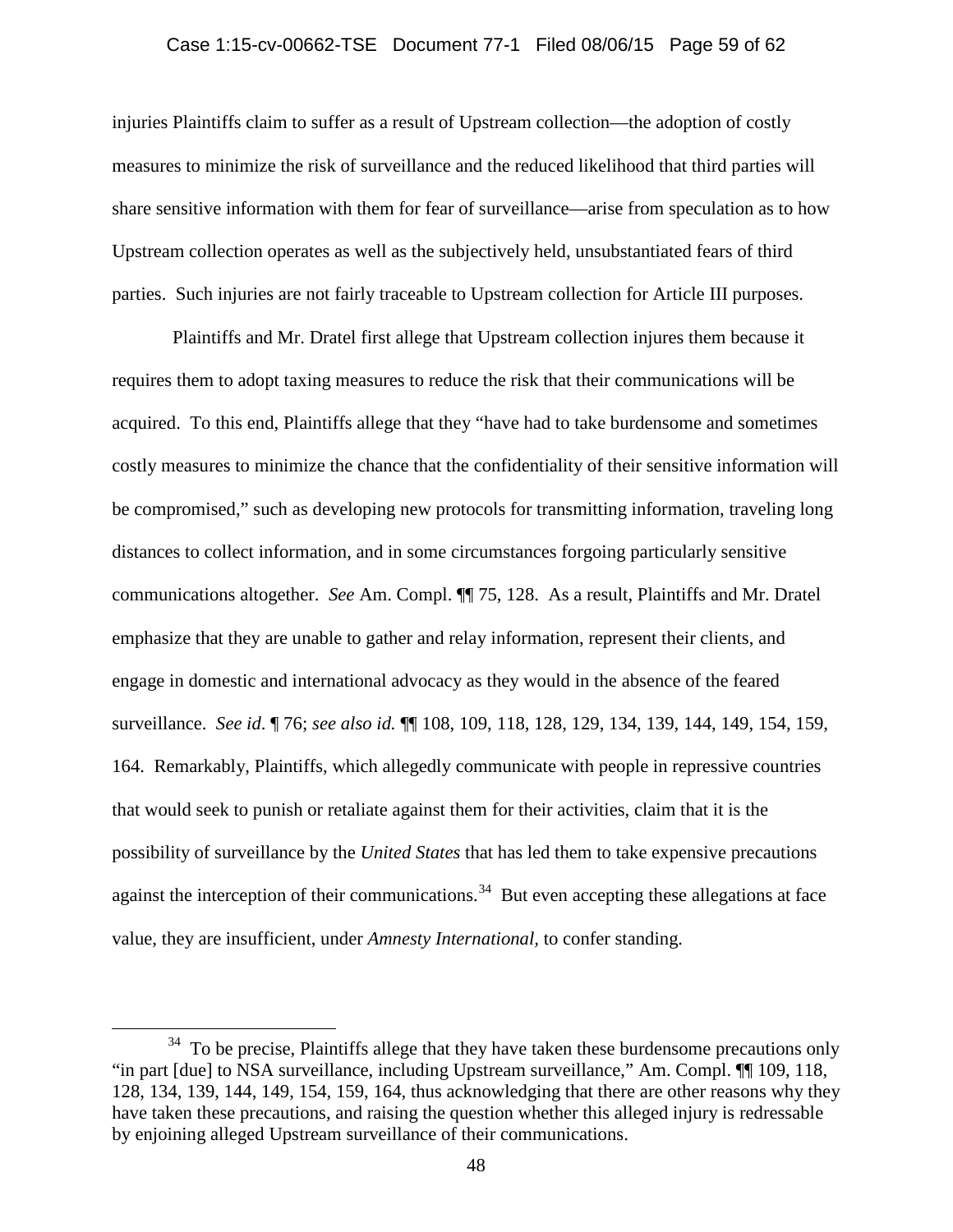## Case 1:15-cv-00662-TSE Document 77-1 Filed 08/06/15 Page 60 of 62

In *Amnesty International*, the plaintiffs advanced and the Supreme Court rejected essentially indistinguishable arguments. *See* 133. S. Ct. at 1150–51 ("[Plaintiffs] assert that they are suffering ongoing injuries . . . because the risk of surveillance under § 1881a requires them to take costly and burdensome measures to protect the confidentiality of their communications."). In dismissing these arguments, the Court explained that plaintiffs "cannot manufacture standing merely by inflicting harm on themselves based on their fears of hypothetical future harm that is not certainly impending." *Id.* at 1151. Thus, "[a]ny ongoing injuries that [plaintiffs] are suffering are not fairly traceable to [Section 702]." *Id.*

The Court's reasoning applies directly to Plaintiffs' and Mr. Dratel's claims regarding Upstream collection. Their alleged adoption of costly measures to minimize the chance of their communications being acquired by Upstream collection is a self-inflicted injury based on a purely speculative threat. *See id.* at 1151–52. Because "the costs that they have incurred to avoid" such scrutiny "are simply the product of their fear of surveillance," any resulting injures are "insufficient to create standing." *Id.* at 1152. Indeed, "[i]f the law were otherwise, an enterprising plaintiff would be able to secure a lower standard for Article III standing simply by making an expenditure based on a nonparanoid fear." *Id.* at 1151. Thus, *Amnesty International* compels the conclusion that voluntary expenditures motivated by fears of hypothetical surveillance are an insufficient basis for Article III standing.

Plaintiffs and Mr. Dratel next allege that "ongoing government surveillance, including Upstream surveillance," inhibits their ability to conduct their work because it "reduces the likelihood that clients, users, journalists, witnesses, experts, civil society organizations, foreign government officials, victims of human rights abuses, and other individuals will share sensitive information with Plaintiffs." Am. Compl. ¶ 76; *see also id.* ¶¶ 89, 98, 108, 109, 110, 118, 128, 129, 134, 139, 144, 149, 154, 159, 164. The Court in *Amnesty International* disposed of the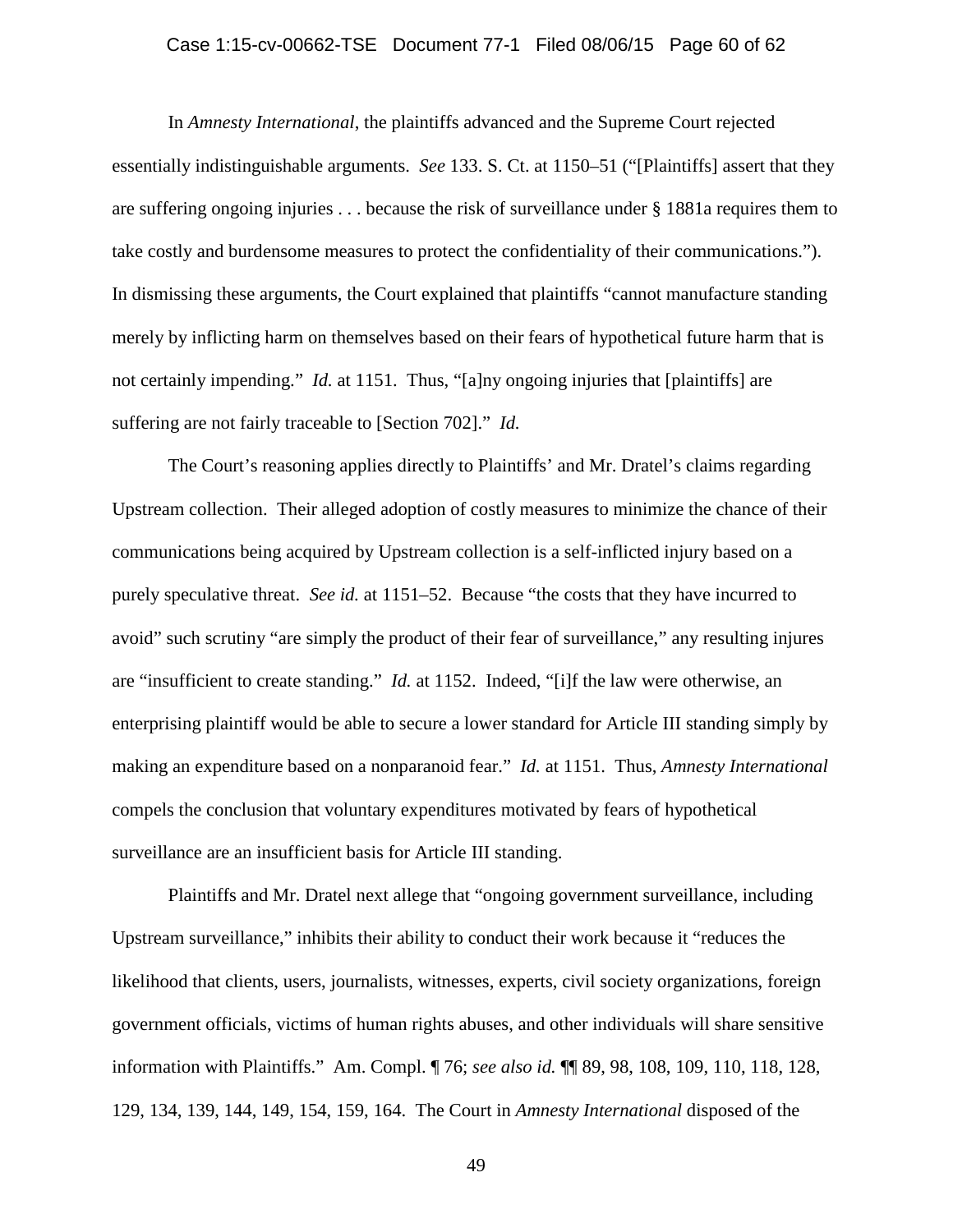## Case 1:15-cv-00662-TSE Document 77-1 Filed 08/06/15 Page 61 of 62

precise claim that "third parties might be disinclined to speak with [the plaintiffs] due to a fear of surveillance" as insufficient to confer standing. 133 S. Ct. at 1152 n.7. In so doing, the Court reasoned that even if such an assertion were factual, it would "not establish an injury that [was] fairly traceable" to the challenged statute, because it was "based on third parties' subjective fear of surveillance." *Id.* (citing *Laird v. Tatum*, 408 US. 1, 10–14 (1972)).

The Court's reasoning in *Amnesty International* controls here. Hypothetical assertions of a "chill" upon the willingness of third parties to communicate with Plaintiffs or Mr. Dratel "do not establish injury that is fairly traceable to" Upstream collection "because they are based on third parties' subjective fear of surveillance," and not on the actual operation of the program. *Id.* at 1152 n.7. And, Plaintiffs' mere allegation of a "reduced likelihood" that third parties will share information with them is insufficient to plausibly establish that such harm is occurring in the first place. The Amended Complaint contains no factual support for Plaintiffs' and Mr. Dratel's conjecture that their third-party contacts have in fact declined or are reluctant to communicate with them because of Upstream collection. As the Supreme Court explained, "[a]llegations of a subjective 'chill' are not an adequate substitute for a claim of specific present objective harm or a threat of specific future harm." *Id.* at 1152 (citing *Laird*, 408 U.S. at 13–14). Thus, the subjective fears of third parties and any alleged accompanying consequences upon Plaintiffs do not establish Plaintiffs' standing.

#### **CONCLUSION**

For all the foregoing reasons, the Plaintiffs' claims should be dismissed for lack of subject-matter jurisdiction.

Dated: August 6, 2015